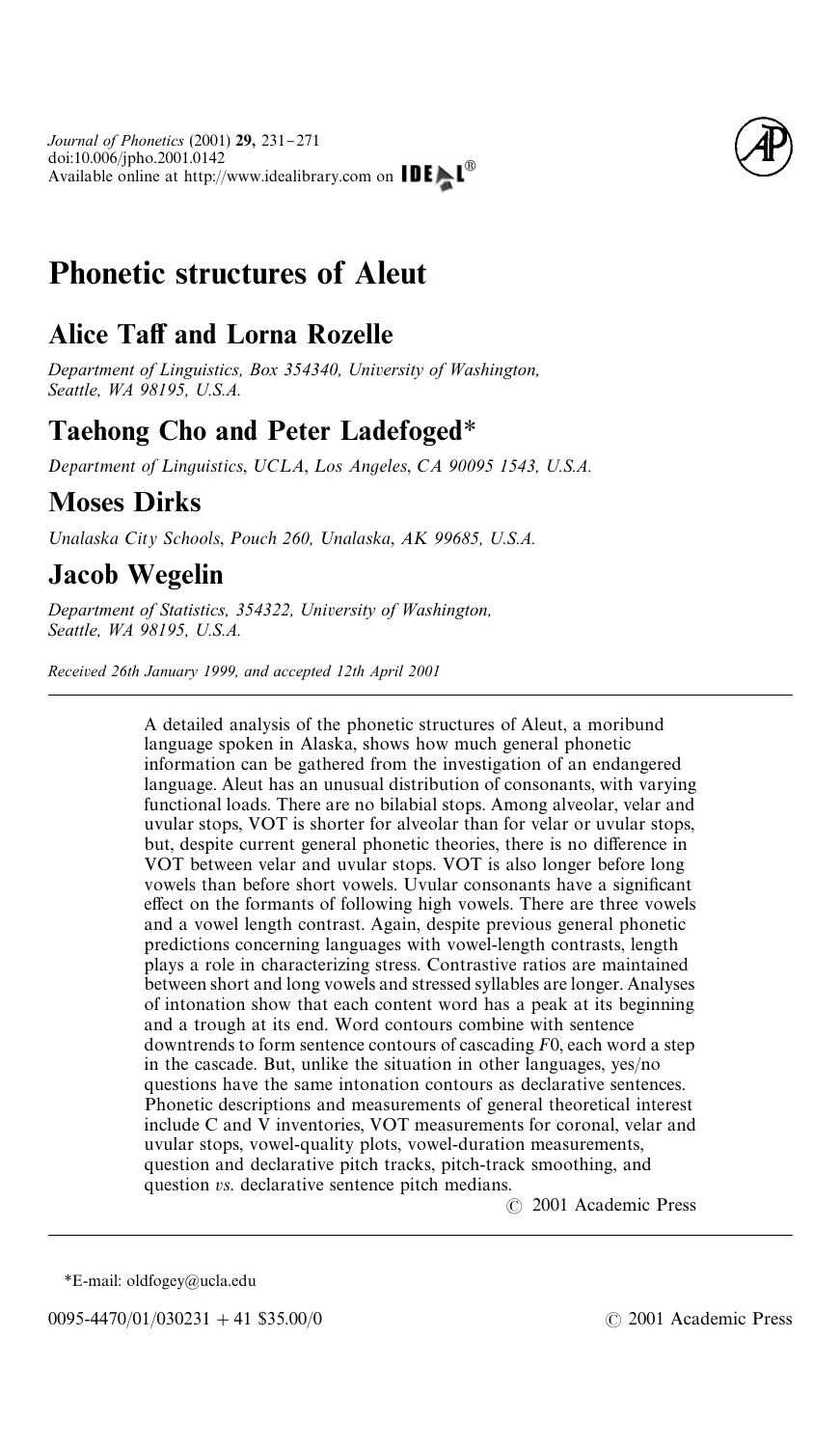## 232 *A. Taff et al.*

## 1. Introduction

We know a great deal about the phonetic structures of many of the 10 most widely spoken languages in the world: Mandarin Chinese, Spanish, English, Bengali, Hindi, Portuguese, Russian, Japanese, German and Wu Chinese [\(Grimes, 1999\).](#page-35-0) Many other languages that have political, commercial or academic importance, such as French, Dutch, Danish and Estonian have also been well described. But by far the majority of the 95 language families listed by [Grimes \(1999\)](#page-35-0) in the *Ethnologue* have not even a single language that has been well described phonetically. The languages for which we have quantified phonetic observations are a very small sample of the 6809 languages in the *Ethnologue*. If we want adequate phonetic theories we must increase our database.

Several problems arise when trying to extend our knowledge of the sounds of the world's languages. The first is that over  $25\%$  of all languages are spoken by less than 1000 people who are comparatively hard to contact. They cannot be paid \$10 and asked to come into a phonetics lab to be recorded in various ways. Another problem is that many small languages are becoming endangered in a world in which governments and industries are attracted by the financial benefits of using mass media, forcing people to learn more widely spoken languages, as documented elsewhere, e.g. [Fishman \(1991\),](#page-35-0) [Grenoble & Whaley \(1998\).](#page-35-0) Often, endangered languages are spoken only by aging populations, many of whom, being deaf and without their teeth, are not the best subjects for phonetic experiments. But if we are to know the range of possible speech sounds, it is important that we do our best to ensure that our database includes information on as many languages as possible.

The starting point for this paper is the consideration of some theoretically suggestive data from Aleut, an endangered language that has received relatively little attention from phoneticians to date. The fieldwork reported here may be the last to record systematic data from a reasonable sample of Aleut speakers. Consideration of these data is important from the point of view of assessing the overall nature of the sounds of the world's languages. These data have limitations. The rigorous experimentation used in laboratory experiments with speakers of more well-known languages was not possible in the fieldwork conditions of the present investigation, which involved mainly elderly speakers, limited time, and portable equipment that was subject to the vagaries of transportation in a near-arctic climate.

Obtaining data on the sounds of an endangered language is not a process of hypothesis testing as occurs in most papers on phonetic topics. It is a matter of making systematic investigations that can produce limited findings some of which may not be generalizable. But it must also be remembered that data from well-controlled experiments on well-known languages may not be generalizable to a wide range of languages. We need as much information as we can get about all the different ways that humans can use spoken language.

Aleut, a moribund member of the Eskimo-Aleut language family, is an interesting language for the theoretician to study because it provides evidence for the following issues: the differences between velar and uvular consonants, the dispersion of vowels in a three-vowel language, the interaction between vowel length, pitch and stress, and the pitch patterns in sentences with different syntactic structures. Some of the findings reported here for Aleut are commonly found phonetic phenomena, but others are harder to explain. Thus, VOT for Aleut laminals is shorter than for velars and uvulars but VOT for velars and uvulars is the same. VOT is longer before long vowels. The three-vowel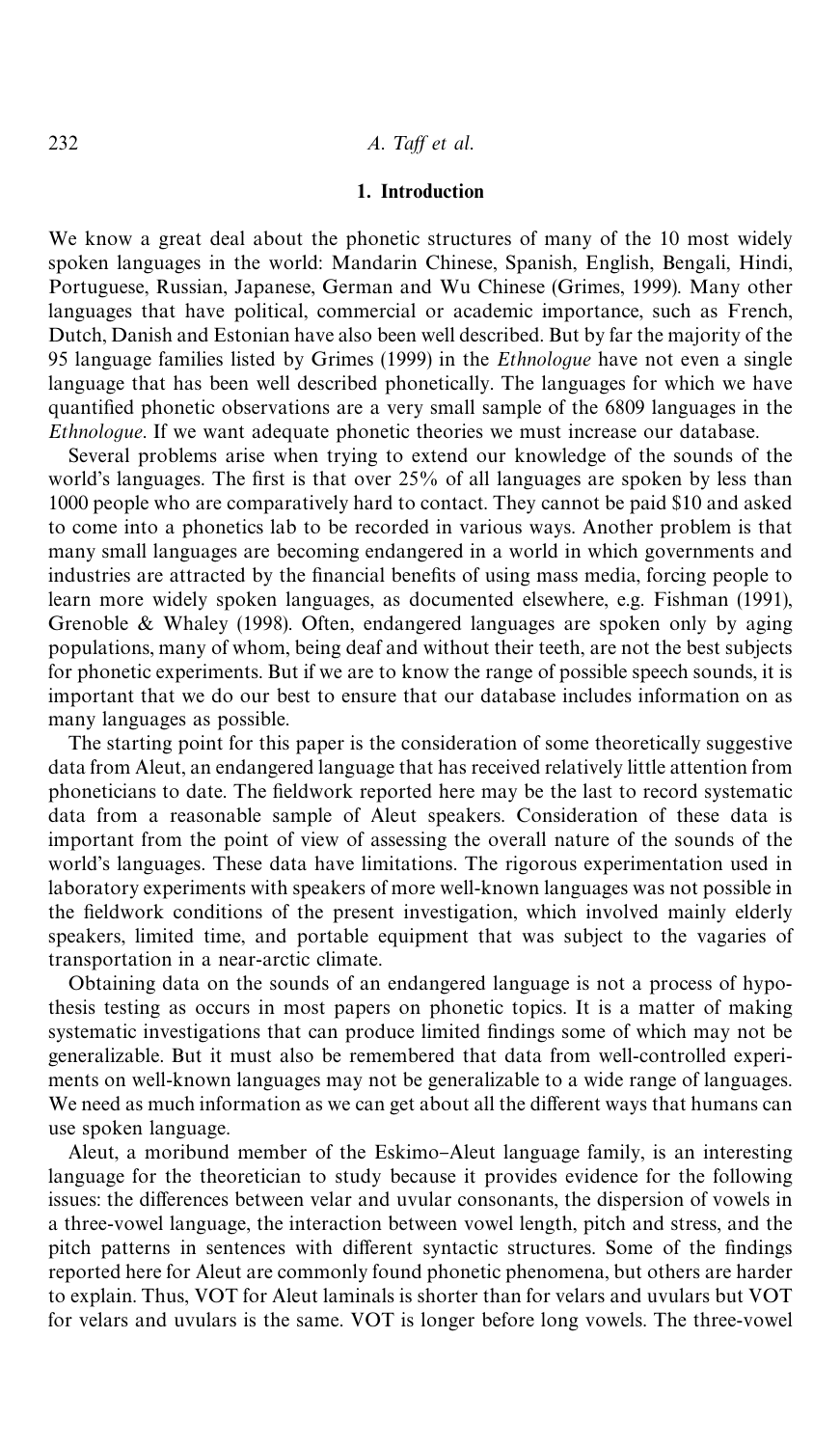

Figure 1. Eastern Aleut, spoken in St. Paul and St. George; Western Aleut, spoken in Atka.

system is dispersed to the corners of the vowel space but u is somewhat lower than i. (In this paper, phonetic symbols are in bold type). Unlike in many languages, the quality of the longer vowel ii is not nearer the outside of the vowel space than i. The quality of u and uu are also alike; but a differs from aa. Vowel quality is considerably affected by uvulars, but some cases of uvularization suggest lexicalization of these effects. Stress adds length to vowels even though vowel length is contrastive. Word intonation shape is peaktrough. Sentence intonation shape is a cascade of peak-trough words.  $Y/N$  questions have the same shape as declaratives. This paper reports a survey of the phonetic structures of Aleut, including an account of all these phenomena.

Aleut is the smallest branch of the Eskimo-Aleut language family. The ancestral territory of the Aleut language community is the Aleutian and Pribilof Islands in the Bering Sea (see Fig. 1). There are also a few speakers in Russia on the Commander Islands and scattered elsewhere in the U.S. The two main dialects are Eastern Aleut (own name Unangan) and Western Aleut (own name Unangas). Eastern Aleut is the indigenous language of the Eastern Aleutian Islands and the Pribilof Islands. There are approximately 200 fluent native speakers, all over the age of 50, and all fluent speakers of English. Our speakers were recorded in St. Paul and St. George, in the Pribilof Islands. Western Aleut is spoken in the western isles of the Aleutian chain. According to [Bergsland \(1994,](#page-35-0) p. xvi) there are 60–80 speakers, including some children. Our speakers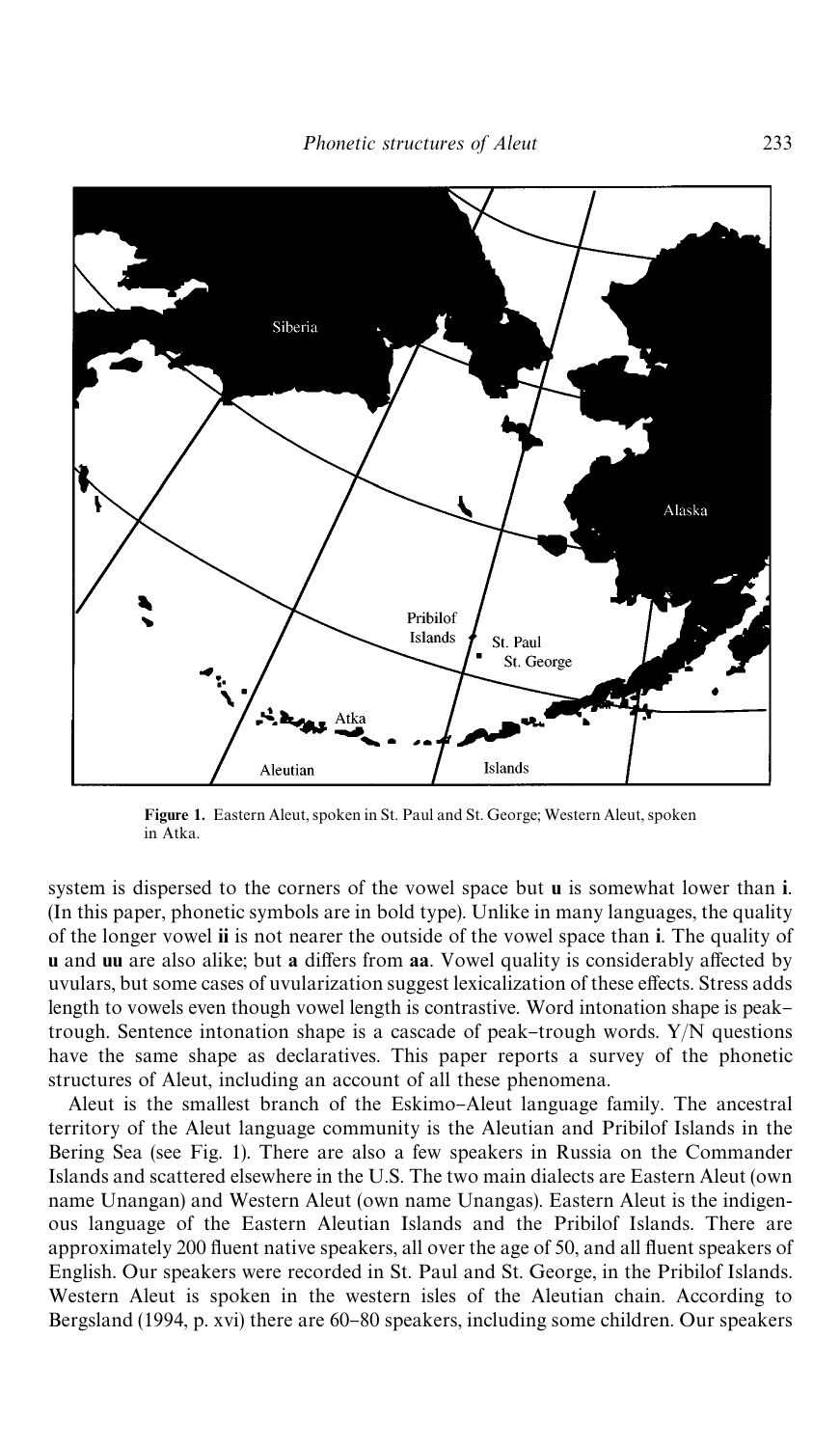<span id="page-3-0"></span>of this dialect were recorded in Atka. We did not find any children who were fluent speakers in Atka.

## 1.1. *Phonological inventory*

The first point of general phonetic interest in Aleut is the phonological inventory and the functional load of its various components. Both dialects of Aleut have only three vowels, i, a, u, each of which can be long or short. In Western Aleut there are 23 consonants which can be roughly categorized as shown in Table I. Eastern Aleut has a simpler system in that the contrasts between voiced and voiceless nasals, sibilants and approximants have been largely lost. Table II shows the Aleut orthography for the consonants. This is the practical school orthography developed in 1972 [\(Bergsland, 1994\),](#page-35-0) in which  $\hat{g}$  = a voiced uvular fricative and  $\hat{x}$  = a voiceless uvular fricative. In the intonation section of this paper, where the segmental phonology is less important, we will use this orthography.

As may be seen from Table I, Aleut is in the 1% of the world's languages that do not have **p** and **b** [\(Maddieson, 1984\).](#page-36-0) There are well-established cognate sound correspondences between Aleut and other members of the Eskimo-Aleut family. The lack in Aleut of all labial consonants but  **is described by [Bergsland \(1986\)](#page-35-0). Eskimo**  $**p**$ **- and**  $**m**$ correspond to Aleut h-, h being lately lost in Eastern Aleut. Eskimo -p-, -v-, -mcorrespond to Aleut and -m- and -m-.

Aleut contrasts velar and uvular stops, initially, medially and finally. There are also voiced and voiceless velar and uvular fricatives but they occur only in medial and final position. In Eastern Aleut, they are the only fricatives that can occur in final position. In Western Aleut,  $s$  occurs as a plural marker (instead of  $n$ ), so that it too can occur finally.

As an aid in developing of the word list discussed in the next section, the main entries in a small dictionary of Eastern Aleut designed for use in schools [\(Bergsland & Dirks,](#page-35-0)

|                                       | <b>Bilabial</b>   | Dental                       | Alveolar | Palato-<br>alveolar | Velar          | Uvular     | Labial<br>velar |
|---------------------------------------|-------------------|------------------------------|----------|---------------------|----------------|------------|-----------------|
| Stop<br>Nasal<br>Fricative<br>Lateral | m<br>m<br>$\circ$ | $\int_{0}^{\infty}$ n<br>Î I | SZ       | tJ                  | k<br>ŋŋ<br>x y | q<br>$x_R$ |                 |
| Approximant                           |                   |                              |          | $c_{1}$             |                |            | <b>M</b> W      |

|  |  | TABLE I. The consonants of Western Aleut |  |  |  |
|--|--|------------------------------------------|--|--|--|
|--|--|------------------------------------------|--|--|--|

TABLE II. The Aleut orthography for consonants

|                                     | <b>Bilabial</b> | Dental   | Alveolar | Palato-<br>alveolar | Velar       | Uvular     | Labial<br>velar |
|-------------------------------------|-----------------|----------|----------|---------------------|-------------|------------|-----------------|
| Stop<br>Nasal                       | hm m            | hn n     |          | ch                  | k<br>hng ng | q          |                 |
| Fricative<br>Lateral<br>Approximant |                 | d<br>h11 | S Z      | hy y                | $X \, g$    | <i>î</i> ĝ | hw w            |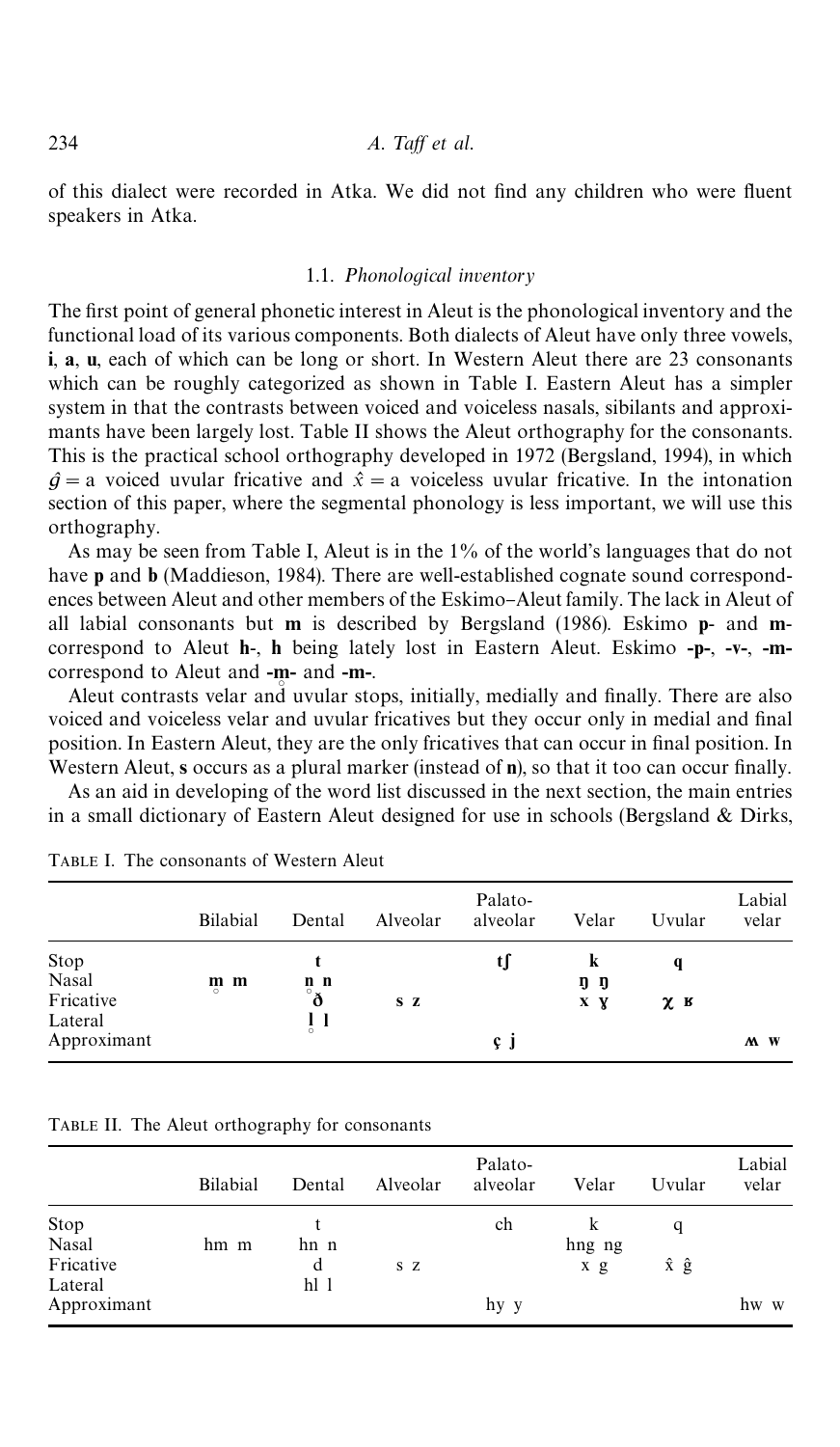| Segment     | Initial | All            |
|-------------|---------|----------------|
| a           | 48      | 39             |
| aa          | 6       | 6              |
| i           | 23      | 34             |
| ii          |         | $\overline{2}$ |
| $\mathbf u$ | 21      | 17             |
| uu          |         | 2              |
| Total       | 100     | 100            |

<span id="page-4-0"></span>TABLE III. The percentage frequencies of the vowels in Eastern Aleut

TABLE IV. The relative frequencies of the consonantal segments of Aleut

| Segment                      |               | Initial        | Final  | Total | % Initial | % Total |
|------------------------------|---------------|----------------|--------|-------|-----------|---------|
| $\mathbf n$                  | n             | 16             |        | 393   | 2.0       | 11.3    |
| S                            | S             | 112            |        | 389   | 16.0      | 11.3    |
| Y                            |               | 3              |        | 346   | 0.5       | 10.0    |
| l                            | $\frac{9}{1}$ | 28             | (396)  | 689   | 4.0       | 8.5     |
| t                            | t             | 82             |        | 274   | 12.0      | 7.9     |
| k                            | k             | 97             |        | 250   | 14.0      | 7.2     |
| q                            | q             | 163            |        | 214   | 23.0      | 6.2     |
| tſ                           | ch            | 125            |        | 203   | 18.0      | 5.9     |
| ð                            | d             | 13             |        | 197   | 2.0       | 5.7     |
| m                            | m             | 38             |        | 194   | 5.0       | 5.6     |
| $\mathbf x$                  | X             | 1              | (543)  | 692   | 0.1       | 4.3     |
| R                            |               | $\overline{0}$ |        | 142   | 0.0       | 4.1     |
|                              | ĝ<br>Â        | 5              | (488)  | 615   | 0.5       | 3.7     |
| $_{\rm j}^{\chi}$            | y             | 11             |        | 116   | 1.0       | 3.3     |
| ŋ                            | ng            | 2              | (9)    | 115   | 0.3       | 3.1     |
| $\mathbf{n}$                 | hn            | 0              |        | 25    | 0.0       | 0.7     |
| m                            | hm            | 0              |        | 18    | 0.0       | 0.5     |
| $\tilde{\mathbf{I}}^{\circ}$ | hl            | $\overline{0}$ |        | 15    | 0.0       | 0.4     |
| $\circ$<br>W                 | W             | $\overline{7}$ |        | 13    | 1.0       | 0.4     |
| Total                        |               | 703            | (1436) | 4900  | 99.4      | 100.1   |

[1978\)](#page-35-0) were entered into a computer. Only words illustrating segments in the original Aleut phonological inventory [\(Bergsland, 1994,](#page-35-0) p. xvii) were included. In all, there were 8744 segments in 1194 words. In addition to providing a means of finding appropriate minimal contrasts, this procedure provided useful information on the relative frequency of the segments in Eastern Aleut.

The relative frequencies of each of the vowels are shown in Table III. Overall, the vowels are clearly ranked in frequency, with a and i being much more common than u. Long vowels are comparatively uncommon, constituting only 10% of all vowels. The relative frequencies of the consonants are shown in Table IV. The total numbers for  $x, \chi$ and (to a lesser extent)  $\eta$  are inflated by the fact that these are the only segments that occur in final position in Eastern Aleut. They are part of suffixes such as -lix indicating the infinitive forms of the verbs, and the suffixes  $-\chi$ , -x that are part of the singular and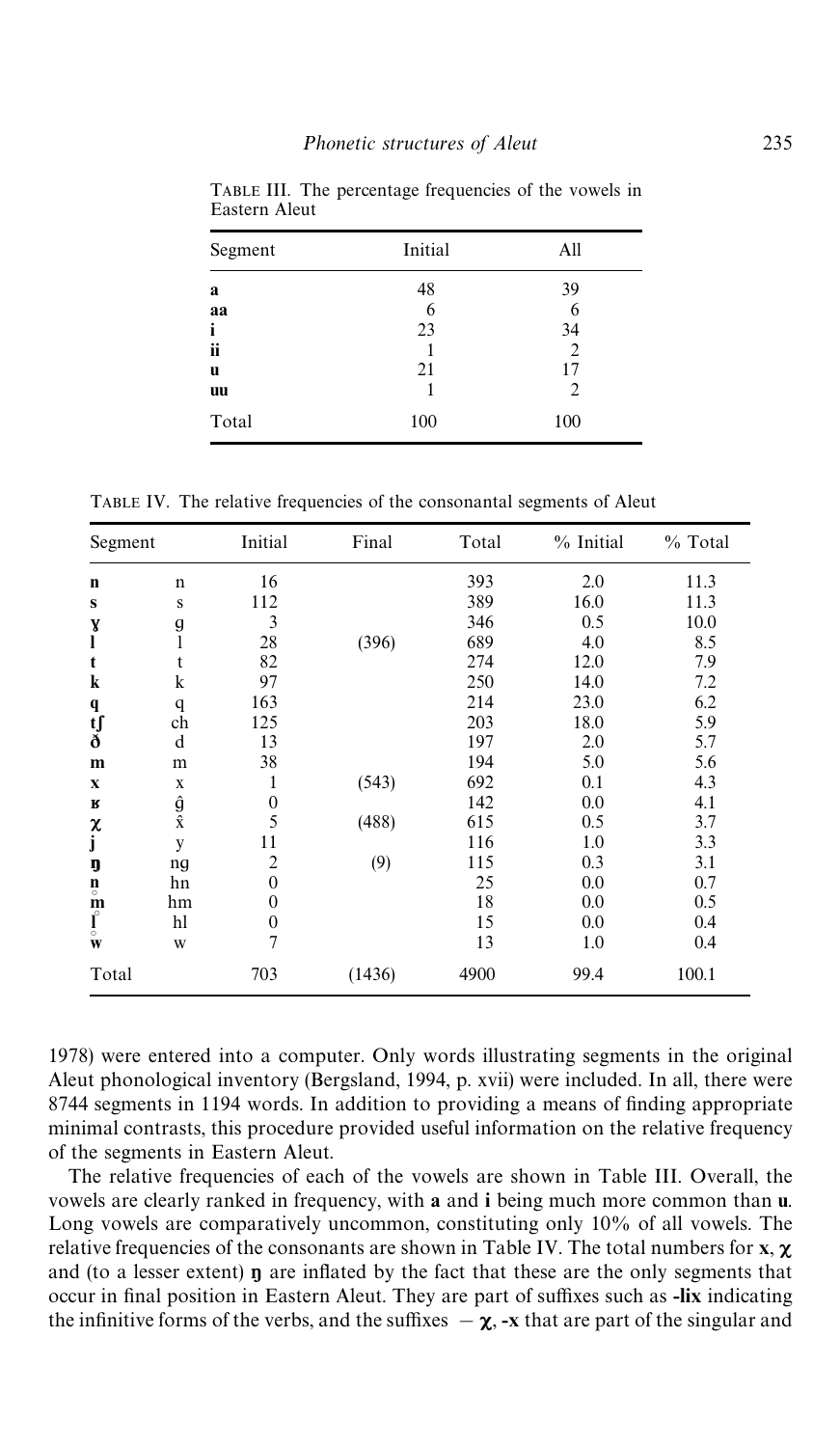dual morphemes used in dictionary citations. The total for l is also augmented by these occurrences. In the percentage counts, the examples of final  $x$ ,  $\gamma$  and  $\eta$  and  $\eta$  in a suffix have been given in parentheses in [Table IV,](#page-4-0) making the total number of consonants considered for this purpose 3464 instead of 4900.

It is apparent from the dictionary count that some consonants have a more marginal status than others. In fact, none of the words listed as containing  $\mathbf{m}, \mathbf{n}, \mathbf{b}, \cdot$  "hm, hn, hl" was pronounced in that way by all our speakers of Eastern Aleut. (Some speakers occasionally used a slight breathy voice in some of these words.) The segment w is also noticeably rare, and j, although slightly more common, occurs almost only before a. As we have already noted, bilabial stops do not appear in native Aleut words.

Some of these findings can be explained in terms of general phonetic principles. We suspect that there is a universal phonetic tendency among languages with a small number of vowels for **a** and **i** to be much more common than **u**, although we do not have enough quantified data to be able to prove this statistically. The high flow rate in the voiceless nasals and lateral absorbs more respiratory power (the ultimate source of energy for nearly all speech sounds) than their voiced counterparts, but these sounds have a comparatively low intensity and are not auditorily very distinct from one another, both factors making them less preferred. The rarity of w may be associated with the lack of labials in general, although why Aleut should be in the 1% of the world's languages that do not have a p and b [\(Maddieson, 1984\)](#page-36-0) is not clear. The greater frequency of j before a may be because it has greater auditory prominence in this sequence.

## 1.2. *Data collection*

A list of words was developed to illustrate each consonant followed by each vowel, as shown in [Appendix A.](#page-36-0) As far as possible, disyllabic, or, occasionally, monosyllabic words were used. Stress in Aleut is usually on the penultimate syllable, so this ensured that the consonant in question was in initial position in a stressed syllable. For each of the voiceless stops except q (for which no u/uu contrast could be found) both long and short vowels were included. The sibilants  $\overline{s}$  and  $\overline{z}$ , contrast in comparatively few words in Western Aleut (many of the words with z being Russian loans) and virtually not at all for most speakers of Eastern Aleut. Some of the nonsibilant fricatives do not contrast in initial position, and accordingly the list includes words showing these contrasts in medial and final position, special attention being paid to the contrast between velar and uvular fricatives. The semivowels and their voiceless counterparts have restricted distributions; w and  $\bf{M}$  occur only before **a**, and **j** and **c** occur only before **a** and **u**. These sounds were included in medial position. For the vowels, pairs of words were chosen that showed differences in vowel length, with position in word, stress, and consonantal context being kept constant.

Only the original sounds of Aleut were considered. In the second half of the 18th century Russia conquered and exploited the Aleutian islands, and from that time on many Russian words have entered the language. From around 1867, when the United States purchased Alaska (largely for the Pribilof fur trade), English has also been a source of loan words. Loan words were used in our investigation of the sounds of Aleut, but only when they contained no sounds that were not in the original Aleut inventory. Thus, we have used words such as *tu:tkaχ <i>tuutka*x "aunt" from Russian *tyotka*, but not su:paχ,  $suppa\hat{x}$  "soup" from English *soup*, because there are no bilabial plosives in the original Aleut inventory.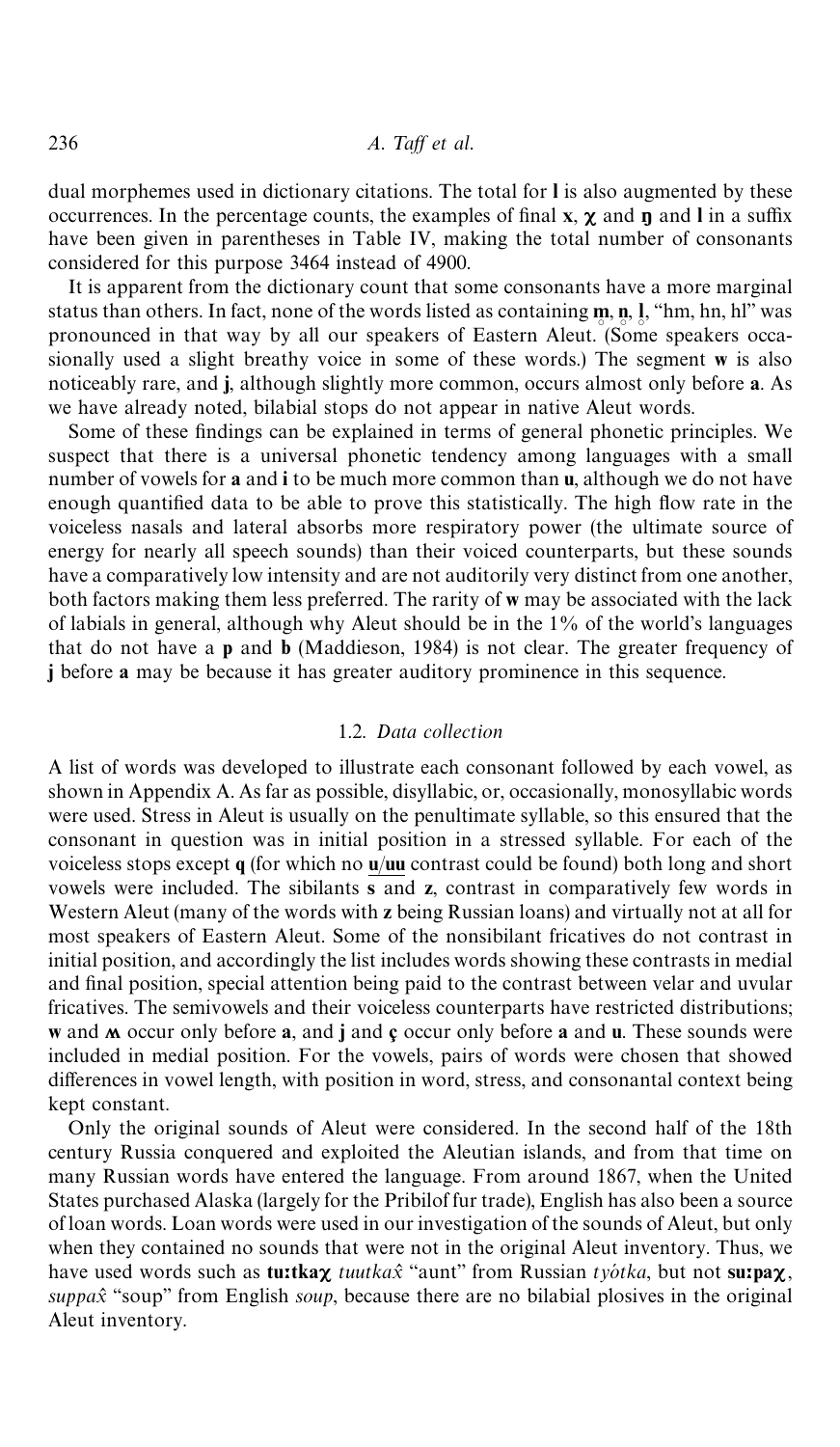In addition to the word list, material was included to demonstrate further aspects of the Aleut stress and intonation system. Speakers were asked to produce sentences as statements, and then to repeat them as questions. Although the responses were not uniform across speakers, no amendments were suggested so that the responses remained as natural as possible. There were also sentences differing mainly in the location of the clause breaks, and in the degree of emphasis expected on each word.

At the end of each recording, the speaker was asked to talk for a minute in Aleut, and afterwards to say the same thing in English. Some speakers told short stories and others gave only a couple of sentences. These unrehearsed pieces were transcribed and included as part of each speaker's recorded data.

A total of 24 speakers were recorded, six men and six women being speakers of Western Aleut, and four men and eight women being speakers of Eastern Aleut. With the exception of three of the Western Aleut women, all the speakers were fluent native speakers. The three younger Western Aleut women had learned Aleut as children, but did not speak it often. Each speaker was recorded individually, usually using a DAT recorder and a noise-canceling close-talking microphone, giving a signal/noise ratio better than 48 dB. Due to the accidents of fieldwork, five of the speakers of Western Aleut had to be recorded with a backup tape recorder. The frequency response was flat ( $\pm 2$ dB) from 70 to 10,000 Hz, but the achieved signal/noise ratio was estimated to be only 35 dB.

The general procedure was for speakers to be told the word in English and then asked to repeat it twice in Aleut. When speakers did not immediately know the word required, they were prompted in Aleut. If they were completely unfamilar with it, the word was omitted. Speakers of Eastern Aleut were not asked to say the words designed to illustrate contrasts not present in their language (e.g., those with orthographic *hm*, *hn*, etc.).

### 2. Consonants

In this section, our principal phonetic investigations will be limited to voice onset time (VOT) and characteristics of burst spectra in both Eastern and Western dialects of Aleut.

#### 2.1. Voice onset time

The VOTs of stop consonants in Eastern and Western Aleut were investigated by reference to the words in [Table V.](#page-7-0) The VOT of stops in word initial position was examined in an effort to investigate how VOT varies according to (1) different dialect (Eastern *vs*. Western), (2) gender differences, (3) context of following vowel (short *vs*. long), and (4) place of articulation, to which special attention was paid. It is well established that there is a general tendency for VOT to be longer when the closure for a stop is made further back in the vocal tract (Fischer-Jø[rgensen, 1954;](#page-35-0) [Peterson](#page-36-0) [& Lehiste, 1960;](#page-36-0) [Cho & Ladefoged, 1999\)](#page-35-0). If the variability of VOT is due simply to the distance between the open end of the vocal tract and the source of compression, then, as a working hypothesis, the VOT for a uvular stop will tend to be longer than that for a velar stop.

The data recorded on DAT tapes were down-sampled to 20000 Hz on the Kay The data recorded on DAT tapes were down-sampled to 20000 Hz on the Kay Elemetrics Computerized Speech Lab (CSL). A total of 816 tokens (24 speakers  $\times$  17 Elemetrics Computerized Speech Lab (CSL). A total of 816 tokens (24 speakers  $\times$  17 words  $\times$  2 repetitions) were digitized, 755 of which were measured. Data from one female Eastern Aleut speaker were excluded for segmental analysis due to sudden background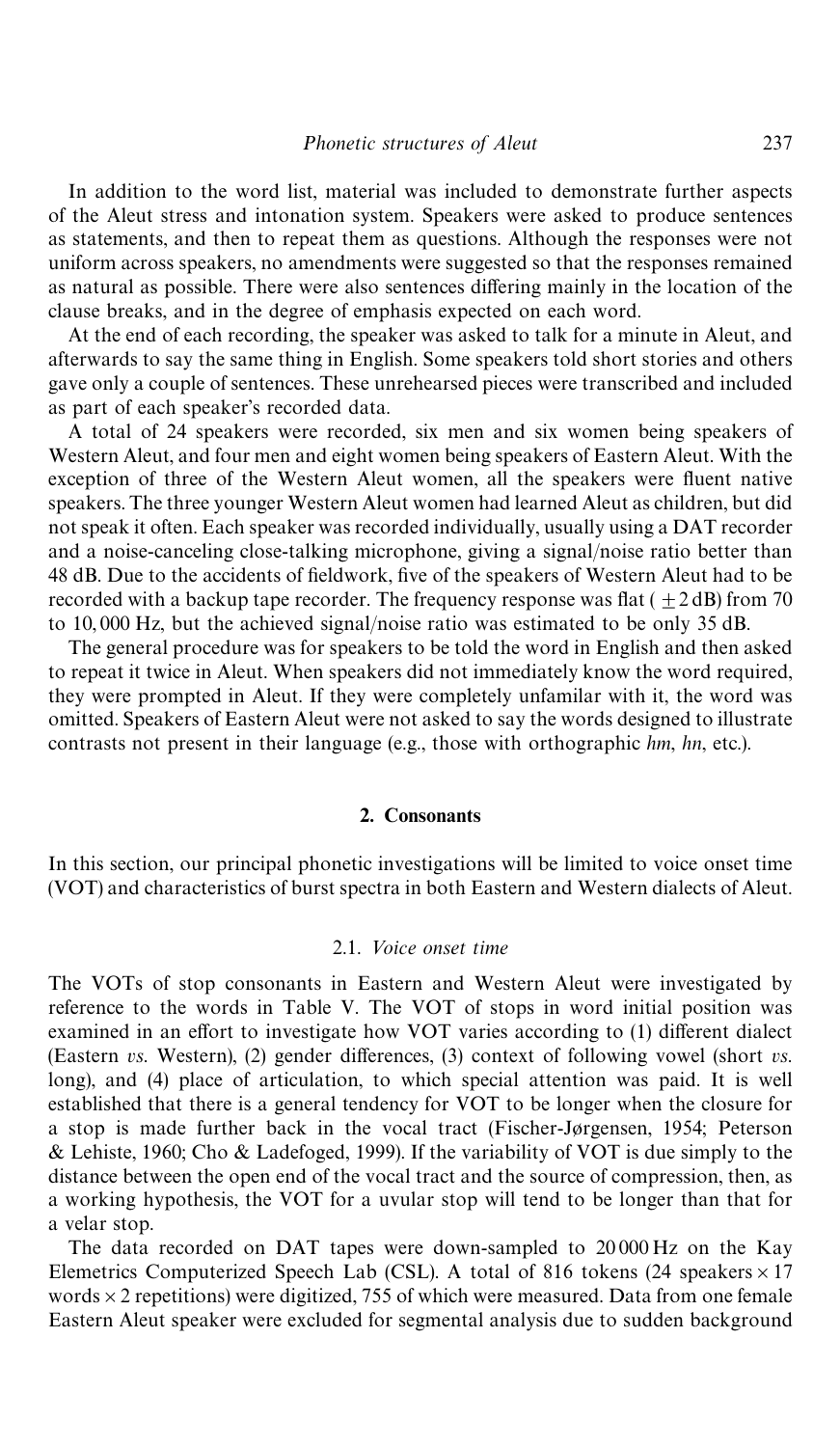|     |                | Eastern Aleut           |                      | Western Aleut           |
|-----|----------------|-------------------------|----------------------|-------------------------|
| ti  | tiχlaχ         | bald eagle              | tikla $\chi$         | bald eagle              |
| tii | tiista $\chi$  | dough                   | tiistaγ              | dough, piecrust         |
| ta  | $tani\chi$     | forehead                | $tani\chi$           | forehead                |
| taa | taangay        | water                   | taangay              | water                   |
| tu  | tukuγ          | chief, boss, rich       | tukuγ                | chief                   |
| tuu | tuutka γ       | aunt                    | tuut $\chi$ a $\chi$ | stalk of cow parsnip    |
| ki  | kiγiχ          | to bite                 | kiyil                | to bite                 |
| kii | kiikaγ         | cranberry bush, cake    | kiin                 | who                     |
| ka  | kaðan          | in front of the speaker | kaðan                | in front of the speaker |
| kaa | kaangux        | healthy                 | kaanguχ              | healthy                 |
| ku  | kukaγ          | grandmother             | kukaχ                | grandmother             |
| kuu | kuuskaχ        | cat                     | kuusxiγ              | cat                     |
| qi  | $q$ iqi $\chi$ | slime                   | $qiqi\chi$           | slime                   |
| qii | qiiyax         | grass                   | qiiyax               | grass                   |
| qa  | qaqaχ          | food                    | qalyadaχ             | food                    |
| qaa | qaaðan         | little fish             | qaadas               | dolly varden (fish)     |
| qu  | $q$ uma $\chi$ | white                   | $quma\chi$           | white                   |

<span id="page-7-0"></span>TABLE V. Words for comparing properties of stop consonants in Eastern and Western Aleut

noise and speech errors. Some additional tokens could not be analyzed for similar reasons. The VOT for each token was measured from the release of the consonant to the onset of the first formant of the following vowel. The data were statistically analyzed by T-tests and one- or two-factor ANOVAs.

There were differences between the two dialects and between the male and female speakers. The result of a one-way ANOVA reveals that the difference in VOT between these two dialects is highly significant  $(F[1, 753] = 96.934, p < 0.0001)$ , the VOTs in Western Aleut being about 24% longer than those in Eastern Aleut. In the following discussion, the results for the two dialects are presented separately. But, as will be seen, the same significant differences occur in both dialects.

The VOTs for alveolar stops tend to be shorter than the other two stops in both dialects, as shown in [Fig. 2.](#page-8-0) One-factor analyses of variance of each dialect reveal that the effect of place was significant ( $F$  [2, 359] = 34.358,  $p$  < 0.0001 for Eastern Aleut and  $F$  [2,390] = 23.871,  $p$  < 0.0001 for Western Aleut). In *post hoc* analyses, the alveolar plosives were distinct from the other two at  $p < 0.0001$  in both dialects, but there was no significant VOT difference between velar and uvular plosives in either dialect. The results for the alveolar stops are in accord with the general tendency that the further forward a stop is made, the shorter the VOT (Fischer-Jø[rgensen, 1954\).](#page-35-0) However, this tendency does not hold between velar and uvular stops; in the case of Western Aleut, it is reversed in that the velar plosives have a longer mean VOT[. Cho & Ladefoged \(1999\)](#page-35-0) point out that there is a great deal of variation among VOTs in different languages, and that, although some variations in VOT can be attributed to purely mechanical aerodynamic effects associated with different places of articulation, others cannot be explained in this way and must be ascribed to the particular choices made by individual languages.

One of the interesting acoustic events that may group the velar and uvular plosives together, distinguishing them from the alveolar plosives, is that both velar and uvular plosives frequently have multiple bursts at the release. Several triple bursts as well as double bursts were found in the spectrograms of both the velar and uvular stops. In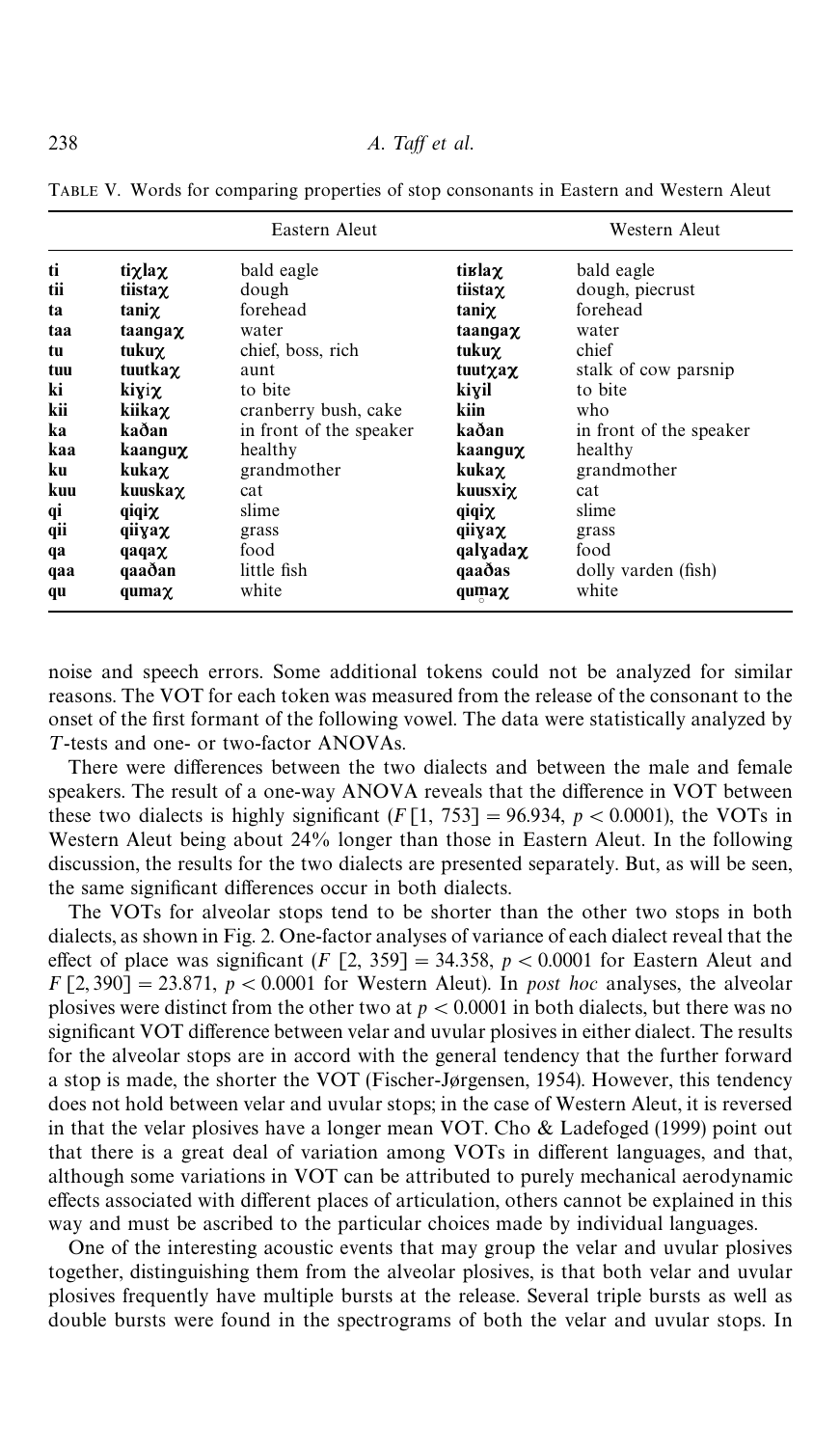<span id="page-8-0"></span>

Figure 2. Mean voice onset time (ms) by categories of stop and dialect. (Data averaged across speakers of each dialect of Aleut. Error bars refer to standard errors.):  $\Box$  t;  $\Box$  k;  $\Box$  q.



Figure 3. Effect of the following phonemic vowel length on VOT. (Data averaged across speakers of each dialect of Aleut. Error bars refer to standard errors.):  $\Box$  before long V;  $\Box$  before short V.

addition, the mean VOTs for all three stops are quite long, falling into the category of voiceless aspirated stops [\(Cho & Ladefoged, 1999\).](#page-35-0) The VOTs for alveolar and velar stops are close to the VOTs reported for aspirated stops in English and Cantonese by [Lisker & Abramson \(1964\).](#page-35-0)

The mean VOT of the plosives before a long vowel is about 20% longer than that before a short vowel both in Eastern and Western Aleut. A summary is given in Fig. 3. The result of unpaired *t*-tests for VOT with a grouping variable of vowel context (long *vs*. short) shows a significant main effect of the following vowel context ( $p < 0.001$  for Eastern Aleut,  $p < 0.0001$  for Western Aleut). This suggests that the VOT may be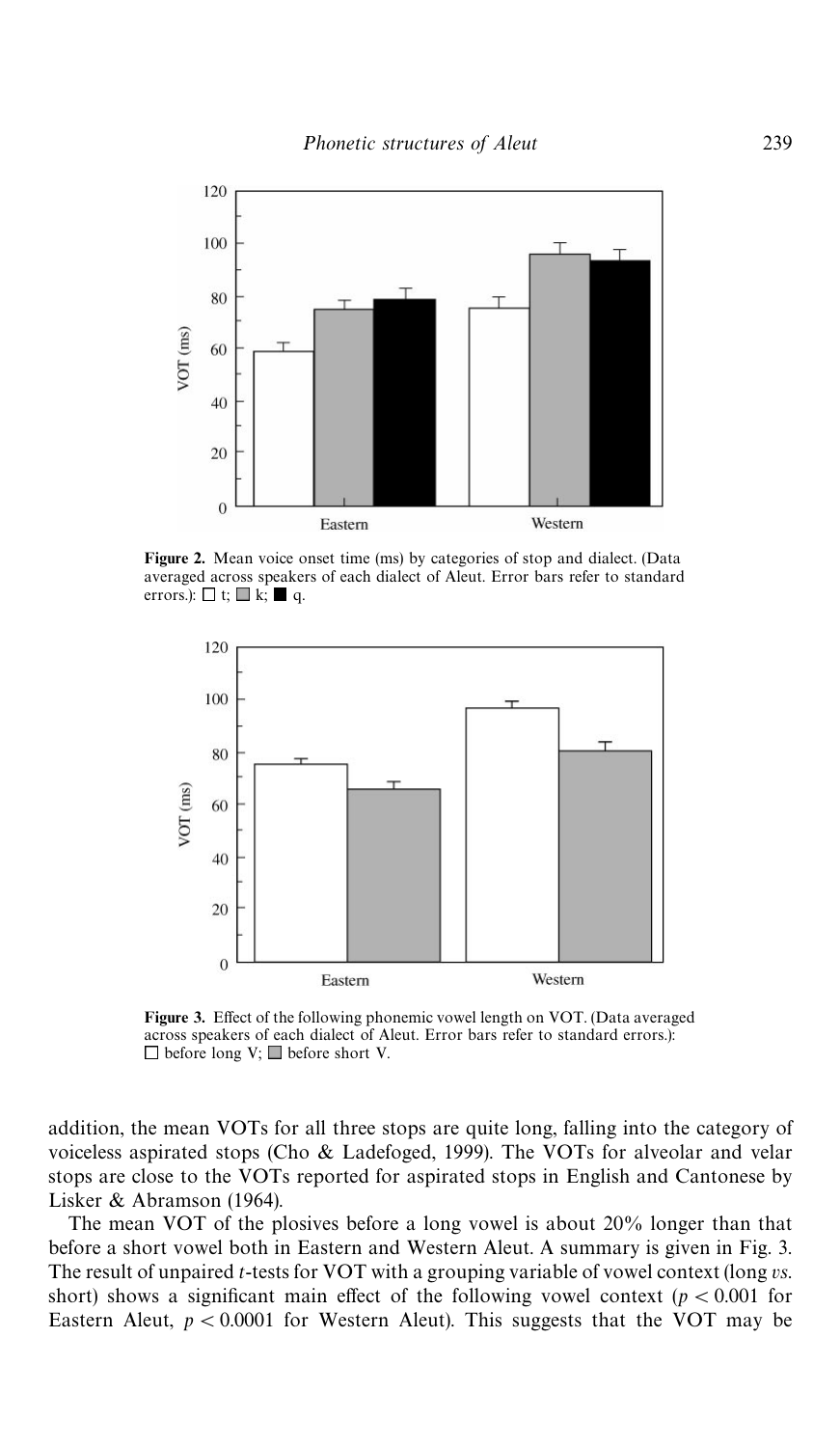considered as some percent of the vowel, so that when the vowel is long the VOT becomes long [\(Port & Rotunno, 1979\).](#page-36-0)

This effect holds irrespective of the place of articulation. Two-way ANOVA's with independent variables of vowel length and place of articulation were conducted to examine the interaction between the two factors. The result shows that there is no significant interaction  $(F \t{2,} 356] = 1.131$ ,  $p = 0.3239$  for Eastern Aleut and *F* [2, 387] = 0.282, *p* = 0.754 for Western Aleut), suggesting that the duration of VOT before a long vowel is longer than that before a short vowel regardless of place of articulation. (Note that the effect of vowel length appears to be greater for Western Aleut.)

In summary, the VOT analyses show that VOT varies between the two dialects, largely due to three less-fluent speakers of Western Aleut. More importantly, it varies according to (1) place of articulation, and (2) the following vowel duration. VOT is shorter for alveolar than for velar or uvular stops, but the difference between velar and uvular was not statistically significant. This is in accord with the view that although some differences in VOT may be determined by aerodynamic factors, others simply reflect the behavior associated with a particular language (Cho  $&$  Ladefoged, 1999). The effect of the following vowel duration on VOT is also significant: VOT is longer before long vowels than before short vowels, suggesting that the VOT may be considered as part of the vowel.

#### 2.2. *Burst spectra*

In examining the burst spectra for consonants, there are several suggestions in the literature. Jakobson, Fant  $&$  Halle (1963) suggest that "the essential articulatory difference between the compact and diffuse phonemes lies in the relation between the volume of the resonating cavities in front of the narrowest stricture and those behind this stricture (1963, p. 27)''. In their theory, the ratio of the volume of the front cavity to that of the back cavity is higher for the compact spectrum than for the diffuse spectrum.

According to [Stevens \(1998\),](#page-36-0) the spectrum of velar stops is less flattening (more compact) compared with that of bilabial or alveolar stops. When the rate of change of cross-sectional area is smaller and the length of the constriction is greater (as it is in the production of a velar stop compared with alveolar and bilabial stops) the formants are moving relatively more slowly, thus leading to more compact spectral peaks. Stevens suggests that in the production of velar stops, the spectral peak of the burst is usually in the second-formant range, around 1500 Hz.

Keating  $\&$  Lahiri (1993) note that the spectral peak frequency location for a velar stop largely depends on (1) the resonance frequency of the cavity in front of the constriction, and (2) the following vowel context (cf. [Fant, 1960\).](#page-35-0) For example, the velar stop before the front vowel i is associated with a higher-frequency peak than before other vowels, because the tongue fronting in the production of i will reduce the size of the front cavity, leading to a higher resonance frequency.

Based upon these studies, we set up two hypotheses in analyzing the data. First, the frequency location of the spectral peak is higher for a velar stop than for a uvular stop because the front cavity for the velar stop is smaller, which leads to a higher-frequency spectral peak [\(Keating & Lahiri, 1993\)](#page-35-0) (Hypothesis I). Second, the burst spectrum is more compact for a uvular stop  $q$  than a velar stop  $k$ , because the ratio of the volume of the front cavity to that of the back cavity is higher for a uvular stop than for a velar stop, which results in more compactness [\(Jakobson](#page-35-0) *et al*., 1963) (Hypothesis II). In addition,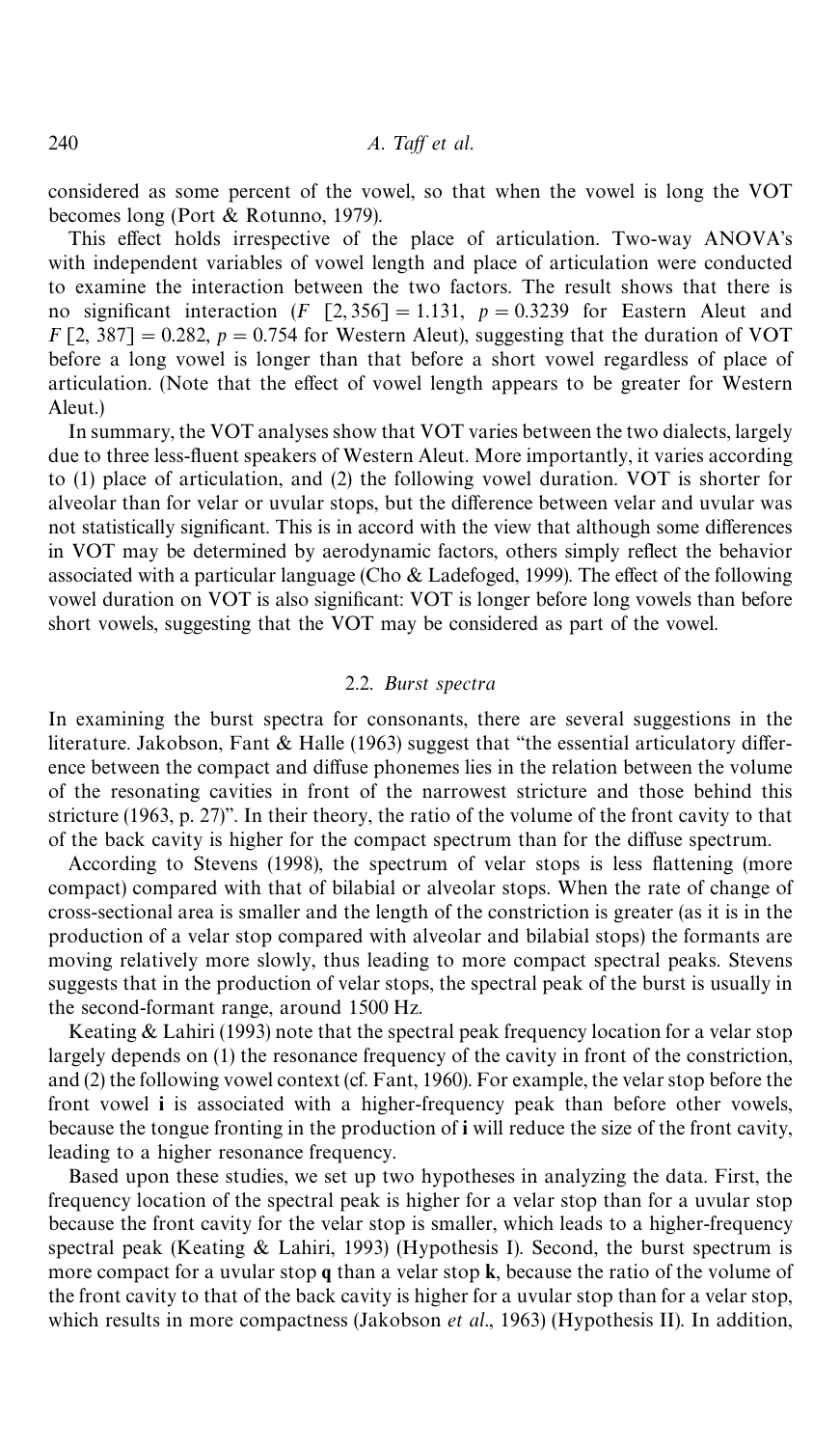the effect of the following vowel quality on the relative frequencies of the primary peak and the diffuseness will be discussed.

Measurements were taken from the tokens that were used for the VOT measurements for four male and seven female speakers in Eastern Aleut and two male and four female speakers in Western Aleut. The Western Aleut tokens recorded on analog backup tapes were not used, as the high-frequency components were not well captured. Using the Kay CSL system, a 512 point (25.6 ms) window was centered around the burst transient and the FFT spectrum of this window calculated and smoothed. In cases of multiple bursts, the window was centered around the darkest burst. Then, numerical values in dB at each point were averaged for all tokens, separated by vowel quality (i *vs*. a *vs*. u), gender (male *vs*. female) and dialect (Eastern *vs*. Western). Long and short vowels were not distinguished when pooling the data.

The data were analyzed in terms of the relative frequencies of the primary spectral peak and the compactness of the burst[. Figs 4](#page-11-0) and [5](#page-12-0) show the mean burst spectra for k and q before i, a, u, for Eastern and Western Aleut, respectively. In general, the principal spectral peak is higher in frequency for  $k$  than for  $q$ , supporting Hypothesis I: that is, the effect can be accounted for by the difference in the cavity size and its resonance in front of the constriction (see [Keating and Lahiri, 1993\)](#page-35-0).

Spectra in the figures can, in general, be characterized as somewhat "compact" with a prominent spectral peak at low or midfrequencies (somewhere between 500 and 3000 Hz) depending on the following vowel context (cf. [Jakobson](#page-35-0) *et al*., 1963). In addition, it appears that the spectra for female speakers in both dialects are generally flatter (more diffuse) than those for male speakers. However, no striking differences in the relative degree of diffuseness (or compactness) between  $k$  and  $q$  are observed, working against Hypothesis II: the higher the ratio of the volume of the front cavity to that of the back cavity, the more compact the spectrum. One of the possible explanations for this might be that the difference in the ratio between a velar and a uvular is not as great as that between a bilabial (or an alveolar) and a velar which were the objects of the earlier comparisons. However, if we assume that compactness comes from slower change of cross-sectional area and greater constriction length as suggested by Stevens, we may posit that both the velar and uvular stops are produced with no significant difference of constriction length and rate of the articulatory movement. The bandwidth of the primary spectral peak does not show a systematic difference between  $\bf{k}$  and  $\bf{q}$  in either dialect.

As discussed earlier, the frequency location of a prominent spectral peak largely depends on the following vowel. [Fig. 6 p](#page-13-0)resents data showing that Aleut is in accord with the earlier studies. The frequency location of the spectral peak is higher before i than before **a** and **u**. This effect is mainly accounted for by the assumption that the consonant peak is determined by the front-cavity resonance [\(Keating & Lahiri, 1993\).](#page-35-0) The tongue body is raised and somewhat fronted when k or q is produced followed by the front vowel i, so that the front cavity becomes shorter compared with cases for the back vowels a and u. This leads to a higher frequency location of the spectral burst. In addition, the consonant peak is slightly higher before the unrounded vowel a than before the rounded vowel u, as can be observed in [Fig. 6.](#page-13-0) Here again, this effect is presumably due to the fact that the rounded u is produced with lip protrusion, which results in a relatively longer front cavity as compared with the unrounded a.

[Fig. 6](#page-13-0) also shows that the spectrum is relatively more diffuse (flatter) when associated with the following vowel i. This effect can possibly be explained by the notion that the ratio of the volume of the front cavity to that of the back cavity is higher for the compact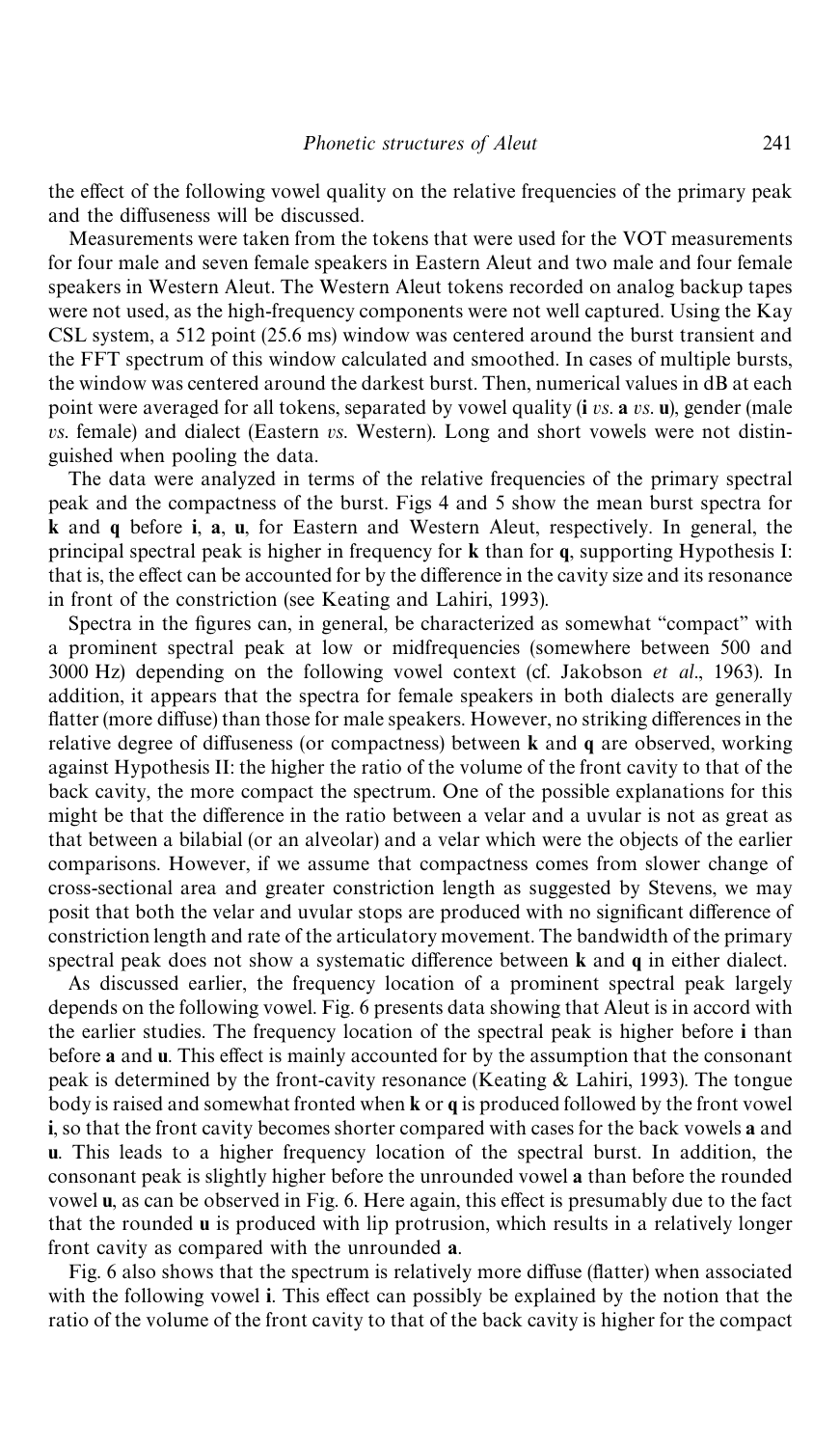

Figure 4. Mean burst spectra of word initial k and q before i, a and u in Eastern Aleut. Data from four male speakers and seven female speakers.

spectrum as suggested by [Jakobson](#page-35-0) *et al*. (1963). As the volume of the front cavity before i is smaller than before either of the vowels a or u, the ratio is lower, leading to the relatively diffuse spectrum. Likewise, we also observe that the spectrum of the burst before  $\bf{u}$  is slightly more compact than that before  $\bf{a}$ , due to the rounding effect which increases the ratio of the volume of the front cavity to that of the back cavity.

<span id="page-11-0"></span>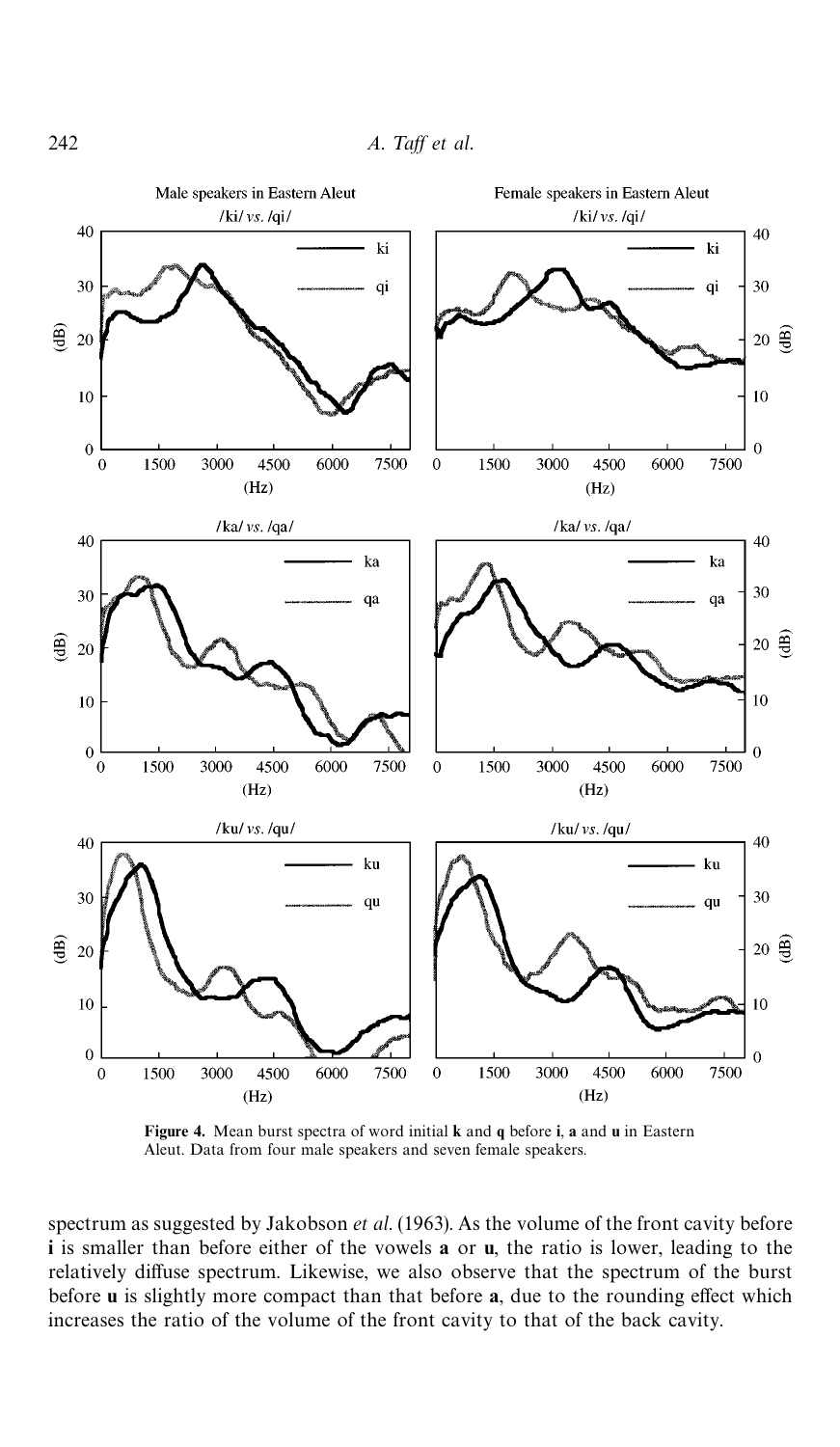<span id="page-12-0"></span>

Figure 5. Mean burst spectra of word initial k and q before, a, and u in Western Aleut. Data from two male and four female speakers.

Qualitative comparison of the burst and frication noise between the velar and the uvular indicate the possibility that greater overall noise energy of frication and also greater energy in the low-frequency range may serve as significant cues for native speakers of Aleut to distinguish uvular from velar plosives. However, the perceptual status of this acoustic property is clearly a matter for further study. A greater low-range burst intensity for q relative to k is also reported for Tompson Salish [\(Mayes, 1979\).](#page-36-0)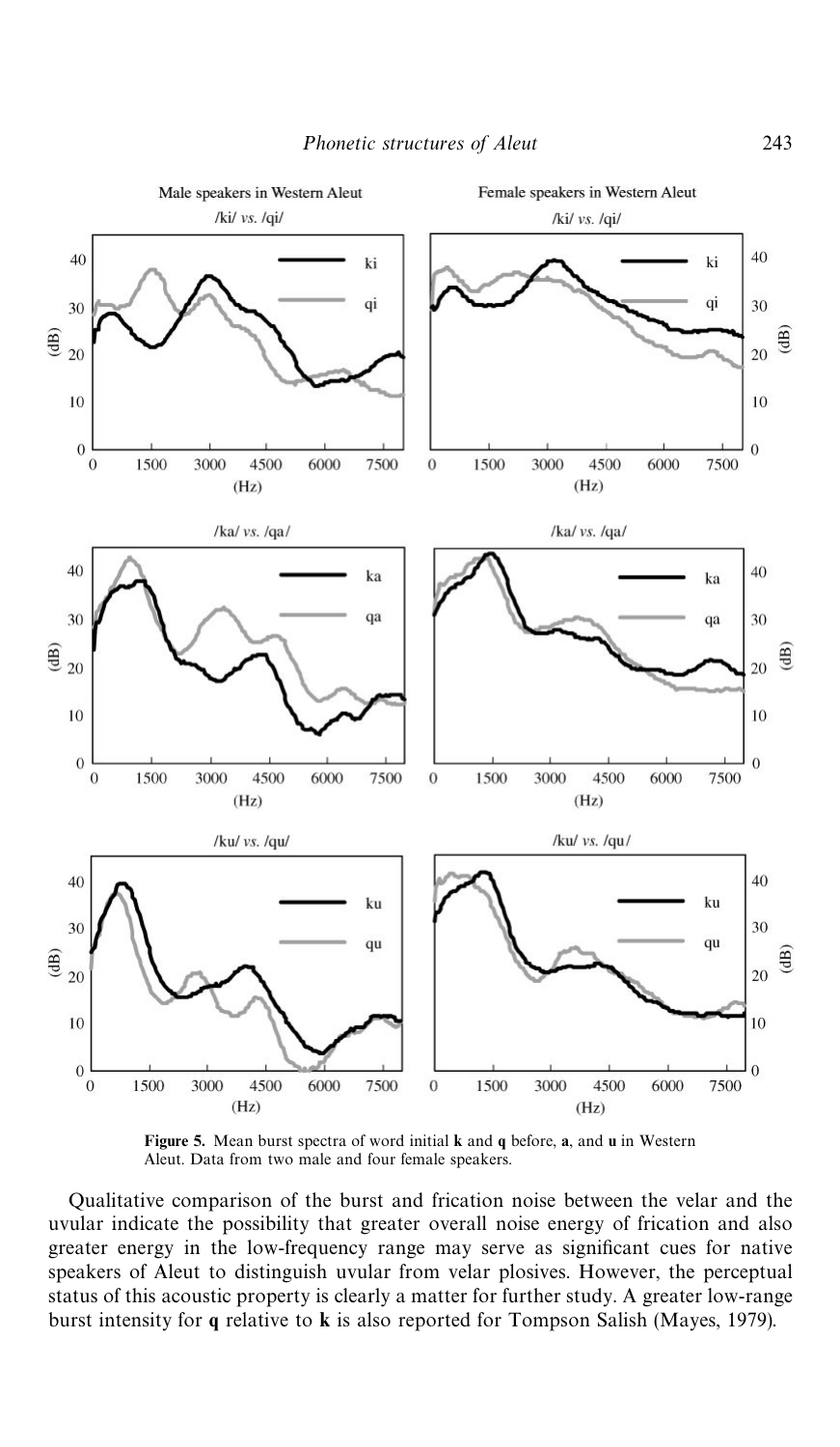

Figure 6. Effect of the following vowel on burst spectra.

<span id="page-13-0"></span>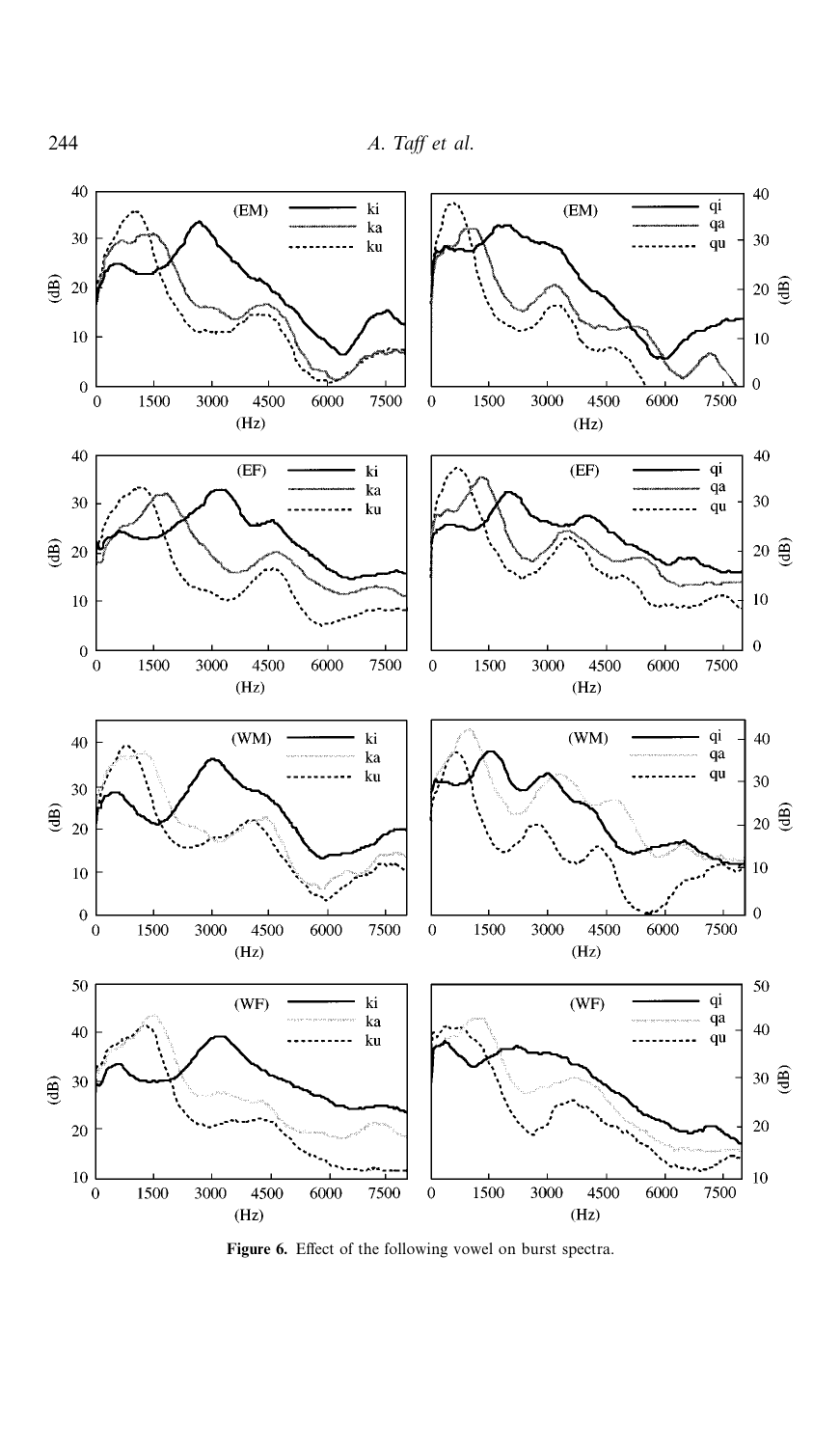

Figure 7. Spectrograms of the first syllables in kiikaχ, (cranberry bush) and  $qiiya\chi$  (grass) as produced by a female speaker of Eastern Aleut. The uvular  $q$  is associated not only with more overall noise energy of frication but also with greater low-frequency energy.

The difference between the velar stop  $\bf{k}$  and the uvular stop  $\bf{q}$  can be mainly characterized by the different frequency location of the spectral peak. The velar stop is associated with a higher-frequency spectral peak as compared with the uvular stop (supporting Hypothesis I). The data also show that the frequency location of the spectral peak largely depends on the following vowel context. It is higher before the front vowel i than before a or u, and it is higher before the unrounded vowel a than before the rounded vowel u. These acoustic correlates are mainly due to the resonance frequency of the cavity in front of the constriction. Illustrative spectrograms for k and q are shown in Fig. 7. Similar results for a k/q effect from the following vowels were obtained for Thompson Salish [\(Mayes, 1979\).](#page-36-0) Finally, as we will see in the discussion of vowels, the formants during the vowels reflect differences between preceding velar *vs*. uvular stops, providing additional cues distinguishing these two sounds.

#### 2.3. *Other consonantal features*

There are many other interesting properties of Aleut consonants that we hope to discuss in a subsequent paper. We will note here that the consonants listed in the dental column in [Table I](#page-3-0) actually have varied places of articulation. The stop, nasal and lateral,  $t$ ,  $n$ ,  $l$ , usually have a laminal articulation, although sometimes, particularly with l before u, as in lulix, "to believe", our observations show that the articulation is more apical and further back. This is in line with the coronals in French, which are typically laminal dental, but with the lateral l being more commonly apical and further back [\(Dart, 1998\)](#page-35-0). This is possibly because laterals may be easier to make if they are apicals, the narrowing of the tongue tending to protrude the tip.

The segment  $\delta$  is usually an interdental fricative, but in initial position, where it occurs mainly in Russian loan words, it is often a stop. The Aleut sibilant s varies from an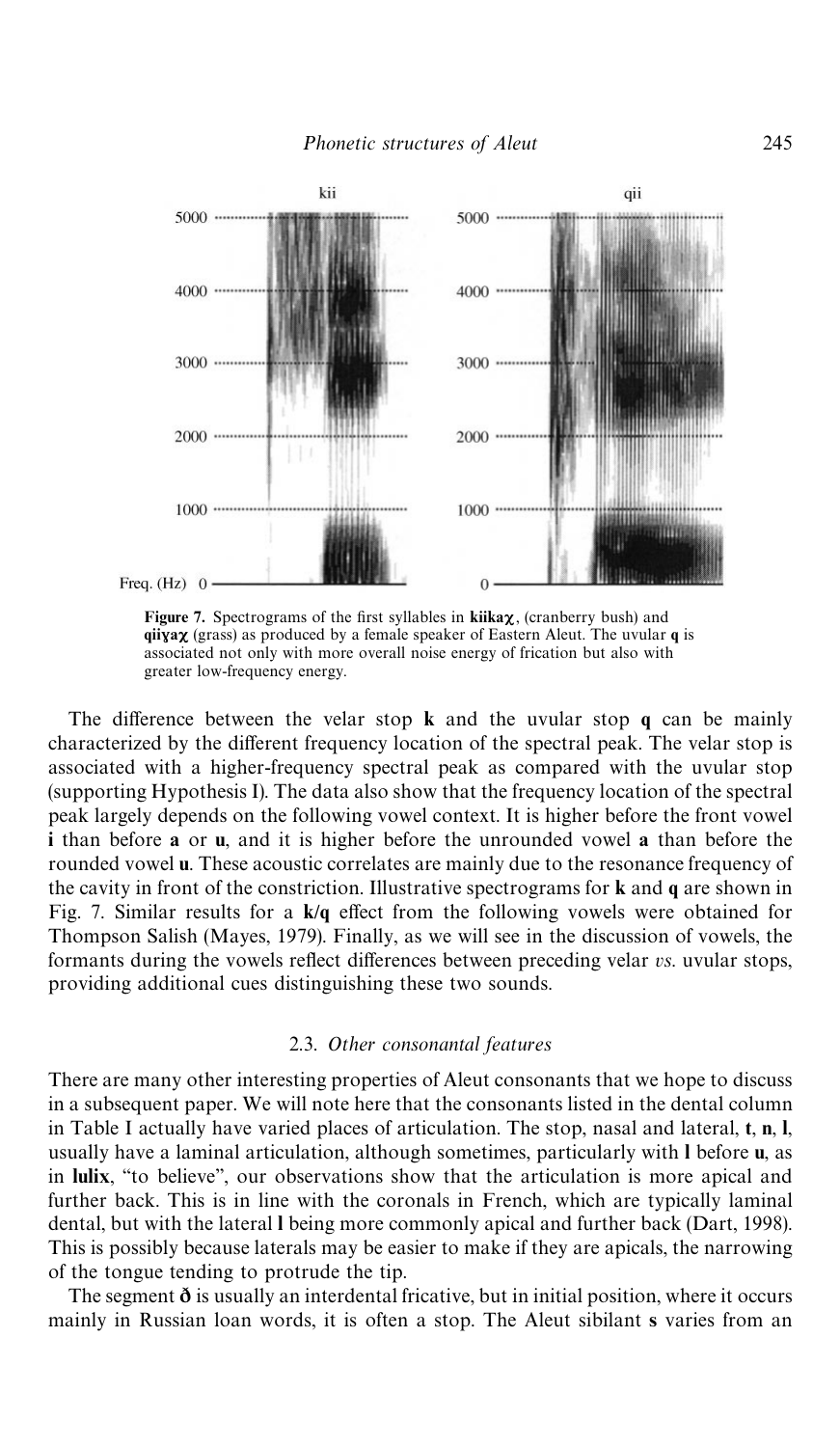## <span id="page-15-0"></span>246 *A*. Taff et al.

alveolar articulation to a more retracted articulation similar to the palato-alveolar fricative in English. There is no contrast between s and  $\int$  in Aleut (some speakers commented that they found this distinction hard in English).

## 3. Vowels

As we have noted, Aleut has a basic three-vowel system, including a front high vowel i, a mid low vowel a, and a back high vowel u, each with a long counterpart. The Eskimo vowel systems includes ə for Yupik as well as i, a, u [\(Bergsland, 1986; Fortescue,](#page-35-0) [Jacobson & Kaplan, 1994\).](#page-35-0) In Aleut, there are no vowel sequences within a syllable (other than long vowels, which would potentially be considered as geminates, and are in fact treated as doubled vowels in the orthography; with this in mind we have transcribed long vowels as doubled vowels). The vowels of Eastern Aleut are illustrated in Table VI. As we have noted, some of the vowels are much rarer than others, making it difficult to find good, minimally contrasting sets.

The phonetic qualities of the vowels were examined, based upon values for the first three formants, which were measured using the Kay CSL. Two repetitions of each of the words listed in Table VI were recorded by five female and four male speakers of Eastern Aleut. (Three other female speakers were recorded but did not produce all the required examples.) Data were transferred into the computer at a sampling rate of 10 kHz. A steady-state portion of the vowel in each token was identified, and superimposed LPC and FFT spectra were calculated with 30 and 25.6 ms frames, respectively, centered at the midpoint. The formant values were determined from the LPC spectra (with 12 or 14 coefficients), using the FFT spectra (and sometimes formant-history tracking) as supplementary checks.

The most suitable words for comparing the vowels in Table VI are those in the velar column, in which each vowel is preceded by k and followed by a velar or coronal consonant[. Fig. 8 s](#page-16-0)hows the relative positions of the first two formants of these vowels. These plots were drawn with the UCLA PlotFormants software. The scales are in accordance with the Bark scale, and the ellipses are drawn with radii of two standard deviations along the axes of the first two principal components.

Of general phonetic interest is the distribution of the vowels in [Fig. 8.](#page-16-0) This pattern supports the form of dispersion theory [\(Liljencrants & Lindblom, 1972\)](#page-35-0) which predicts that, in a given system, contrastive vowels are spaced with a sufficient contrast

|                  | Dental                                       |                              |                  | Velar                      |                                      |           | Uvular                   |                      |
|------------------|----------------------------------------------|------------------------------|------------------|----------------------------|--------------------------------------|-----------|--------------------------|----------------------|
| ti<br>tii        | $t\mathbf{i}\chi\mathbf{la}\chi$<br>tiista χ | bald eagle<br>dough          | ki<br>kii        | kiyix<br>kiikaγ            | to bite<br>cranberry<br>bush, cake   | qi<br>qii | qiqix<br>qiiyax          | slime<br>grass       |
| ta               | $tani\chi$                                   | forehead                     | ka               | kaðan                      | in front of the <b>qa</b><br>speaker |           | $q$ aqa $\chi$           | food                 |
| taa<br>tu<br>tuu | $tana\chi$<br>tukuχ<br>tuutkaγ               | water<br>chief, boss<br>aunt | kaa<br>ku<br>kuu | kaanux<br>kukaγ<br>kuuskaγ | healthy<br>grandmother<br>cat        | qaa<br>qu | qaaðan<br>$q$ uma $\chi$ | little fish<br>white |

TABLE VI. Words exemplifying contrasts among Eastern Aleut vowels after voiceless stops at the three places of articulation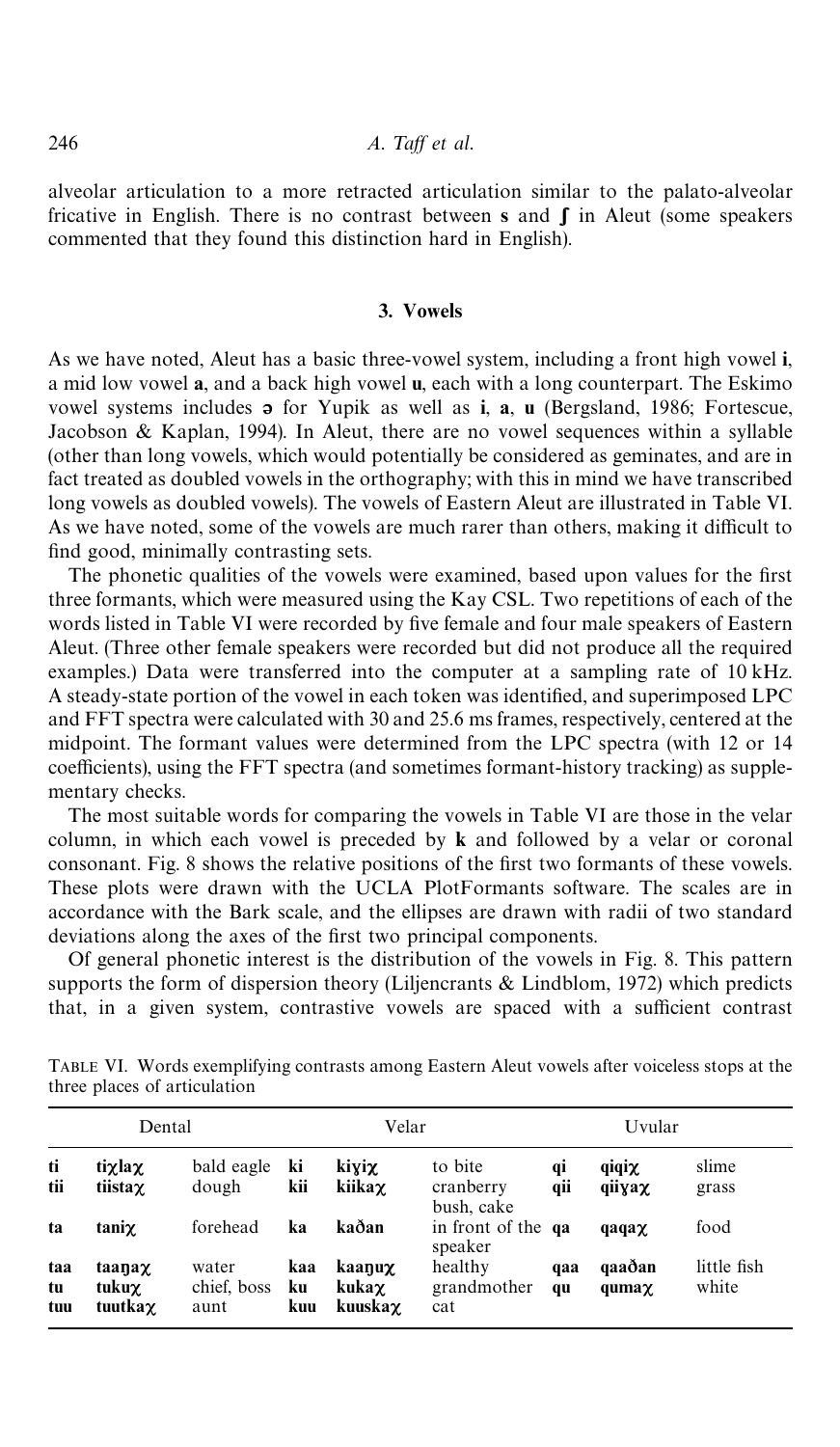<span id="page-16-0"></span>

Figure 8. Formant plots of long (heavy ellipses) and short (light ellipses) vowels after k in the words in [Table VI a](#page-15-0)s produced by four male speakers and five female speakers.

[\(Lindblom, 1986; Lindblom & Maddieson, 1988\)](#page-35-0). The vowels in Fig. 8 are more than adequately dispersed, being fairly well in the corners of the vowel space. There is, however, an interesting difference in the height of the front and back vowels. An analysis of variance, with *F*1 as the dependent variable and vowel quality as the independent variable, showed that *F*1 was significantly lower for **i** than for **u** ( $p = 0.0052$  for the male speakers,  $p < 0.0001$  for the female speakers). [Ladefoged, Ladefoged, & Everett \(1997\)](#page-35-0) found a similar effect in Banawá, an Arawakan language spoken in Brazil. Less formal observations of other three-vowel languages that also show this effect lead us to conclude that there may be a general phonetic tendency for languages with a small number of vowels to have a back vowel that is slightly lower than the corresponding front vowel.

An analysis of variance also showed that the only differences in vowel quality corresponding to length were for the vowel **a**. There is a significant difference in  $F2$  for long and short **a**, for both men and women, and in the  $F1$  for men (in all cases  $p < 0.01$ ). The long and short high vowels were not significantly different in any way. Some of the difference between long and short a may be attributable to the particular words used in the analysis, the short a having a following dental consonant, and the long aa a following velar consonant, but the tendency of long and short **a** to differ in quality is also reported in Taff [\(1992\)](#page-36-0). Vowels tend to become fronted after laminal dental consonants in which the tongue blade is raised. If this is the case in these vowels, then it seems that length itself does not have a major effect on vowel quality in Aleut. The perceptual distinction between long and short vowels depends on vowel duration without further support from any vowel-quality difference.

There are some differences in vowel quality due to the place of articulation of the preceding consonant. These differences can be demonstrated by reference to the long vowelsi and a, and the short vowel u (there are no long u vowels after uvular consonants). [Fig. 9](#page-17-0) shows the formant plots for these vowels preceded by stops at each of the three places of articulation. The syllable in which each vowel occurs is also shown, so that possible effects of the following consonant may also be taken into account.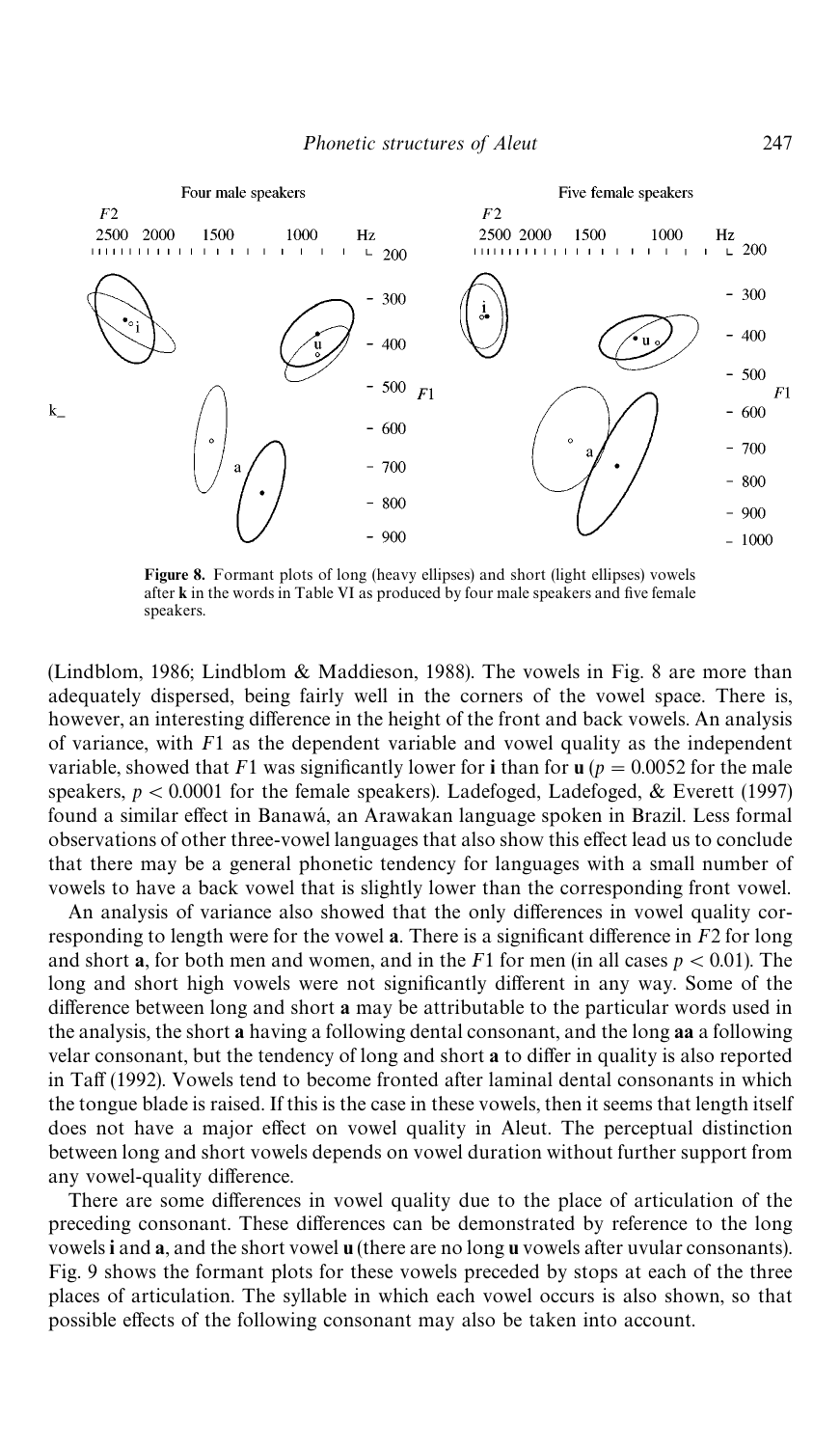<span id="page-17-0"></span>

Figure 9. The effect of the preceding consonant on vowel quality. So that the influence of the final consonant may also be considered, the syllables in which the vowels occurred are shown,  $\circ$  ellipses velar context,  $\bullet$  ellipses alveolar context,  $\circ$ ellipses uvular context.

Analyses of variance with *F*1 or *F*2 as the dependent variable and place of articulation as the independent variable were made, using Fisher's PLST for *post hoc* tests. For the male speakers there was no difference in the mean position of the vowel i when it is preceded by  $t$  or  $k$  (and the following consonant in these words also has no effect), but when i is preceded by  $q$  there is a significant raising of  $F1$ , so that the vowel appears lower in the vowel space ( $p < 0.0001$ ). The high back vowel **u** after **q** also tends to be lower (*F*1 is raised) in comparison with when it occurs after **t** ( $p = 0.0362$ ). More strikingly, **u** is more front (*F*2 is raised) when preceded by **t** than when preceded by **k** ( $p < 0.001$ ), and there is a strong tendency for it to be more back when preceded by  $q$  in comparison with when preceded by **k** ( $p = 0.0373$ ). The low vowel **a** is unaffected by the preceding consonant. The female speakers behaved in a similar way. There were no significant differences in  $F1$  for i, but the tendency for this vowel to be lower after  $q$  can be seen. In the case of the back vowel **u** all three variants differed significantly from each other  $(p < 0.01)$ .

We have only a limited amount of data enabling us to test the influence of the following consonant, but we can note the effect of a uvular consonant after i and a by considering another set of words from Table VI. As can be seen in [Fig. 10,](#page-18-0) in vowel i in  $t_{\mathbf{X}}$  (bald eagle) is very considerably lower than the corresponding vowel in  $\mathbf{k}_{\mathbf{X}}$  (to bite); and the a in qaqaχ (food) is further back than corresponding vowel in kaðan (in front of the speaker). For both male and female speakers, all these differences are significant ( $p < 0.01$ ). In general, uvular consonants have the greatest effect on the quality of adjacent vowels, and the following uvulars probably have a greater effect than the preceding uvulars. We do not have appropriate data to verify this statistically but our research suggests that vowel effects from following uvulars may have become lexicalized.

Taff [\(1992, 1999\)](#page-36-0) reports that a vowel may retain uvular effects despite final syllable reduction processes (a prosodic marker of sentence end) which delete a word-final uvular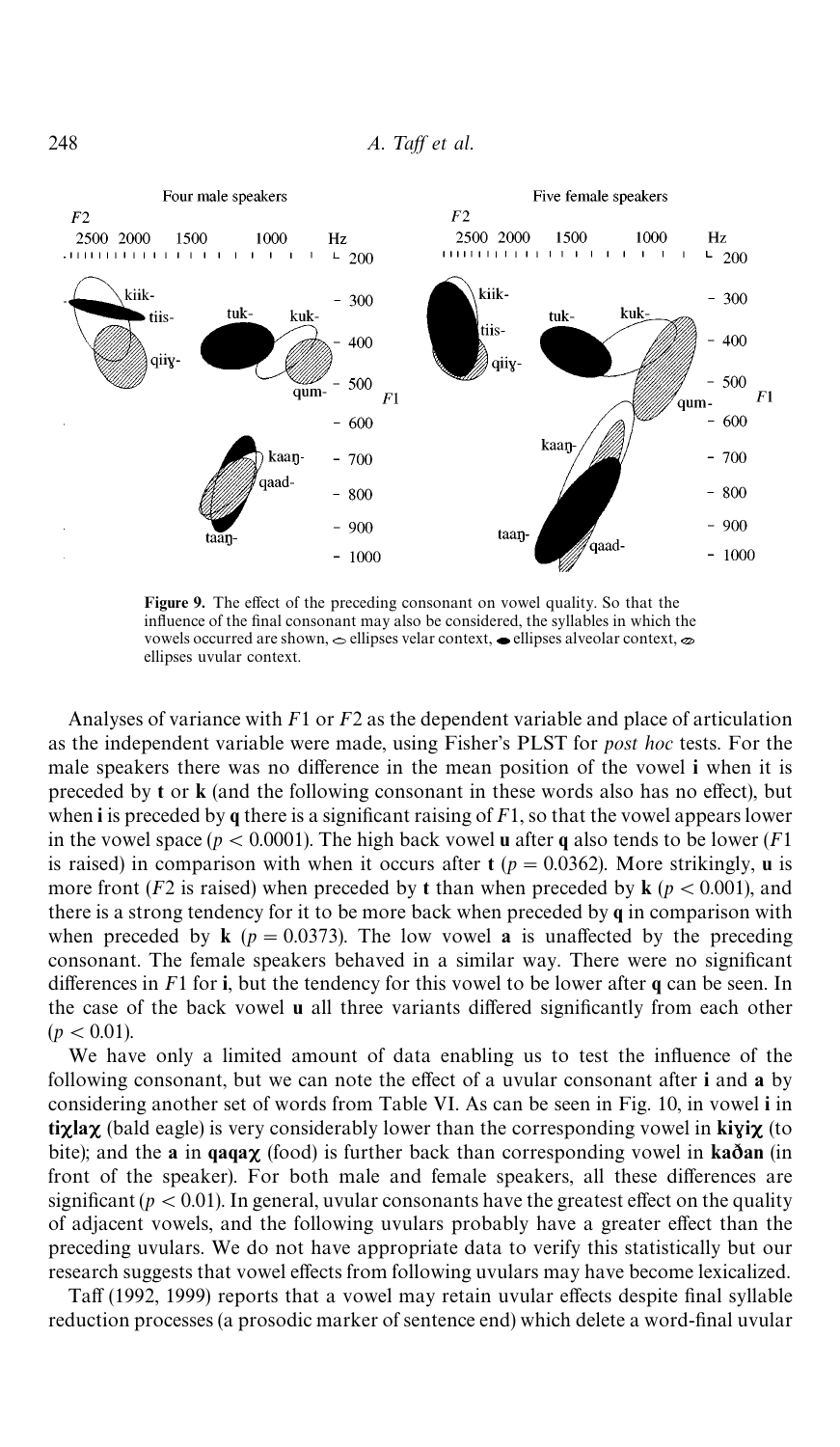<span id="page-18-0"></span>

Figure 10. The effect of final uvular consonants ( $\infty$  ellipses) compared with final nonuvular consonants  $\left( \bullet \right)$  ellipses) on vowels quality. As these are not minimal pairs, the syllables in which the vowels occurred are shown.

itself. The present tense morpheme -ku- becomes [-ko-] when followed by the first-person singular absolutive (3abs) -**χ**. For example, /**u1uuða-***ku***-χ**/ "it is red" becomes [**u1uuðəko**] (Taff[, 1999,](#page-36-0) p. 280). Examples also suggest possible vowel harmony resulting from long-range uvular effects: /qaχtfiklu-ku-χ/ "it is black" becomes [qaktfiklo-k-χ] [\(Ta](#page-36-0)ff, [1999,](#page-36-0) p. 263). Here the  $/u/$  of the present tense morpheme -ku- is lost in a devoicing effect of final syllable reduction. But the *previous*  $|u|$ , part of the stem, is uvularized to [o]. Additional analysis along the lines of Bessell'[s \(1998\)](#page-35-0) report on Salish long-distance effects of uvulars is required to establish Aleut lexicalization and vowel-harmony effects related to uvularization. Although frequent in Amerindian languages, uvulars and their effects remain understudied.

## 4. Vowel length and stress

As we have seen, Aleut has three vowels, i, a, and u, all of which can be both long and short. Aleut also has a quantity sensitive stress system, depending on syllable weight. According to Taff [\(1992\),](#page-36-0) syllables containing long vowels are heavy, and syllables containing short vowels are light. Stress falls on the last syllable if it is heavy provided that the penultimate syllable is light, as in (1) i[n Table VII.](#page-19-0) Otherwise, stress falls on the penultimate syllable, as in (2) and (3). Both long and short vowels can be in the stressed penultimate syllable or in the unstressed final syllable. A further complication arises because final syllables are often deleted in Aleut. We must therefore consider whether stress is assigned before or after the final syllable is deleted.

The situation is still more complex. [Bergsland \(1994\)](#page-35-0) observed the indeterminacy in Aleut stress assignment and that stress may affect vowel and consonant length. Although length is contrastive, the durational effect of stress appears to neutralize the length distinction. According to Taff  $(1992)$ , a stressed short vowel can sound long, as in [Table](#page-19-0) [VII](#page-19-0) (4) and (5), and an unstressed long vowel can sound short, as in (6) and (7).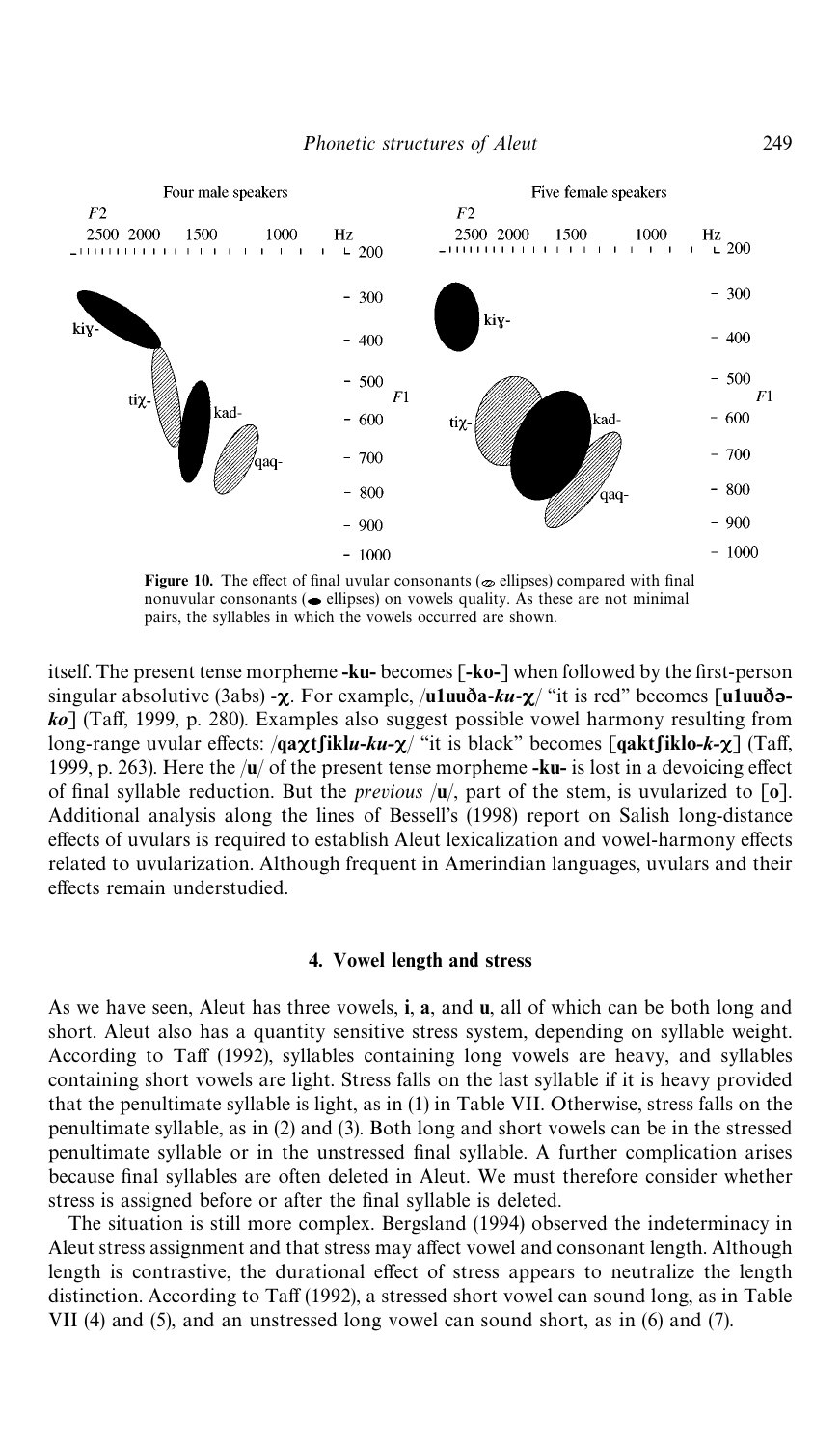|     | Orthography  | <b>IPA</b>            | Gloss                |
|-----|--------------|-----------------------|----------------------|
| (1) | sichiing     | $\sin$ t fiin         | "nine"               |
| (2) | siching      | $'\s{s}$ it $\int$ in | "four"               |
| (3) | adaadaa      | a'ðaaðaa              | "their father"       |
| (4) | amaxsix      | a'maxsix              | "to spend the night" |
| (5) | amaagaasalix | amaayaa'salix         | "to take over there" |
| (6) | amaagaasix   | amaa'yaasix           | "to get there"       |
| (7) | adaadaa      | a'ðaaðaa              | "their father"       |

<span id="page-19-0"></span>TABLE VII. Variations in stress placement with vowel length in Eastern Aleut

Stress and its phonetic correlates in English have been well studied. Whether the findings of these studies apply to Aleut is unknown, but they give us some idea of the range of factors that influence stress. [Fry \(1955\)](#page-35-0) determined that duration is a more effective cue to stress than intensity. ("Duration" is used to refer to the physical measurement of time, while "length" is used to refer to the phonological categorization of duration.) [Fry \(1958\)](#page-35-0) determined that pitch is an even more effective cue than duration. Other studies, such as [Peterson & Lehiste \(1960\), Umeda \(1975\)](#page-36-0), and [Crystal & House](#page-35-0) [\(1988\)](#page-35-0) have measured vowel duration in English in various phonological environments, including stress. [Adams & Munro \(1978\)](#page-35-0) determined that duration is the most frequent cue to stress for their subjects. Their study is distinctive in that it analyzed stress cues for words in complete sentences rather than words in isolation.

Since vowel length is not phonemic in English, none of the studies of English address the issue of neutralization of phonemic vowel length. [Bond \(1991\)](#page-35-0) measured vowel duration in Latvian, a language with phonemic vowel length, and concluded that contrastive ratios are maintained in spite of adjustments that occur for reasons of stress, morphology and syntax. She suggested that "...adjustments in duration may be universal in the phonetic structure of languages, but these adjustments have language-specific and different implementations".

[Beckman \(1986\)](#page-35-0) compared the phonetic correlates of stress in English and Japanese. She concluded that these systems differ in that the Japanese stress system uses pitch as a correlate of stress to a greater extent than English, hence accounting for the traditional distinction between these so-called "pitch" accent and "stress" accent systems. However, as neither of these languages uses pitch contrastively, [Beckman \(1986\)](#page-35-0) does not address the question of the neutralization of a contrast by stress. Still, this study is relevant in that it shows that there are cross-linguistic differences in the extent to which one of the phonetic cues to stress can vary.

[Berinstein \(1979\)](#page-35-0) examined the interaction between stress and vowel length in K'ekchi, a Mayan language with distinctive vowel length for unstressed vowels. In a perception experiment she synthesized four syllable tokens of the form **bibibibi**. The duration of three of the four vowels was 100 ms, while the duration of one of the vowels was one of six durations: 70, 100, 120, 140, 160, 200 ms. The location of the syllable with varying length could be in first, second, third or fourth position in the token. Subjects were asked to judge which syllable was stressed. Berinstein concluded that English speakers used both position and duration as cues to stress, while K'ekchi speakers used only position. Increases in duration had no influence on the perception of stress for K'ekchi speakers. In a production study, Berinstein elicited 20 words varying in vowel quality, stress and phonemic length and measured vowel duration via spectrographic analysis. She found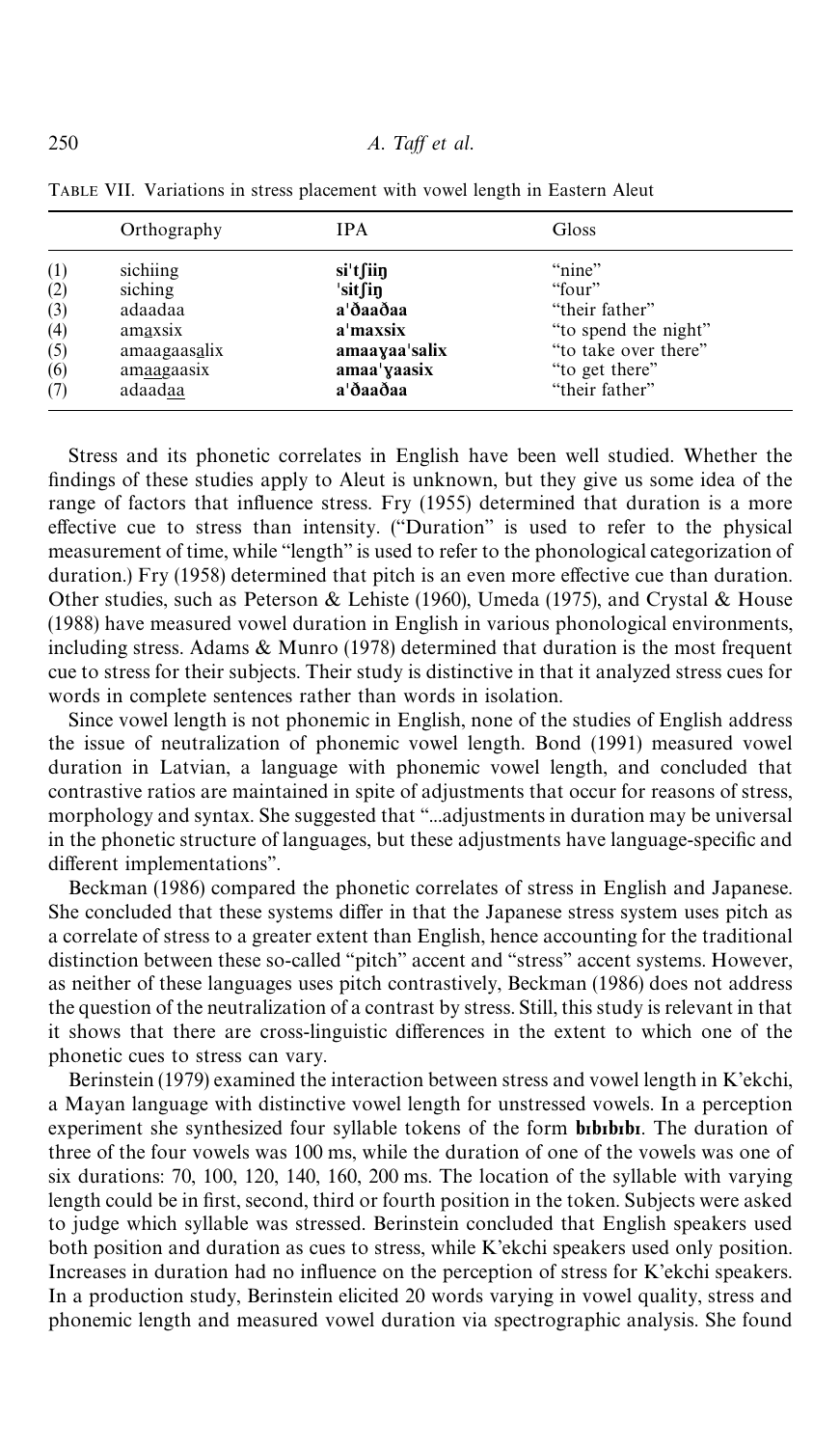that short vowels are not lengthened by stress. (She was unable to construct examples with stressed long vowels. Apparently, long vowels do not appear in both stressed and unstressed positions in K'ekchi.) Berinstein concluded that duration is not a correlate of stress in K'ekchi, and she hypothesized that languages with phonemic length do not use duration as a correlate of stress.

Many factors influence vowel duration besides distinctive length and stress. Among these factors are vowel quality, postvocalic voicing, postvocalic place of articulation [\(Peterson & Lehiste, 1960\),](#page-36-0) speaking rate [\(Crystal & House, 1982\),](#page-35-0) word length [\(Lehiste,](#page-35-0) [1972\),](#page-35-0) morphological structure [\(Bond, 1991\),](#page-35-0) prepausal position [\(Umeda, 1975;](#page-36-0) [Crystal](#page-35-0) [& House, 1988\),](#page-35-0) and word prominence (the information load the word carries in the message) [\(Umeda, 1975\)](#page-36-0). According to [Peterson & Lehiste \(1960\)](#page-36-0) and [Umeda \(1975\)](#page-36-0) the *pre*vocalic consonant has no consistent effect on vowel length in English. [Turk &](#page-36-0) [Shattuck-Hufnagel \(2000\)](#page-36-0) summarize the factors affecting vowel duration in words. Another factor, perhaps similar to rate of speech, is whether measurements are made of connected speech or of isolated citation forms. The influence of all but the last of these factors on vowel duration in English has been well documented; however, their influence in other languages has been studied less, and in Aleut not at all.

## 4.1. *Experimental procedure for studies of vowel duration and stress*

Data from one speaker, ML, were recorded with a PMD 430 Marantz cassette tape recorder and Electro-voice D054 dynamic omni-directional microphone in the subject's home and in a classroom. Although ML, a man in his mid 80s, had been living off of the Pribilof Islands for several years, he spoke Aleut daily with his wife, who is also a native speaker. The other three subjects, BS, LM, and GF, were part of the Eastern Aleut group of speakers who were recorded on DAT equipment as described above. BS, a man in his early 70s, speaks Aleut at home with his wife and with his peers. LM, a woman in her late 60s, speaks Aleut daily with her peers. GF, a man in his early 50s, is in the transition generation. The generation before his learned Aleut as their first language, while the generation after learned English. He eagerly speaks Aleut with his peers but mostly uses English at home as his wife understands but does not speak Aleut.

All three Aleut vowels were measured in a variety of phonological, morphological and syntactic environments. There were three different sources of data. The first was a connected narrative of approximately 2 min elicited from subject ML who was instructed to tell a short story about something. The second source of data was a set of tapes from a field methods class in which citation forms were elicited from ML. The stimulus was an English word. The response was an Aleut word. Words were often repeated several times, allowing several measurements of the same word to be made. Multiple measurements of the same word were averaged. Repetitions that seemed unnaturally slow were not used. The third source of data was the set of sentences elicited from each of three subjects, BS, LM and GF, who were part of the Eastern Aleut group. When sentences were repeated, corresponding measurements were averaged.

Every vowel from each source was measured, although not all measurements were included in the analysis. Measurements were excluded for two reasons. First, vowels next to glides or voiced velar or uvular fricatives were often excluded because in these cases it was difficult to determine the beginning or end of the vowel. Second, Aleut has an optional process in which final syllables can be deleted. As the interaction between deletion and stress assignment is one of the questions to be addressed, words in which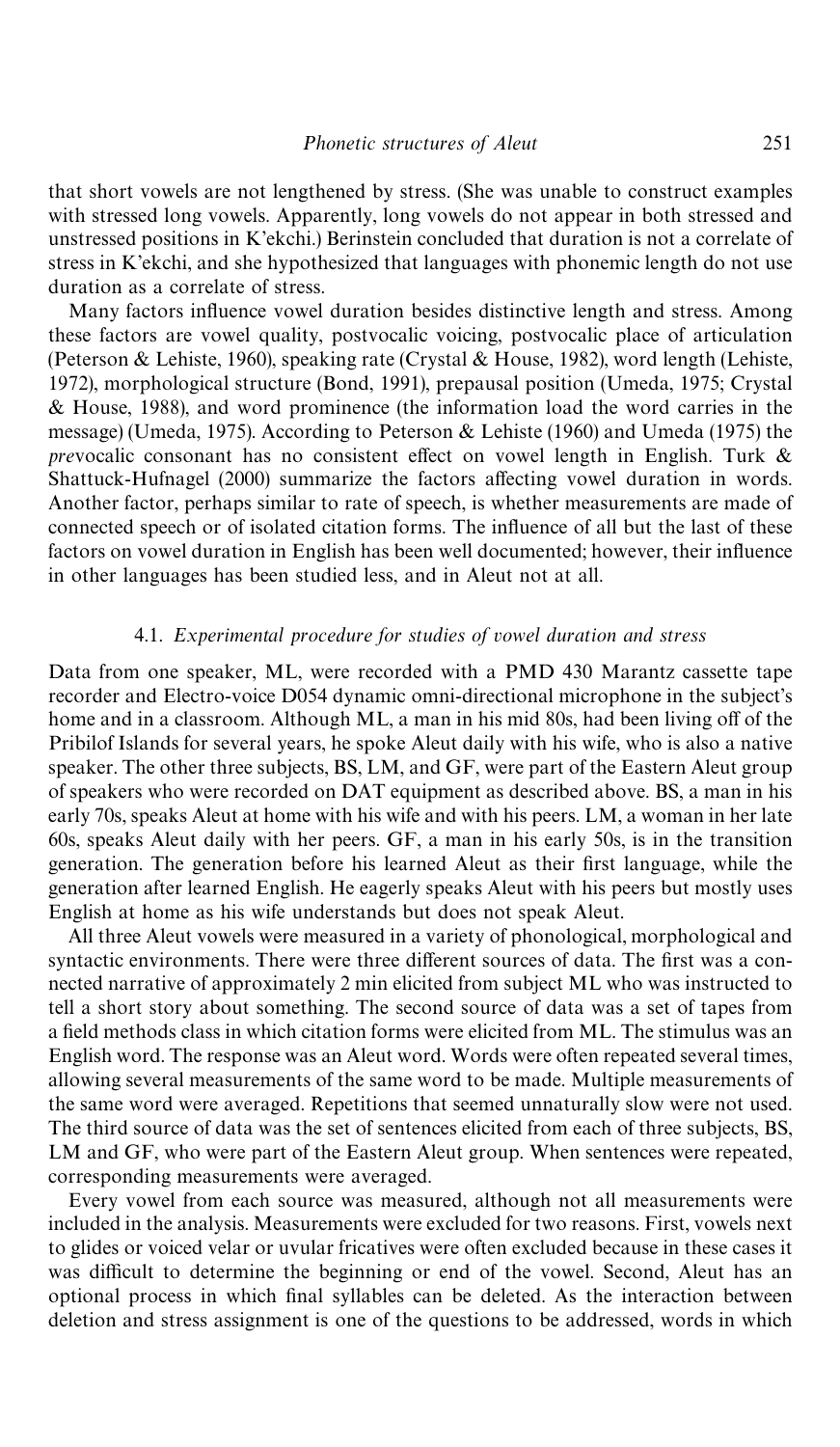252 *A. Taff et al.* 



Figure 11. The waveform, transcription and spectrogram of *aaluxtaadaxtil*, *ii* aaluxtaaðaxtil ii "Did (the girls) laugh?" The intervals that were measured are indicated. The transcription beneath the waveform is slightly narrower than the transcription in the text.

deletion has occurred were not included in the primary data set. A total of 537 vowels was measured, 99 short unstressed vowels, 317 short stressed vowels, 83 long unstressed vowels, 38 long stressed vowels.

Vowel duration was measured from the spectral analysis produced on a Kay CSL speech analysis system. In order to mitigate the influence of surrounding consonants on vowel length, the section of the spectrogram where there was formant structure was examined, and the duration of the portion that could be regarded as being simply that of the vowel determined by narrowing the range until the preceding and following consonants were not audible. This proved to be a useful way of eliminating on and off glides and measuring only the vocalic portion of the formant structure. Fig. 11 provides an example.

In order to check the accuracy of the measurements, a random sample of vowels was measured by another phonetician using the same procedures but working independently. Approximately, 7% of the data were checked. These measurements were compared to the corresponding measurements that had been made previously by the author. A paired-sample *t*-test showed that the means of the two sets of measurements were the same at the 0.05 level of significance; therefore the difference between them was not significant.

### 4.2. *Vowel duration and stress results*

[Fig. 12](#page-22-0) summarizes the means and standard deviations for short and long vowels in stressed and unstressed positions. First, consider the difference between short and long vowels. When not stressed, short vowels average 64 ms while long vowels average 130 ms. The duration of a long vowel is 2.0 times that of a short vowel. Similarly, when stressed, short vowels average 78 ms, while long vowels average 151 ms. The duration of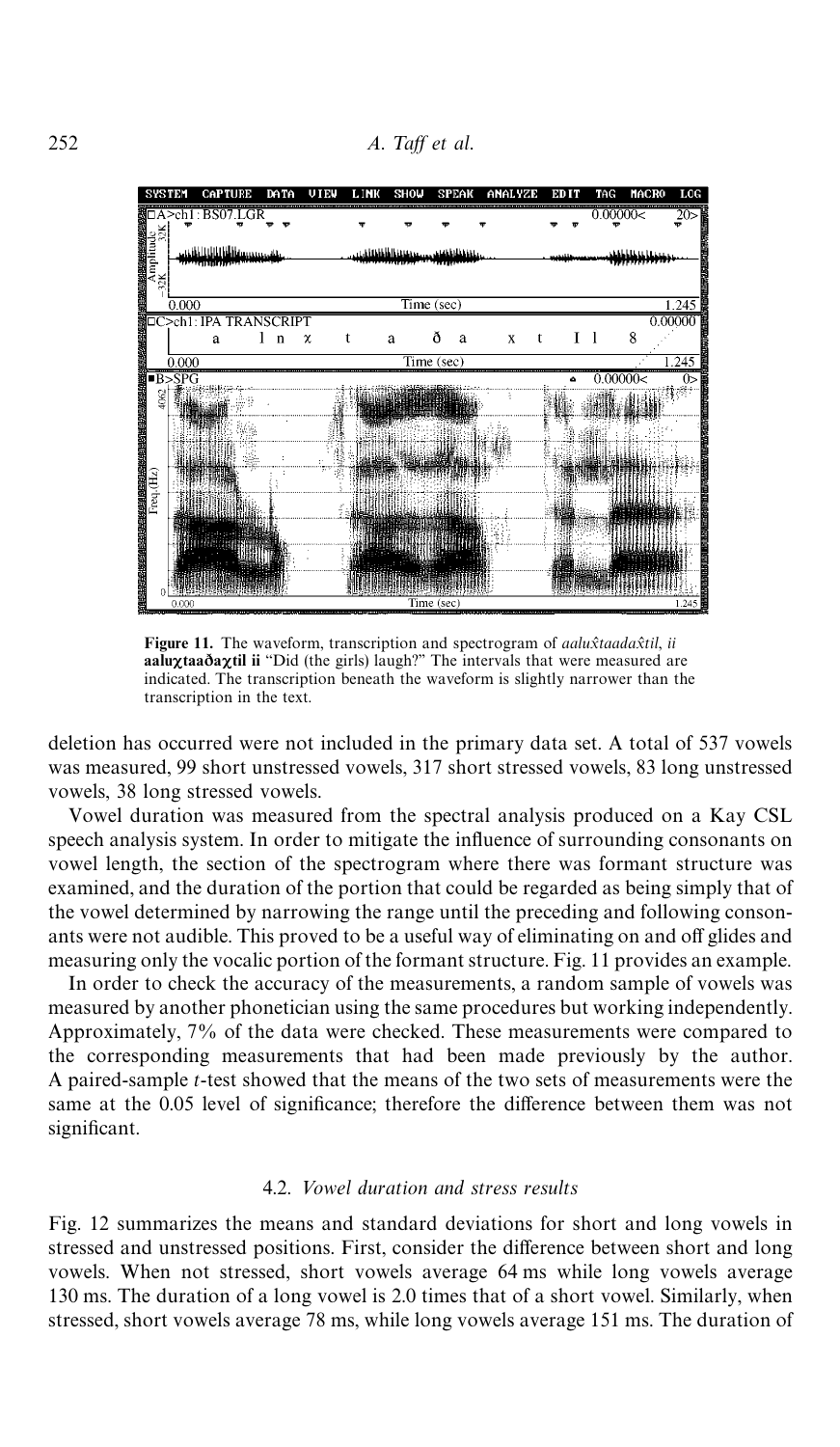<span id="page-22-0"></span>

Figure 12. Duration (ms) of stressed and unstressed vowels:  $\triangle$  mean + S.D.;  $\bullet$  mean;  $\blacksquare$  mean  $-S.D.$ 

a long vowel is 1.9 times that of a short vowel. Thus, the ratios of the duration of long to short vowels supports the theoretical notion that a long vowel occupies two timing slots while a short vowel occupies only one [\(McCarthy, 1979\).](#page-36-0)

Second, consider the effect of stress on duration. The duration of a short vowel is 64 ms when not stressed and 78 ms when stressed. The duration of a long vowel is 130 ms when not stressed and 151 ms when stressed. Given the variation in the data, are these differences significant enough to say that stressed vowels are longer than unstressed vowels?

Since the data sets do not have normal distributions, the nonparametric Mann– Whitney rank sum test was used to compare means [\(Snedecor & Cochran, 1980\).](#page-36-0) The null hypothesis is that the means of the data sets are the same. Rejection of the null hypothesis implies that one set has a higher mean than the other. Application of the rank sum test on the sets of short stressed and short unstressed vowels as well as on the sets of long stressed and unstressed vowels shows that the null hypothesis is rejected with  $p \leq 0.01$  in both cases. The conclusion is that stress does affect vowel duration; hence, duration is a correlate of stress in Aleut.

Third, let us consider whether the effect of stress on duration obscures the phonemic length contrast. The duration of a stressed short vowel averages 78 ms while the duration of a long unstressed vowel averages 130 ms. Again, given the variation in the data, are the durations of these two sets of vowels significantly different? Application of the rank sum test allows us to reject the null hypothesis with  $p \leq 0.01$  and conclude that the two means are different. If there were just random measurement errors then the results of the Mann–Whitney rank sum test would not have been as significant. Thus, although stress affects duration, it does not destroy the length contrast between a long and a short vowel, even when the short vowel is stressed and the long vowel is not.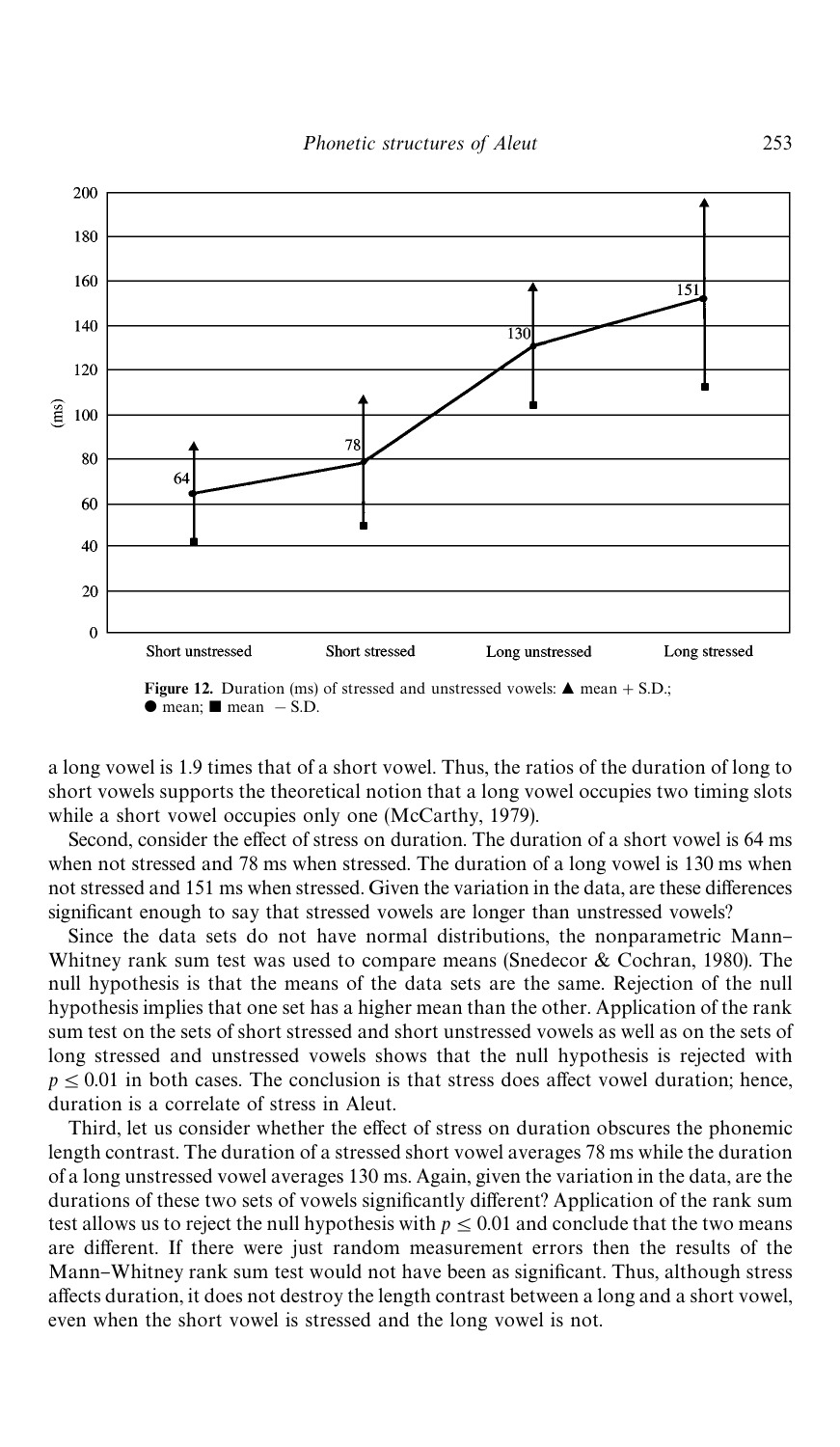254 *A. Taff et al.* 



Figure 13. Means of the durations (ms) of four subjects for the stressed and unstressed, long and short vowels:  $\rightarrow \bullet$  bs;  $\rightarrow$  gf;  $\rightarrow$  m m;  $\cdots$  ml.

To further verify the significance of these results, variation between subjects was examined. The means over all vowels for each subject excluding citation forms are as follows: GF 75 ms, BS 82 ms, LM 84 ms, ML 86 ms. Fig. 13 shows that the results for all four subjects are similar. As is evident from the means, subject GF speaks more quickly than the others, so his lines are lower, but they have the same slopes.

The durations of short stressed and unstressed vowels for each subject are very similar. A power test was performed on the means of the durations of short stressed and unstressed for each subject. It showed that in order to detect a 20% increase in duration between short unstressed and stressed vowels, only 0.5 speaker was required, indicating that the intersubject variability was very small. As is clear from Fig. 13, there is more between-subject variability for long vowels than short vowels. In particular, while subject BS does lengthen long vowels under stress (128 ms for long unstressed vowels; 137 ms for long stressed vowels), he does not lengthen as much as the other subjects do nor as much as he does for short vowels. Including BS in the power test shows that in order to detect a 20% increase in vowel duration, it is necessary to use 4.6 subjects instead of the four actually used in this study. However, if BS is excluded and only the data from the other three subjects are analyzed, only two subjects are necessary, indicating that there is little between-subject variability amongst the other three subjects. This is in accordance with [Kehoe, Stoel-Gammon & Buder \(1995\),](#page-35-0) who report: "Across all age ranges, there was great diversity in how individual subjects employed different phonetic parameters. Some subjects employed certain acoustic parameters over others, that is, employed duration only rather than *F*0, or employed *F*0 only rather than duration''. It is possible that BS employs duration to a lesser extent than the other subjects for marking stress in long vowels. If this is the explanation, it is unclear, however, why he employs duration for marking stress in short vowels.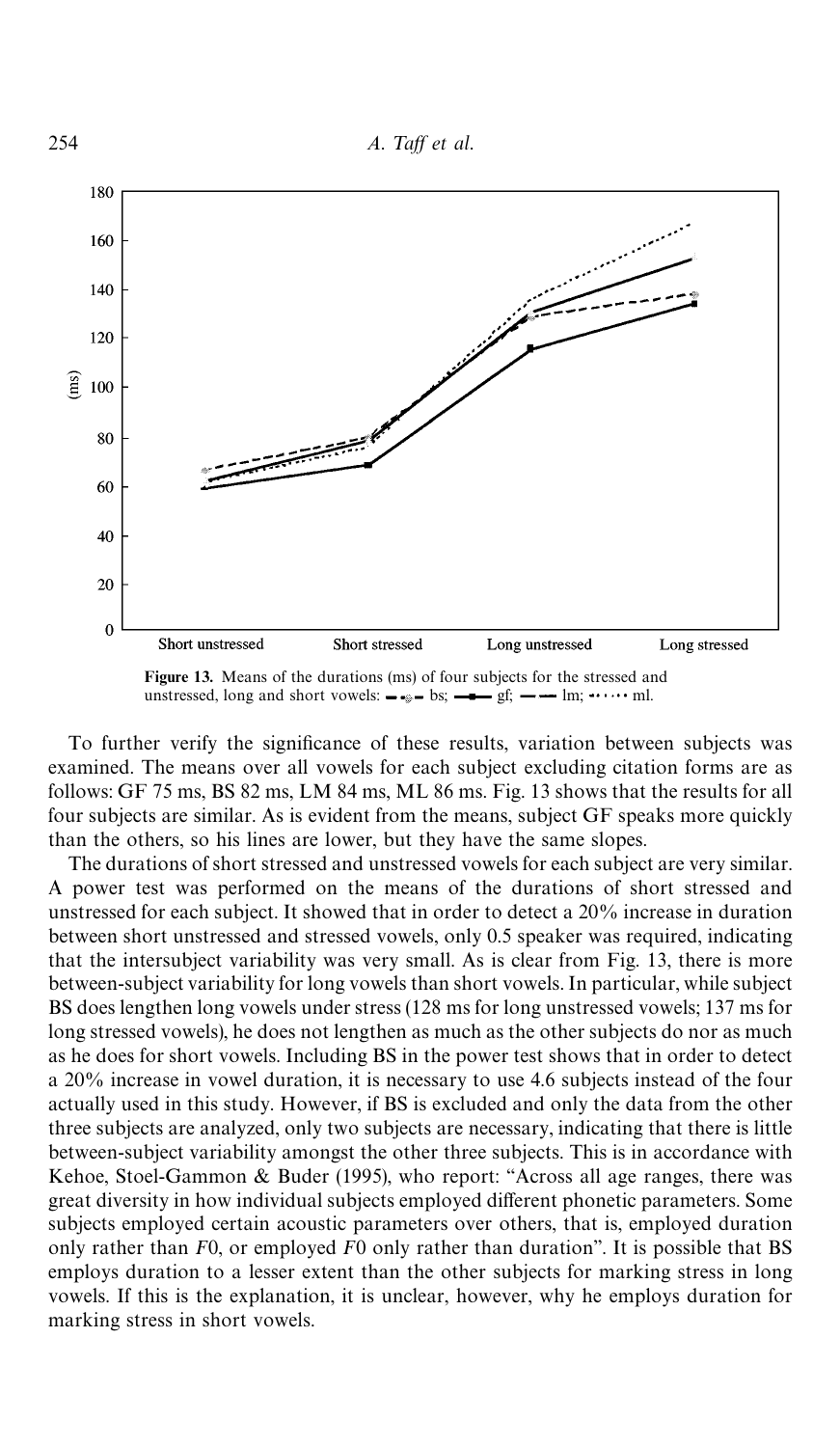## 4.3. *Final rhyme deletion*

The relation between duration and stress is affected by rhyme deletion. Final rhymes are frequently deleted in Aleut at the ends of declarative sentences (Taff[, 1999\).](#page-36-0) Do such words receive stress before or after the final rhyme is deleted? For some of these words, the question of the rule order is irrelevant. For example, when the final rhyme is deleted,  $ayaqada\hat{x}$  "girl" is stressed on the underlying penultimate syllable regardless of the order of application of these two rules, as shown in (1) in Table VIII. However, for other words, the two orders yield two different outputs, as shown in (2) in Table VIII. In *igaxtanax* "airplane", if the word receives stress before the final rhyme is deleted, the penultimate syllable is stressed:  $i\mathbf{y}a\mathbf{x}'t\mathbf{a}$ . But, if the final rhyme is deleted before the word receives stress, the antepenultimate syllable is stressed:  $i'yazta$ .

As duration is a strong correlate of stress in Aleut, examination of vowel duration provides an objective, phonetic way to determine which syllable is stressed. The data collected contained 21 examples of final rhyme deletion. Of these, nine were of the *ayagaadax* type, which are stressed the same regardless of the order of application of the two processes. Of the remaining 12, four were repetitions whose measurements were averaged, and one was only two syllables. The vowel durations for each of the remaining seven words is shown in Table IX. The rhyme that was deleted is shown in parentheses.

In each of these words, if the word were to receive stress before the final rhyme had been deleted, the outcome would be that penultimate syllable would be stressed. If, on the contrary, the final rhyme were deleted before the word had received stress, then the antepenultimate syllable would be stressed. The measurements show that in each case the vowel with greatest duration is the penultimate, not the antepenultimate. Accordingly, we may conclude that the penultimate syllable is stressed, and words receive stress before the final rhyme is deleted.

| Underlying form       | Rule order               | Derived forms                         | Rule order               | Derived forms     |  |
|-----------------------|--------------------------|---------------------------------------|--------------------------|-------------------|--|
| $(1)$ ayayaaða $\chi$ | stress<br>final deletion | $aya'yaa\delta a\chi$<br>aya'yaa      | final deletion<br>stress | ayayaa<br>aya'yaa |  |
| (2) iya χtana χ       | stress<br>final deletion | iya χ'tana χ<br>$i\gamma a\gamma'$ ta | final deletion<br>stress | iyaχta<br>i'yaxta |  |

TABLE VIII. Some possibilities for stress placement with deletion of the final rhyme

TABLE IX. Durations (ms) of syllables in words that have undergone final rhyme deletion

|                       | Antepenult | Penult | Final            |
|-----------------------|------------|--------|------------------|
| $igaytan(a\chi)$      | 48         | 67     |                  |
| $i\chi$ tad $(a)$     | 64         | 104    |                  |
| kumsixtad(an)         | 55         | 79     |                  |
| $kumsi\chi$ tak(un)   | 64         | 71     |                  |
| kumsixtal(ix)         | 45         | 57     | $\left( \right)$ |
| $qakchikluk(u\chi)$   | 36         | 49     |                  |
| $qaxchiklulak(a\chi)$ | 46         | 88     |                  |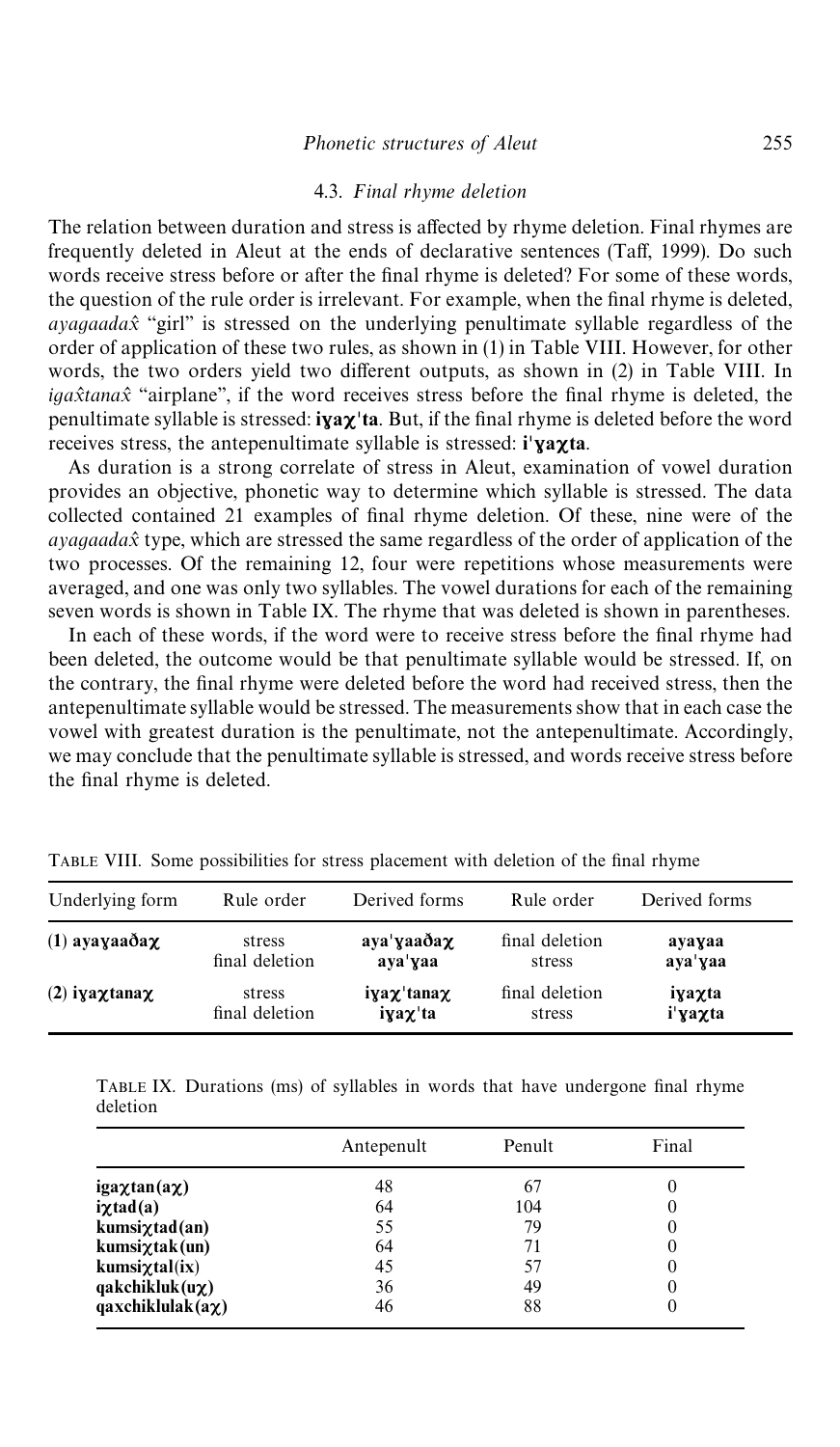## <span id="page-25-0"></span>256 *A*. Taff et al.

Additional support for the conclusion that final rhyme deletion occurs after stress assignment is found in the nature of the deletion process. This process has one of the characteristics of a postlexical rule: it can have variable output [\(Kiparsky, 1985\)](#page-35-0). Sometimes the final rhyme does not delete, sometimes it deletes entirely, and sometimes it only devoices.

## 4.4. *Duration as a correlate of stress*

It is apparent that stress in Aleut lengthens vowels, but perhaps to a lesser degree than it does in other languages. It might be the case that languages that use length contrastively use duration as a weaker correlate of stress than languages that do not use length contrastively. This would be a weakening of [Berinstein](#page-35-0)'s (1979) claim that languages that use length contrastively do not use duration at all as a correlate of stress. So far, her claim is supported only by her own K'ekchi data in which the ratio of stressed short to unstressed short vowels is 1.0. In Aleut, the ratio of the durations of stressed to unstressed vowels is 1.2, whether the vowels are long or short. In Latvian, another language with length contrasts, the ratio of stressed to unstressed vowels is 1.3 for both long and short vowels [\(Bond, 1991\).](#page-35-0) In contrast, in a language without length contrasts, like English, the ratio is much greater, 1.6 or 1.7 [\(Fry, 1995; Crystal & House, 1988,](#page-35-0) respectively).

In summary, the measurements reported here provide phonetic verification of Bergsland's transcriptions of vowel length as well as Taff's stress rule. The vowels transcribed as long in the dictionary are about twice as long as those transcribed as short. Likewise, the vowels to which Taff's stress rule assigns main stress are about  $20\%$  longer than those not assigned main stress. Furthermore, this acoustic analysis of Aleut shows that duration is indeed a robust correlate of stress, even in a language that uses length phonemically.

#### 5. Intonation

We analyzed the pitch tracks of sentences elicited from eight native speakers of Eastern Aleut, concentrating on the content words. Preliminary analysis indicates that function words may have different intonation characteristics, but this issue requires study beyond the scope of this investigation. Content words make up the bulk of Aleut vocabulary while function words are few. Many sentences have no function words at all. Aleut is an

| (a) Agyuĝum uyungin aduqlakun.      |                  |         | "Cormorants necks are long". |         |                              |                 |     |
|-------------------------------------|------------------|---------|------------------------------|---------|------------------------------|-----------------|-----|
| $\alpha$ gyuĝu +                    | m                | $uyu +$ | ngin                         | $adu +$ | $qla +$                      | $ku +$          | n   |
| cormorant                           | REL <sub>p</sub> | neck    | REL <sub>p</sub>             | long    | clumsy                       | prs             | ABp |
| (b) Agyuĝum uyuungin aduklalix, ii. |                  |         |                              |         | "Are cormorants necks long?" |                 |     |
| $\frac{agyu\hat{g}u +$              | m                | $uyu +$ | ngin                         | $adu +$ | $qla +$                      | lix             | ij  |
| cormorant                           | REL <sub>p</sub> | neck    | REL <sub>p</sub>             | long    | clumsy                       | cn <sub>1</sub> | О   |

TABLE X. Declarative *vs*. yes/no question morphology in Aleut*\**

*\** Abbreviations: RELp, relative phrasal; Abp, third person absolutive plural; prs, present; cnj, conjunctive; Q, question word.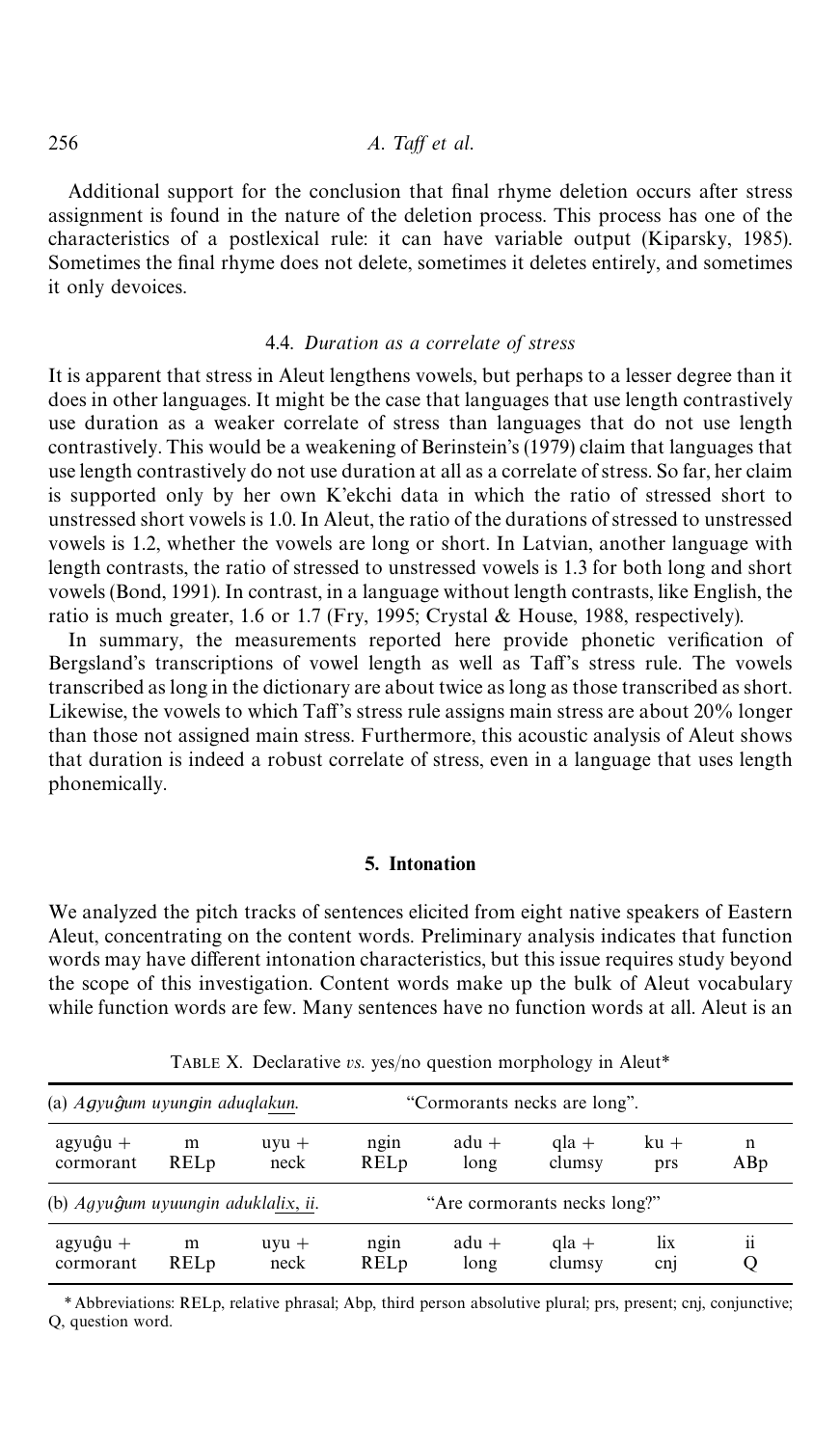<span id="page-26-0"></span>agglutinating language with the possibility of affixing several suffixes to a lexical (root) morpheme.

Yes/no questions are marked morphologically by the conjunctive morpheme, -*lix*, liχ, which is frequently syncopated to  $\bf{l}$ . The term "conjunctive" is derived from the use of this morpheme in conjoining predicates whereby the first verb of a conjoined set has the -*lix* ending and the final verb has the tense/person markers. This conjunctive morpheme is usually followed by a sentence-final question word which is *ii*, in the orthography, but which is realized as a different form, has or  $\varepsilon$  in the Eastern dialect. In [Table X,](#page-25-0) the underlined morphemes show the contrast between declarative and yes/no question morphology. In actual speech, the final rhyme of the final content word in a sentence is nearly always omitted so that the final spoken syllable of (a) is *qlak* and the final syllable of (b) is  $\eta$ *lal* ( + ii).

### 5.1. *Experimental procedure for studies of intonation*

In the process of recording the 12 speakers of Eastern Aleut, the researcher gave a stimulus sentence orally in English, and the speaker then provided an oral translation in Eastern Aleut. Each speaker recorded the same list of around 18 sentences. The list included declarative *vs*. yes/no question pairs and simple *vs*. complex sentences. Statistical analysis was limited to eight speakers to get an equal number of men and women.

To avoid gaps in pitch tracks and pitch perturbations caused by voiceless segments, sentences were designed to contain words with all voiced and mostly sonorant segments. However, as obtaining natural intonation contours was the primary objective, speakers were not asked to rephrase their responses if they made different word choices than those anticipated by the researcher. A total of 172 sentences are included in this study. Each sentence was transcribed phonetically and in Aleut orthography. Translations, glosses, and speaker intentions (e.g., question *vs*. declarative) were later confirmed by a native speaker.

Utterances were sampled at 10000 Hz on Kay CSL. Pitch tracks were generated using a frame length of 25 ms and a frame advance of 20 ms. Typical pitch tracks are illustrated in Figs  $14-18$ . Figs 14 and [15](#page-27-0) are responses from two different speakers to the English



Figure 14. Speaker FG's response to the English stimulus, "When boys try to kiss girls, tell their mothers''.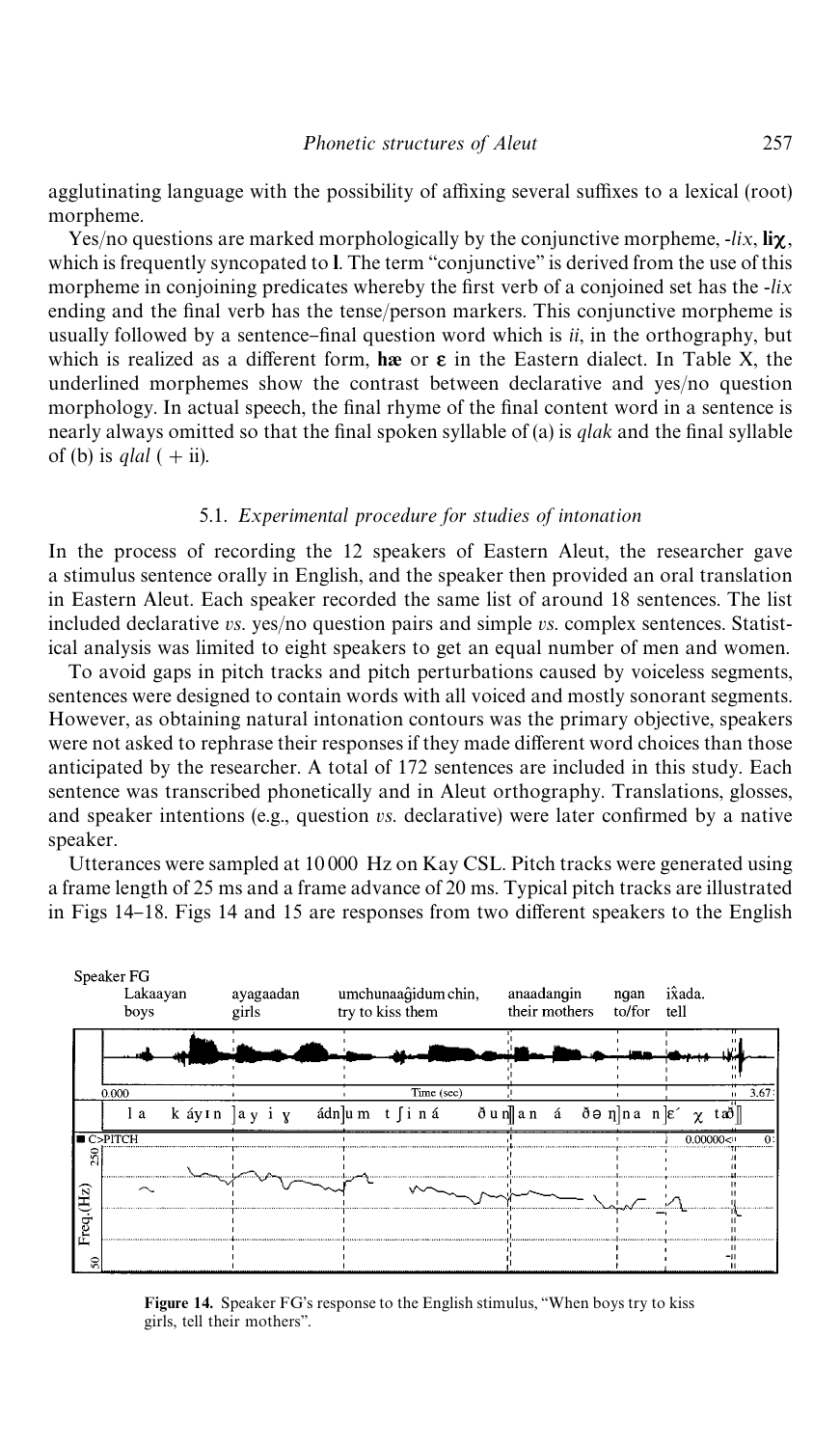<span id="page-27-0"></span>

Figure 15. Speaker OR's response to the English stimulus, "When boys try to kiss girls, tell their mother''.



Figure 16. Speaker EK's response to the English stimulus, "When boys try to kiss, girls tell their mothers''.

stimulus, "When boys try to kiss girls, tell their mothers". Fig. 16 is the response from a third speaker to the English stimulus, "When boys try to kiss, girls tell their mothers." [Fig. 17](#page-28-0) is the response to "Cormorants' necks are long". [Fig. 18](#page-28-0) is the response to "Are cormorants' necks long?'' Each example includes an orthographic rendering, gloss, waveform, IPA transcription with main word stress, and pitch track sampled every 20ms analyzed and displayed from 50 to 250 Hz. Dotted vertical lines through the displays and square brackets in the transcriptions indicate word boundaries. Double lines and brackets indicate clause boundaries. In [Fig. 14,](#page-26-0) the word *ngan* is a function word as is *naan* in Fig. 15.

Numerical results of the entire pitch track for each sentence were entered into a database for analysis. When the amplitude of the wave was too low for the pitch tracking function of the CSL, pitch was calculated from the waveform. Tokens (sentences) were grouped by speaker and plotted together. To make words comparable, word durations were converted from time units (i.e., seconds) to word units. Thus, in each of the graphs in [Figs 19](#page-29-0) and [20,](#page-30-0) the first words start at  $0.0$  and end at 1.0; the second words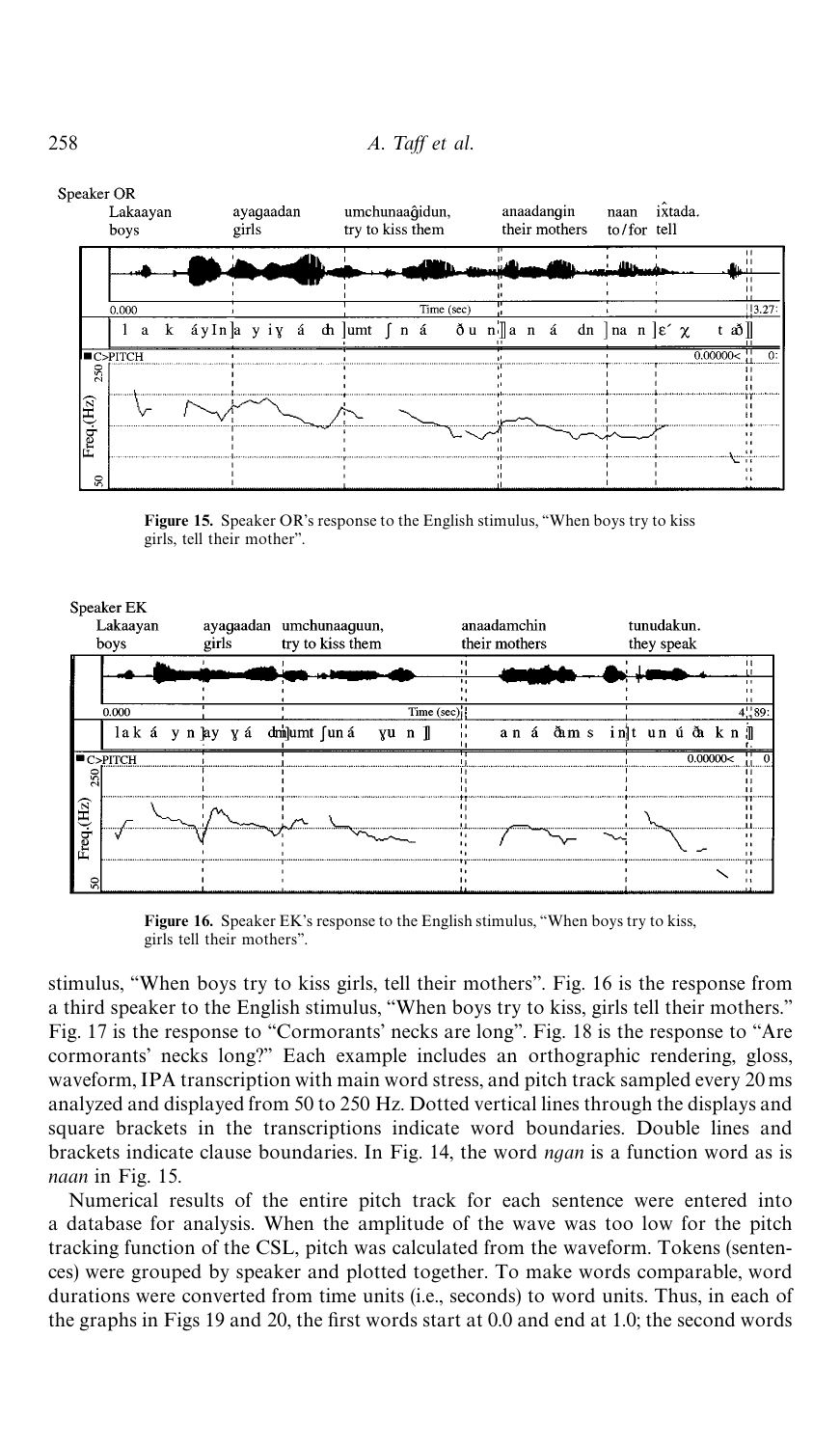<span id="page-28-0"></span>

Figure 17. Speaker OR's response to the English stimulus. "Cormorants' necks are long''.



Figure 18. Speaker OR's response to the English stimulus, "Are cormorants' necks long?''

start at 1.0 and end at 2.0, and so on. Next, as a first attempt at summarizing intonation patterns, a smoothing function was applied to the data. (The smoother used here is the default setting of the "supsmu" function of the software S-PLUS, version 3.4, release 1 for Silicon Graphics Iris, IRIX 5.3:1996 [\(Friedman, 1984\).](#page-35-0)) This summary is visible as the bold curve on each plot. Given data points  $x_i$  and  $y_i$  ( $i = 1, \ldots, n$ ), the smoother finds a continuous function  $y = f(x)$  under the assumption that the  $y_i$  are noisy realizations of  $f(x_i)$ . The actual pitch track data are given as dotted lines. Statements in this paper about the intonation contours of words and sentences are based on examination of the smoothed contours in [Figs 19](#page-29-0) and [20.](#page-30-0)

Smoothed pitch tracks of three-word declaratives and yes/no questions are shown in [Fig. 19](#page-29-0) for the four female speakers, FG, RM, EK, and MM, and in [Fig. 20](#page-30-0) for the four male speakers GR, AK, BS, and GF. The declaratives appear in the left-hand column and the yes/no questions appear in the right-hand column. Note that in Eastern Aleut, the question word, *ii*, exemplified in Table  $X(b)$  and Fig. 18, makes three-word declaratives convert to four-word interrogatives.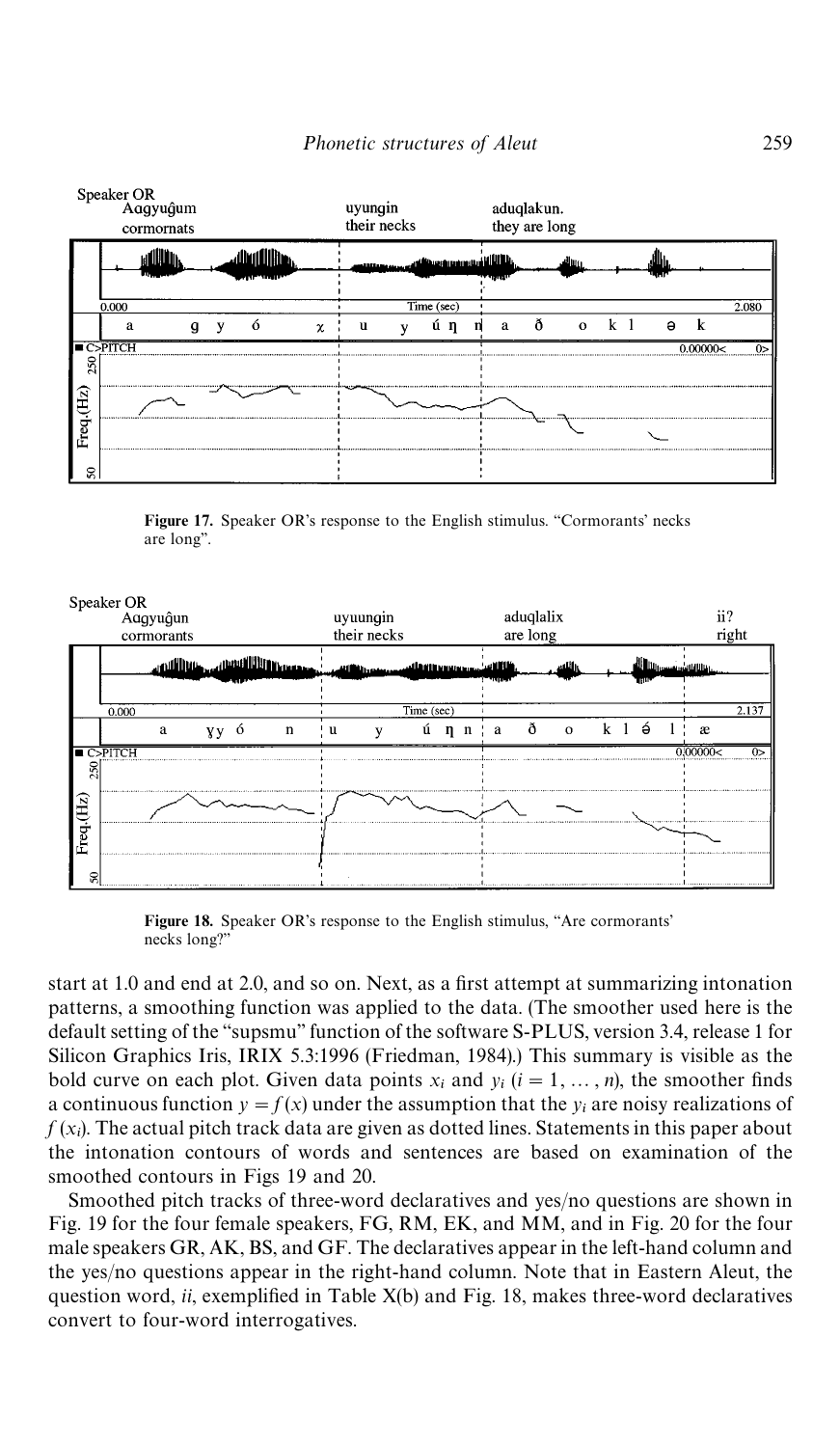<span id="page-29-0"></span>

Figure 19. Smoothed pitch tracks for the four female speakers, FG, RM, EK, and MM.

## 5.2. Word contours

Pitch tracks of declarative sentences suggest that each content word is mapped to its own pitch contour. Each content word has a peak near its beginning and a trough near its end. The smoothed results of the declarative sentences of the four women, RN, MM, FG and EK in Fig. 19, and the first man, GR, in [Fig. 20,](#page-30-0) show a clear mapping between word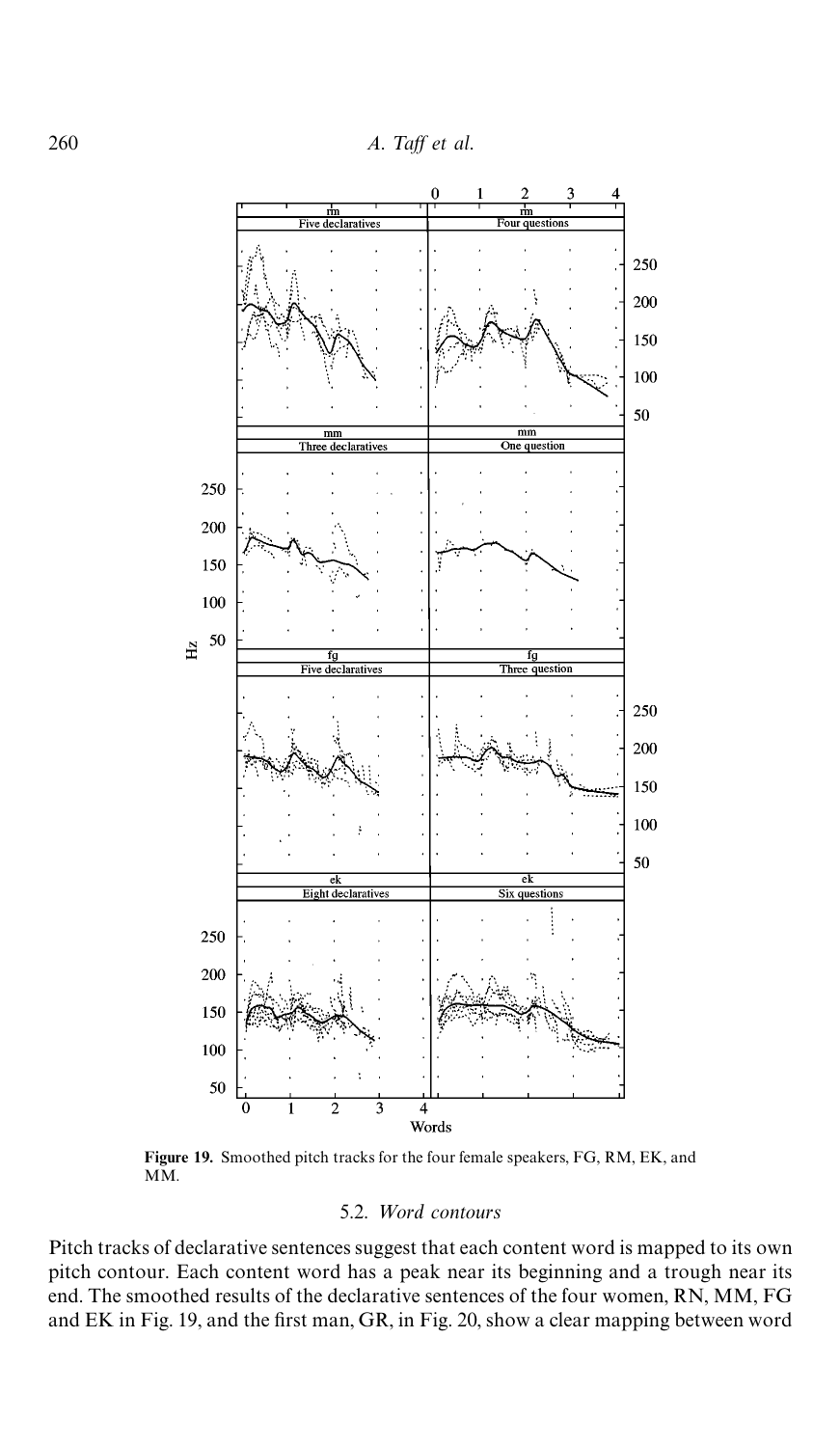<span id="page-30-0"></span>

Figure 20. Smoothed pitch tracks for the four male speakers GR, AK, BS, and GF.

boundaries and pitch. There are pitch peaks near word beginnings and troughs near word ends. Downtrends are in evidence across the sentences in that sentences end lower than they start and successive lows (except for some cases of initial low) are successively lower. Results from these speakers suggest that in Eastern Aleut each word is matched to its own intonation contour, with a peak near the beginning and trough near the end.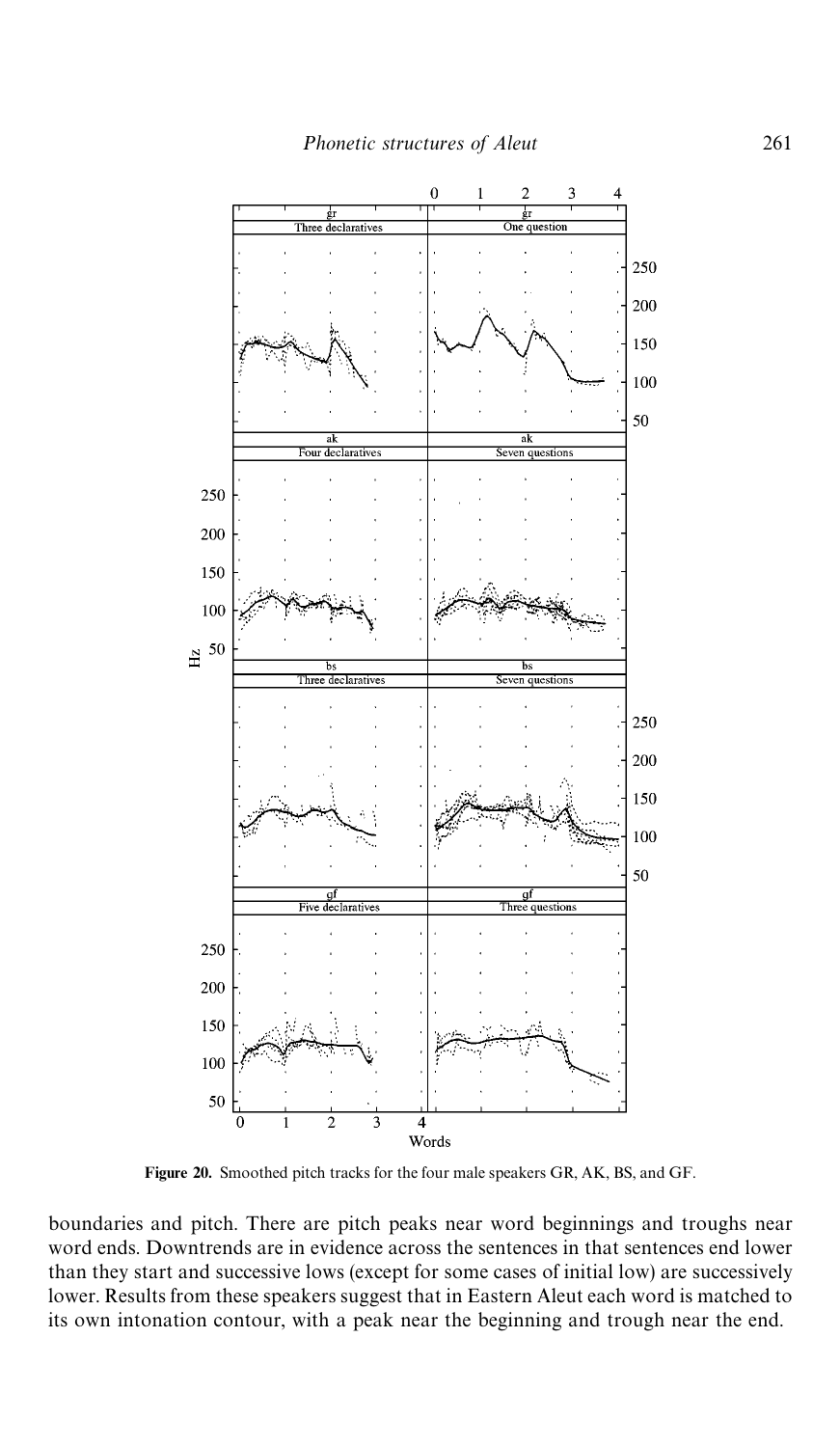Results from the declarative sentences of the other three men, AK, BS, and GF, in Fig. 20 are not to easy to analyze. AK shows distinct troughs at word boundaries but also has a small trough in the middle of the second word and a peak preceding the troughs at the end of the first, second, and third words. It is still possible to say, however, that word-length information chunks are identified intonationally by a particular pitch contour. Results from speaker BS also make a case for word-length intonation contours but here the contour is the opposite of that described for the first five speakers. BS shows troughs at word beginnings and peaks near word ends (except for the final word). Results from speaker GF show the least indication of word boundaries being marked by intonation. He has only one trough, at the boundary between the first and second words.

If a word-sized domain does function as an intonational domain it may be related to the morphological structure of Aleut. Perhaps each word is treated intonationally as an individual phrase within the sentence because it must have inflectional suffixes and may have numerous derivational suffixes which provide it the potential for standing alone as a sentence. Of general typological interest, this kind of one-to-one isomorphy between intonation contours and each (content) word in a sentence has not been found in Japanese [\(Pierrehumbert & Beckman, 1988\),](#page-36-0) English [\(Pike, 1945](#page-36-0) and numerous others), and Bengali [\(Hayes & Lahiri, 1991\).](#page-35-0) However, in Cup'ik (Central Alaskan Yupik), geographically proximate to and distantly related to Aleut, content words have characteristic intonation contours [\(Woodbury, 1993\)](#page-36-0) but in Cup'ik such words begin with troughs and end with peaks.

## 5.3. *Sentence contours*

Pitch tracks in [Figs 14](#page-26-0)–[18](#page-28-0) and the smoothed sentences in [Figs 19](#page-29-0) and [20](#page-30-0) suggest that sentence contours are concatenations of simple peak-trough word contours. These linked word contours are affected by downtrends to form a cascade effect in which each successive peak and each successive trough is slightly lowered from the beginning to the end of each sentence. In addition, sentences appear to begin by rising from a trough which delays the peak of the word, and then end by dropping steeply into one.

The issue of an intonation contrast between declaratives and yes/no questions might seem pointless; there is no need for an intonation contrast between these two sentence types in Eastern Aleut since morphology is used for this contrast. However, in other languages, e.g., English, declaratives contrast with yes/no interrogatives both syntactically, *She went to the store vs*. *Did she go to the store?* as well as by intonation contour, final fall *vs*. final rise.

The smoothed intonation contours in [Figs 19](#page-29-0) and [20](#page-30-0) do not show that yes/no interrogatives have intonation contours that clearly pattern differently from declaratives. The appearance of a long, flat final word in questions is misleading (and points out a flaw in this word-stretching and squeezing methodology). The final question word appears as a flat, near-horizontal line in the smoothed examples in [Figs 19](#page-29-0) an[d 20](#page-30-0) because its duration is stretched. The fourth and final word in each of the yes/no questions is the word, *ii*. This word is very short in duration and its pitch drops steeply in the real time of actual speech just like the final drop described above for declaratives. (See the example in [Fig. 18,](#page-28-0) which should be compared with the statement without a final question word in [Fig. 19.\)](#page-29-0)

Looking at the smoothed contours of yes/no questions in the right-hand columns of [Figs 19](#page-29-0) and [20,](#page-30-0) most speakers show peaks near word beginnings and troughs near word ends for the questions much like those for the declaratives. The first speaker in [Fig. 19,](#page-29-0)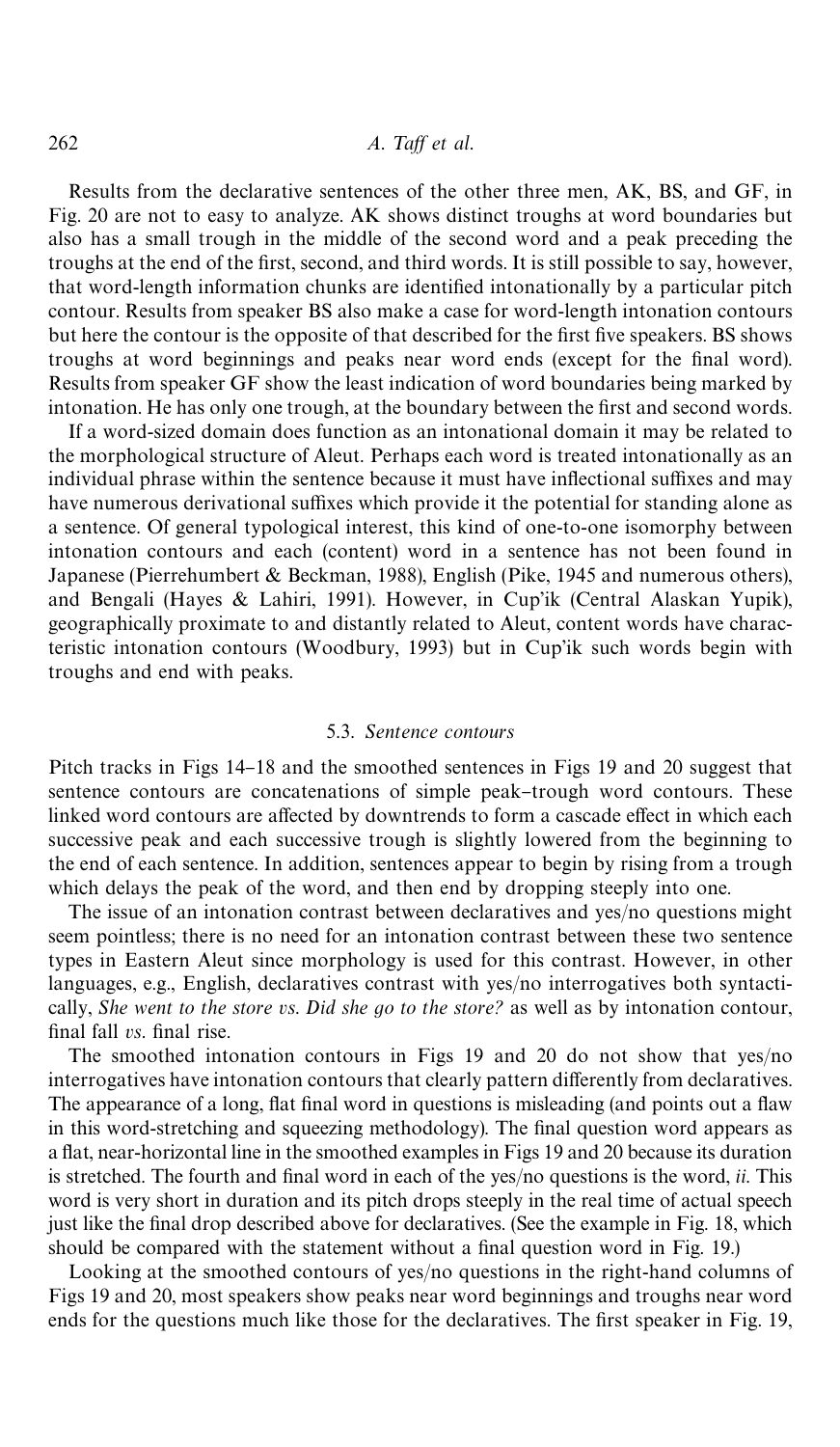RM, has a slightly different pattern in that the downdrift of troughs is not a feature of her yes/no questions. Speaker AK in [Fig. 20](#page-30-0) has less dip at the second word boundary for questions than for declaratives, otherwise there is not much contrast between his declaratives and question contours. Speaker BS has less dip at the beginning of the second word for interrogatives than for declaratives and a noticeable peak at the end of the third word. Speaker GF has a less noticeable trough at the end of the first word of his questions; otherwise, both his declaratives and questions can be said to be fairly #at.

There may be a difference between declaratives and yes/no questions in the small peak on the final syllable of the final content word of the questions, just before the question word. This is most pronounced for speakers FG, AK, BS, and GF, showing up near the end of the third word. This small peak appears as a shoulder at the end of GR's question (note that there is only one question smoothed for GR). The peak at this position does not show up in the smoothed questions contours for RM, MM or EK but the actual pitch tracks (which appear as dotted lines on the graphs in [Fig. 19\)](#page-29-0) suggest that such peaks are produced. However, this "nal syllable peak also appears sometimes in the declaratives. This is most pronounced in the smoothed declaratives contour for AK but also appears in the dotted data from the other speakers. Further work will establish whether there is a correlation between this final peak and a declarative/question intonation contrast.

Another possibility is that questions may have a higher overall pitch than declaratives. In order to test this possibility, the median pitch was computed for each sentence and plotted by speaker and sentence type. Results from 172 sentences appear in [Fig. 21.](#page-33-0) The plots in this "gure include all sentences in the data, whereas those in [Figs 19](#page-29-0) and [20](#page-30-0) are just the three-word (plus question word) tokens. In [Fig. 21,](#page-33-0) sentence median pitches are plotted as open circles and compared by speaker and sentence type. Note that pitch is plotted on the horizontal axis. Pitch data points are spaced out on the vertical axis, so that the reader can see how many there are. Results from female speakers appear in the top half of the figure, those from male speakers in the bottom half.

Median pitches per sentence plotted in [Fig. 21](#page-33-0) show that the range of the medians of yes/no questions is within that of declaratives; the centre points are in about the same area for each speaker. For each speaker, pitch medians for declaratives are dispersed over a wider range than that of questions but this may be an artefact of the data; there are more declarative sentences than yes/no questions. The speakers with the most questions show the least difference in range between declaratives and questions.

The data analysis presented here is exploratory and incomplete; further work on Aleut intonation appears in Taff  $(1999)$ . Considering all the data, it seems that there is no intonation contour contrast between declaratives and yes/no questions with the possible exception of a small final peak on the last content word of questions. Eastern Aleut sentence contours are serial peak-trough word contours. These are affected by downdrift so that sentences appear as a set of peak-trough cascades, each peak-trough lower than the preceding one. Sentences start with a trough that may delay the peak of the first word, and end with a sharp drop.

#### 6. Conclusion

This detailed account of the phonetic structures, of Aleut provides further data for studies of the range of phonological inventories that can occur and the general phonetic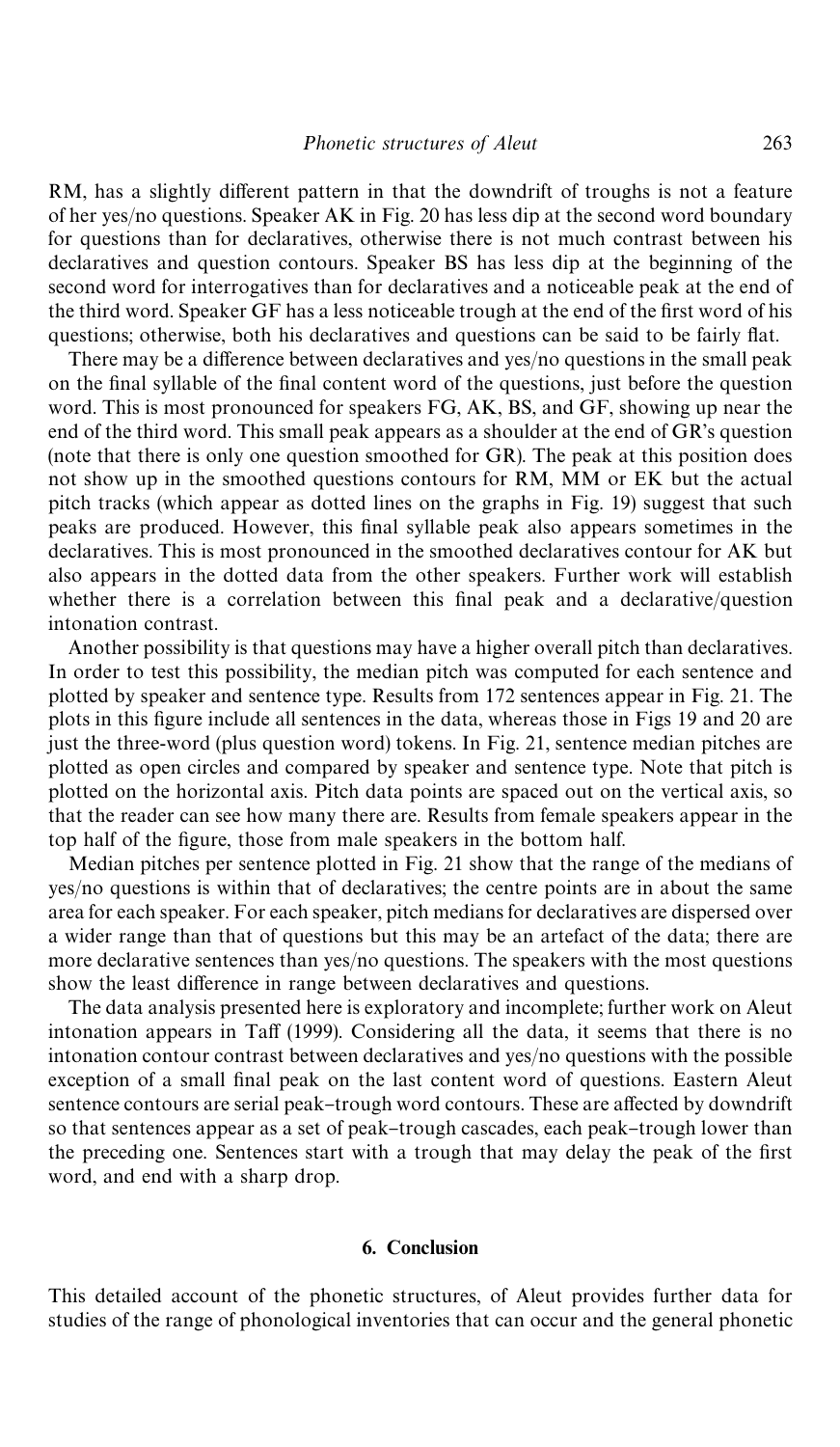<span id="page-33-0"></span>

Figure 21. Sentence median pitches by speaker and sentence type.

tendencies that are present in the languages of the world. Aleut has an unusual inventory. It is among the 1% of the worlds' languages that lack both p and b. It is slightly less unusual in having both velar and uvular stops, a relatively under-documented contrast that occurs in 14% of the world's languages. It is among the 6% of languages that have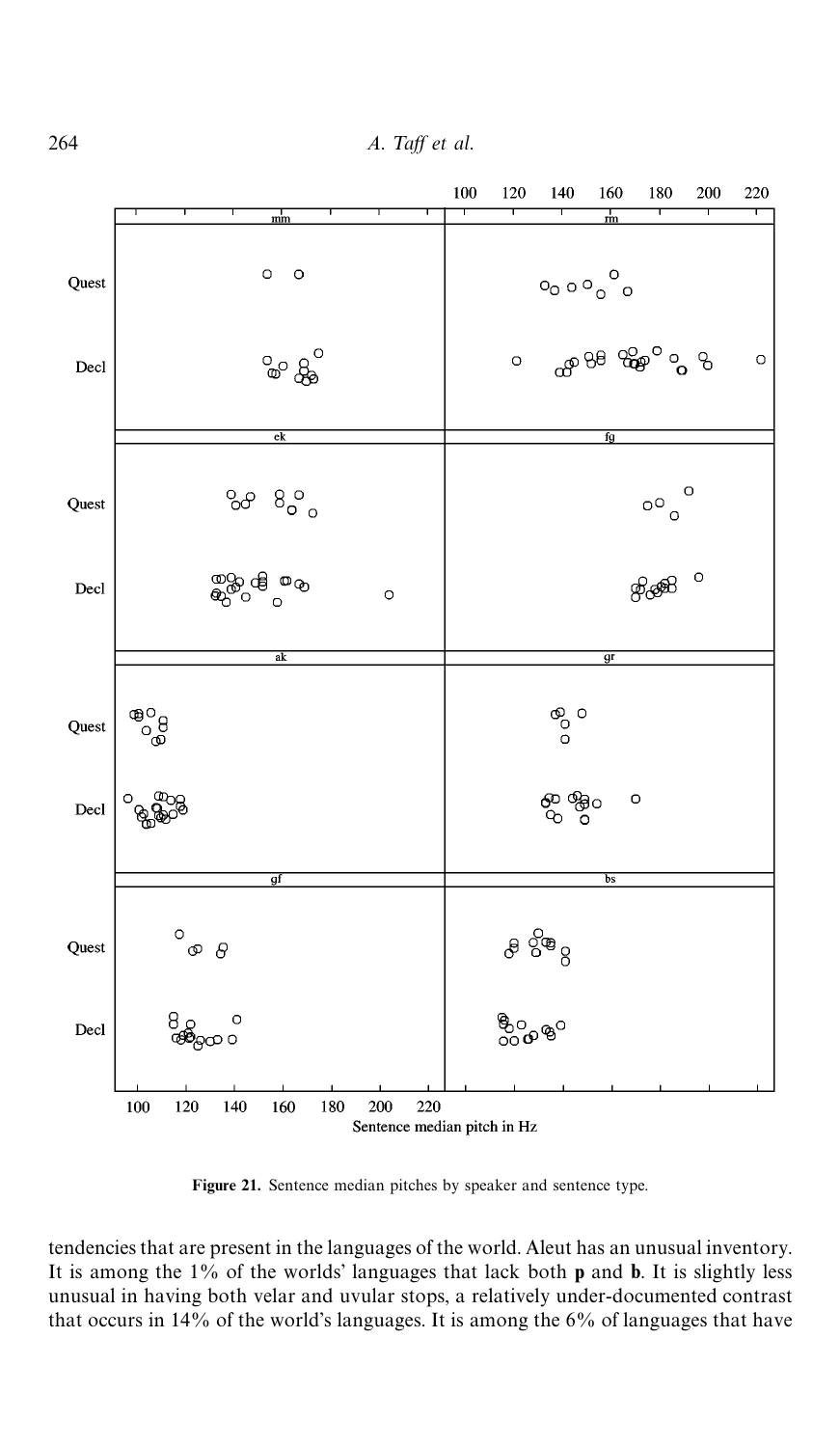only three vowels. (All these percentages are from [Maddieson, 1984](#page-36-0)). In addition, Western Aleut contrasts voiced and voiceless nasals and laterals, a contrast no longer present in Eastern Aleut. We speculate that the loss of this contrast is because these sounds have a high airflow rate that requires considerable articulatory effect, but they are nevertheless auditorily indistinct in that they have a low intensity. Both these factors make them less preferred.

The difference between velar and uvular stops in Aleut provides evidence that languages do not always behave in accord with universal phonetic tendencies. It may be simplest to make the VOT of uvular stops longer than that of velar stops, but Aleut does not do this. Languages can choose to implement contrasts such as these in various ways (cf. Cho  $& Ladefoged, 1999$ ). The major differences between velar and uvular stops in Aleut are in the spectral peaks in the bursts, which are, in a given vowel context, higher for velars than for uvulars. In addition, uvular consonants have a considerable effect on the quality of adjacent vowels.

In connection with the vowels, we noticed a phenomenon that we suspect might be a general phonetic tendency among languages with three vowels: the high back vowel is a little lower than the high front vowel. In making this remark we should point out that we are using the term "high" to designate an auditory property, not an articulatory one designating tongue height. The reason for this tendency, which may also account for the tendency for a and i to be more common than u, is that it is, from an articulatory point of view, more difficult to produce vowels in the high back portion of the auditory vowel space (Ladefoged, forthcoming).

Aleut is an exception to a phonetic universal that has been proposed about duration as an indicator of stress. It has been said that duration is unlikely to be used as a marker of stress in languages that contrast long and short vowels [\(Berinstein, 1979\).](#page-35-0) There is some individual variation among Aleut speakers in this matter, but the general conclusion seems unassailable: in Aleut, duration is a concomitant of stress, even though it has contrastive vowel length.

Aleut intonation appears to be somewhat unlike intonation in other languages, although here we are on more unsure ground because intonation has not been well documented in many languages. The complex morphological structure of Aleut lends itself to the possibility that each word may be treated intonationally as an individual phrase within the sentence. Sentence contours are concatenations of simple peak-trough word contours. This is true of both statements and questions. Most speakers have peaks near the beginning of each word and troughs near the end.

Aleut has much of interest to phoneticians, but it will not be possible to study it much longer. Children are no longer learning the language at home. This will mean that one more of the comparatively few languages that contrast uvular and velar stops will no longer be available. Three-vowel languages are also not all that common, and we need to see how many of them have vowels distributed in the vowel space as in Aleut, with u being lower than i. Even more exceptional are languages that have vowel-length contrasts, and yet have vowel duration as a marker of word stress. Finally, intonation has been well studied in only a small percentage of the world's languages, and none of them have the morphological complexity of Aleut. We need more detailed studies of languages such as Aleut.

Our greatest debt is to out Aleut consultants, who were always helpful and eager to see further investigation of their endangered language. The work was supported by a National Science Foundation grant SBR9511118 to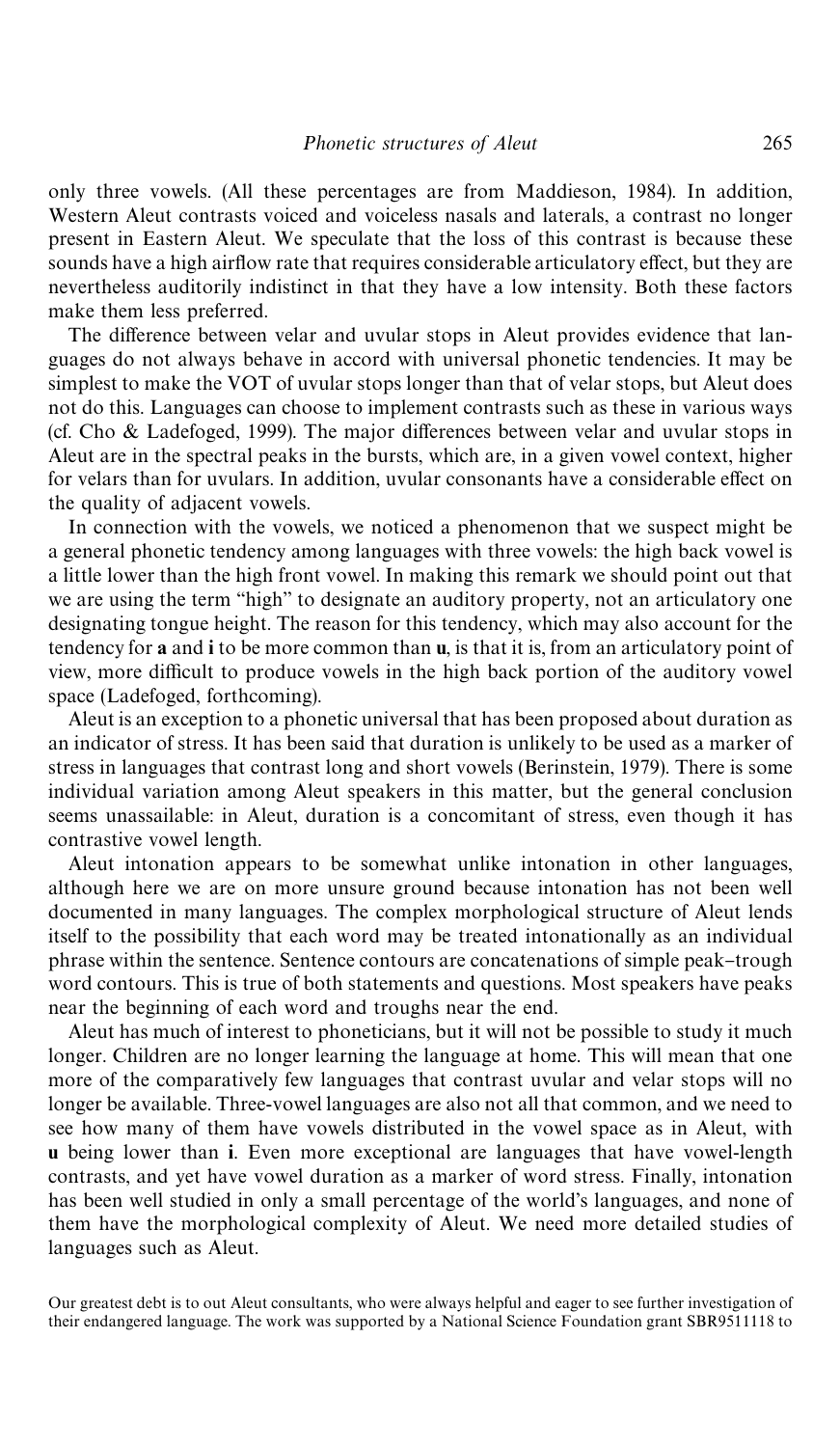<span id="page-35-0"></span>Peter Ladefoged and Ian Maddieson, "Phonetic Structures of Endangered Languages". Funding for data corroboration was provided by the Jacobs Research Funds, 1997, "Aleut Intonation". Thanks also go to Richard Wright and two anonymous reviewers, and the editor, whose helpful comments strengthened this paper.

### References

- Adams, C. & Munro, R. R. (1978) In search of the acoustic correlates of stress: fundamental frequency, amplitude, and duration in the connected utterance of some native and non-native speakers of English, *Phonetica*, 35, 125-156.
- Beckman, M. (1986) *Stress and non*-*stress accent*, Dordecht: Foris Publications.
- Bergsland, K. (1986). Comparative Eskimo-Aleut phonology and lexicon, *Suomalais-Ugrilaisen Seuran Aikakauskira*, 80, 1}75.
- Bergsland, K. (1994) *Aleut dictionary*, Fairbanks, Alaska: Alaska Native Language Center, University of Alaska.
- Bergsland, K. & Dirks, M. (1978) *Quwalangim tunugon kaduĝingin*.: *Eastern Aleut grammar and lexicon*. National Bilingual Materials Development Center, Rural Education Affaris, University of Alaska.
- Berinstein, A. (1979) A cross-linguistic study on the perception and production of stress. *UCLA Working Papers in Phonetics* 47, Department of Linguistics, UCLA.
- Bessell, N. (1998) Local and non-local consonant-vowel interaction in Interior Salish, *Phonology*, 15, 1–40. Bond, D. (1991) Vowel and word duration in Latvian, *Journal of Baltic Studies*, 22, 133-144.
- Cho, T. & Ladefoged, P. (1999) Variations and universals in VOT: evidence from 18 languages, *Journal of Phonetics*, 27(2), 207-229.
- Crystal, T. & House, A (1982) Segmental durations in connected speech signals: preliminary results, *Journal of the Acoustical Society of America*, 72, 705-716.
- Crystal, T. & House, A. (1988) Segmental durations in connected speech signals: syllabic stress, *Journal of the* Acoustical Society of America, 83, 1574-1585.
- Dart, S. (1998) Comparing French and English coronal consonant articulation, *Journal of Phonetics*, **26**, 71–94. Fant, G. (1960) *Acoustic theory of speech production*. Mouton: The Hague.
- Fischer-Jørgensen, E. (1954) Acoustic analysis of stop consonants, *Miscellanea Phonetica*, 2, 42–59.
- Fishman, J. A. (1991) *Reversing language shift*. Clevedon: Multilingual Matters.
- Friedman, J. (1984) Avariable span smoothers. *Technology report* #5. Laboratory of Computational Statistics, Department of Statistics, Stanford University.
- Fortescue, M., Jacobson S. & Kaplan, L. (1994) *Comparative Eskimo Dictionary with Aleut Cognates*. Fairbanks: Alaska Native Language Center.
- Fry, D. B. (1955) Duration and intensity as physical correlates of linguistic stress, *Journal of the Acoustical Society of America*, **27,** 155-158.
- Fry, D. B. (1958) Experiments in the perception of stress, *Language and Speech*, 1, 126-152.
- Grenoble, L. A. & Whaley, J. L. (1998) (editors) *Endangered languages*, *language loss and community response*, Cambridge: Cambridge University press.
- Grimes, B. E. (1999) (editor) *Ethnologue: Languages of the World*. Dallas: Summer Institute of Linguistics.
- Hayes, B. & Lahiri, A. (1991) Bengali intonational phonology, *Natural Language and Linguistic Theory*, 9,  $47 - 96.$
- Jakobson, R., Fant, G. & Halle, M. (1963) *Preliminaries to speech analysis*, 4th edition. Cambridge, MA: MIT Press.
- Keating, P. & Lahiri, A. (1993) Fronted velars, palatalized velars, and palatals, *Phonetica*, 50, 73-101.
- Kehoe, M., Stoel-Gammon, C. & Buder, E. H. (1995) Acoustic correlates of stress in young children's speech, Journal of Speech and Hearing Research, 38, 338-350.
- Kiparsky, P. (1985) Some consequences of lexical phonology, *Phonology Yearbook*, 2, 85-138.
- Ladefoged, P. (forthcoming) The relative density of different parts of the auditory vowel space.
- Ladefoged, P., Ladefoged, J. & Everett, D. (1997) Phonetic structures of Banawá, an endangered language, *Phonetica*, 54, 94-111.
- Lehiste, Ilse (1972) The timing of utterances and linguistic boundaries, *Journal of the Acoustical Society of America*, 51, 2018-2024.
- Liljencrants, J. & Lindblom, B. (1972) Numerical simulation of vowel quality systems: the role of perceptual contrast, *Language*, 48, 839-862.
- Lindblom, B. (1986) Phonetic universals in vowel systems. In *Experimental phonology* (J. Ohala & J. J. Jaeger, editors), pp. 13-44. New York: Academic Press.
- Lindblom, B. & Maddieson, I. (1988) Phonetic universals in consonant systems. In *Language*, *speech and mind* (L. Hyman & C. Li, editors), pp. 62-78. London: Routledge.
- Lisker, L. & Abramson, A. S. (1964) A cross-language study of voicing in initial stops: acoustical measurements, Word, 20, 384-422.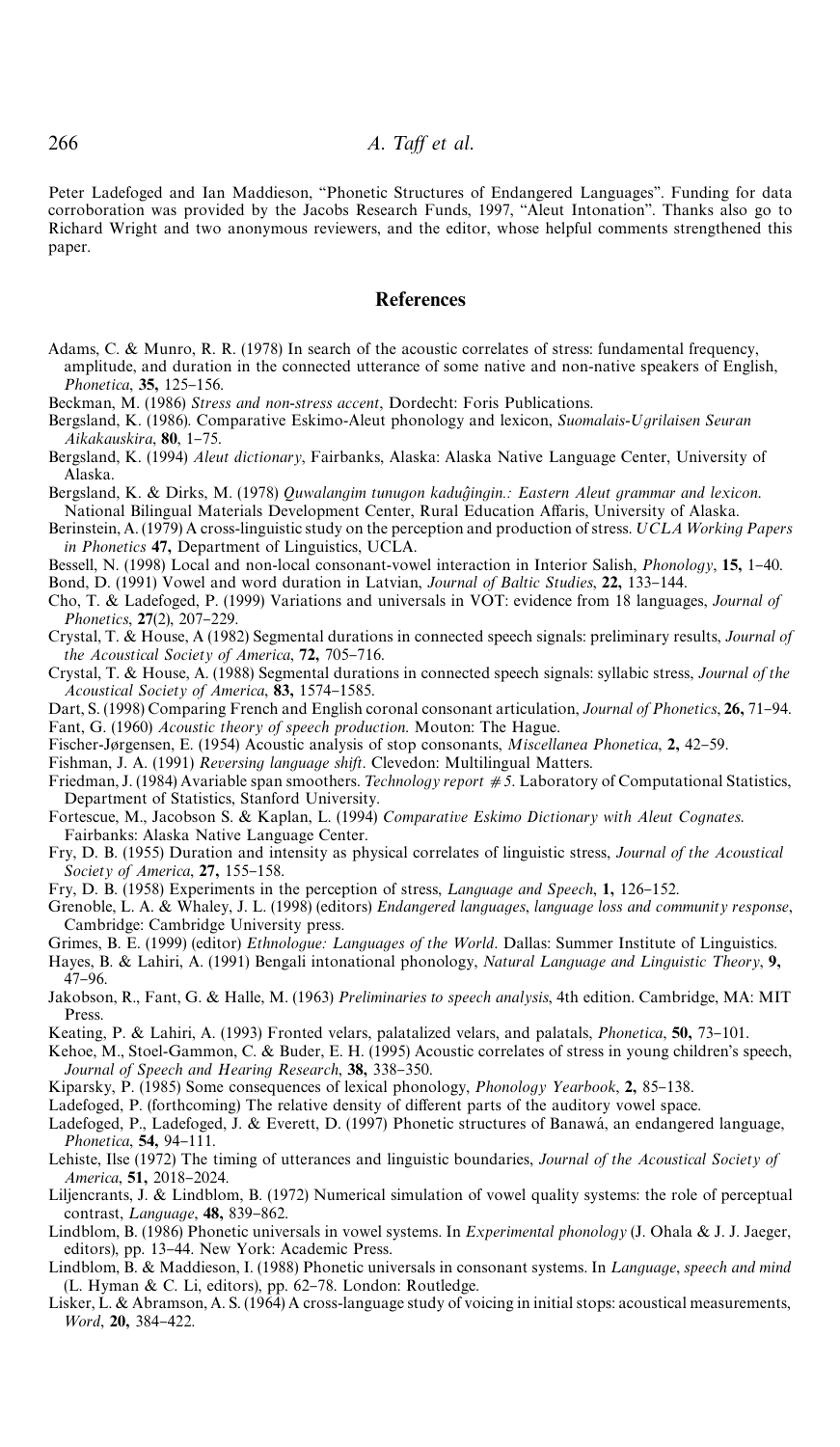<span id="page-36-0"></span>Maddieson, I. (1984) *Patterns of sounds*. Cambridge: Cambridge University Press.

Mayes, S. (1979) An acoustic analysis of Thompson velar/k/ and uvular/q/, *University of Hawaii Working Papers in Linguistics*, 11, 11-22.

McCarthy, J. (1979) *Formal problems in semitic phonology and morphology*. PhD dissertation, MIT.

Peterson, G. E. & Lehiste, I. (1960) Duration of syllabic nuclei in English, *Journal of the Acoustical Society of America*, 32, 693-703.

Pierrehumbert, J. & Beckman, M. (1988) *Japanese tone structure*. Cambridge, MA: MIT Press.

Pike, K. (1945) *The intonation of American English*. Ann Arbor: University of Michigan Press.

Port, R. F. & Rotunno, R. (1979) Relation between voice-onset time and vowel duration, *Journal of the* Acoustical Society of America, 66, 3, 654-662.

Snedecor, G. W. & Cochran, W. G. (1980) *Statistical methods*. Iowa: The Iowa State University Press. Stevens, K. (1998) *Acoustic phonetics*. Cambridge, MA: MIT Press.

Taff, A. (1992) *Uvularization of vowels in Aleut*. MA thesis, University of Washington.

Taff, A. (1999) *Phonetics and phonology of Unangan* (*Eastern Aleut*) *intonation*. PhD dissertation, University of Washington.

Turk, A. & Shattuck-Hufnagel, S. (2000) Word-boundary related duration patterns in English. *Journal of Phonetics*, 28(4), 397-440.

Umeda, N. (1975) Vowel duration in American English, *Journal of the Acoustical Society of America*, 58, 434-445.

Woodbury, A. (1993) Against intonational phrases in Central Alaskan Yupik Eskimo. *Presentation at* ¸*inguistic Society of America Meeting*, Los Angeles, January.

## Appendix A: Aleut word list used as a basis for making recordings

The first column shows the contrasts sought, using the practical school Aleut orthography as an aid to Aleut specialists. The second column also reflects the Aleut orthography, the third column gives an approximate English gloss, and the final column gives an IPA transcription appropriate for most of our speakers. Blanks are left to show where no appropriate word was found.

#### *A.1. Western Aleut List*

#### *A*.1.1. *Stops in initial position*

|      | Aleut           | English                  | Transcription and notes              |
|------|-----------------|--------------------------|--------------------------------------|
| ti   | tiĝlax          | bald eagle               | 'tiʁlaχ                              |
| tii  | tiistax         | dough, piecrust          | 'tiista χ                            |
|      | tiihnax         | mound                    | 'tiinaχ                              |
| ta   | tanix           | forehead                 | 'tani $\chi$                         |
| taa  | taangax         | water                    | 'taanax                              |
| tu   | tukux           | chief                    | 'tukuχ                               |
|      | tulax           | forearm                  | 'tulaχ                               |
| tuu  | tuutxax         | stalk of cow parsnip     | 'tuutχaχ                             |
| chi  | chis            | to stick, adhere, cleave | $'t$ [is                             |
|      | chisil          | scatter                  | 't fisil                             |
|      | $chigda\hat{x}$ | Aleut raincoat           | 'tfi <b>rda</b> $\chi$ d or $\delta$ |
| chii | chiidax         | baby animal, e.g., seal  | 't∫iiðaχ                             |
| cha  | chagix          | halibut                  | $'t\int a\gamma i\chi$               |
| chaa | chaasxix        | cup                      | $\mathbf{t}$ [aasxi $\mathbf{x}$ ]   |
| chu  | chugux          | sand                     | $'t \int u \gamma u \gamma$          |
| chuu | chuulkix        | socks                    | 't fuulkix                           |
| ki   | kigil           | to bite                  | 'kiyil                               |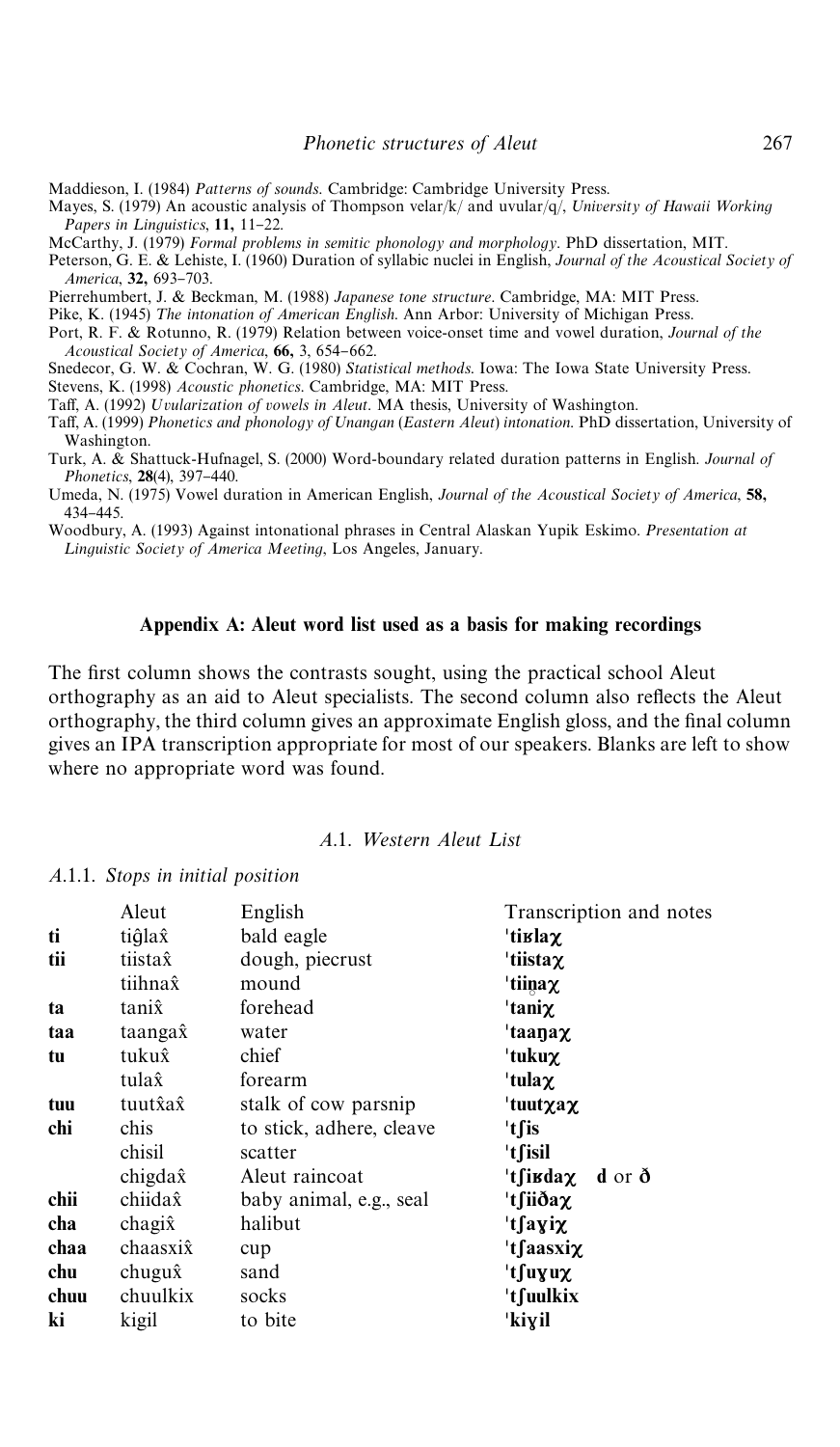268 *A*. Taff et al.

| kii       | kiin             | who                     | 'kiin                   |
|-----------|------------------|-------------------------|-------------------------|
| ka        | kadan            | in front of the speaker | 'kaðan                  |
| kaa       | kaangux          | healthy                 | 'kaaŋuχ                 |
| ku        | kukax            | grandmother             | 'kukaχ                  |
| kuu       | kuusxix          | cat                     | 'kuusxiχ                |
| qi        | qiqix            | slime                   | 'qiqiχ                  |
| qii       | qiigax           | grass                   | 'qiiyaχ                 |
| qa        | qalgadax         | food                    | qal'γaðaχ               |
| qaa       | qaadas           | dolly varden (fish)     | 'qaaðas                 |
| qu        | quhmax           | white                   | 'qumaχ                  |
|           | A.1.2. Sibilants |                         |                         |
| si        | $sisa\hat{x}$    | hundred                 | 'sisa $\chi$            |
| sii       | siintax          | cent                    | 'siinta $\chi$          |
| sa        | sas              | birds                   | 'sas                    |
| saa       | saalax           | lard, reindeer fat      | 'saaluχ                 |
|           | saakux           | king eider              | 'saakuχ                 |
| <b>SU</b> | susux            | pus                     | $^{\prime}$ susu $\chi$ |
| suu       | suuskax          | baby's bottle           | 'suuskaχ                |
| zi        |                  |                         |                         |
| zii       | ziilitax         | vest                    | 'ziilita <sub>χ</sub>   |
| za        | azax             | to be (no time marker)  | 'azaχ                   |
| zaa       | zaavtrikax       | breakfast               | 'zaavtrikaχ             |
| zu        | huzus            | to make plenty          | 'huzus                  |

zuu zuulutax<sup>o</sup> gold 'zuulutaχ

## *A*.1.3. <*oiced fricatives*

Orthographic d, g are normally fricatives, but in initial position (where they are comparatively rare) they may be stops, particularly in Russian and English loan words. Many initial d, g, are in loan words. In the transcription here they are given as d although many speakers have ð for many of these words

| di                               | $di\hat{x}$                            | soot                                                                                 | 'di $\chi$                                  |
|----------------------------------|----------------------------------------|--------------------------------------------------------------------------------------|---------------------------------------------|
| dii                              | diikal                                 | to be mischievous                                                                    | 'dikal                                      |
| da                               | dax                                    | eye                                                                                  | $\mathbf{d}$ a $\boldsymbol{\chi}$          |
| daa                              | daaxtux                                | kidney                                                                               | 'daaχtuχ                                    |
| du                               | duskax                                 | washboard, plank                                                                     | 'duskaχ                                     |
| gi                               | gil                                    | he is envious                                                                        | 'yil                                        |
| gu                               | agul                                   | to make, build                                                                       | 'ayul                                       |
| ĝaa                              | xaayax                                 | steam bath                                                                           | $'x$ aja $x$                                |
| ŷа                               | х̂ах̂                                  | (halibut) stomach                                                                    | $'xa$ $x$                                   |
| gaa<br>gu<br>hi<br>ha<br>hu<br>ĝ | gul<br>hinus<br>halal<br>hudax<br>aĝal | to go through<br>piece to sod<br>to turn the head<br>dried fish<br>to open, ebb tide | 'yul<br>'hinus<br>'halal<br>'hudaγ<br>'aĸal |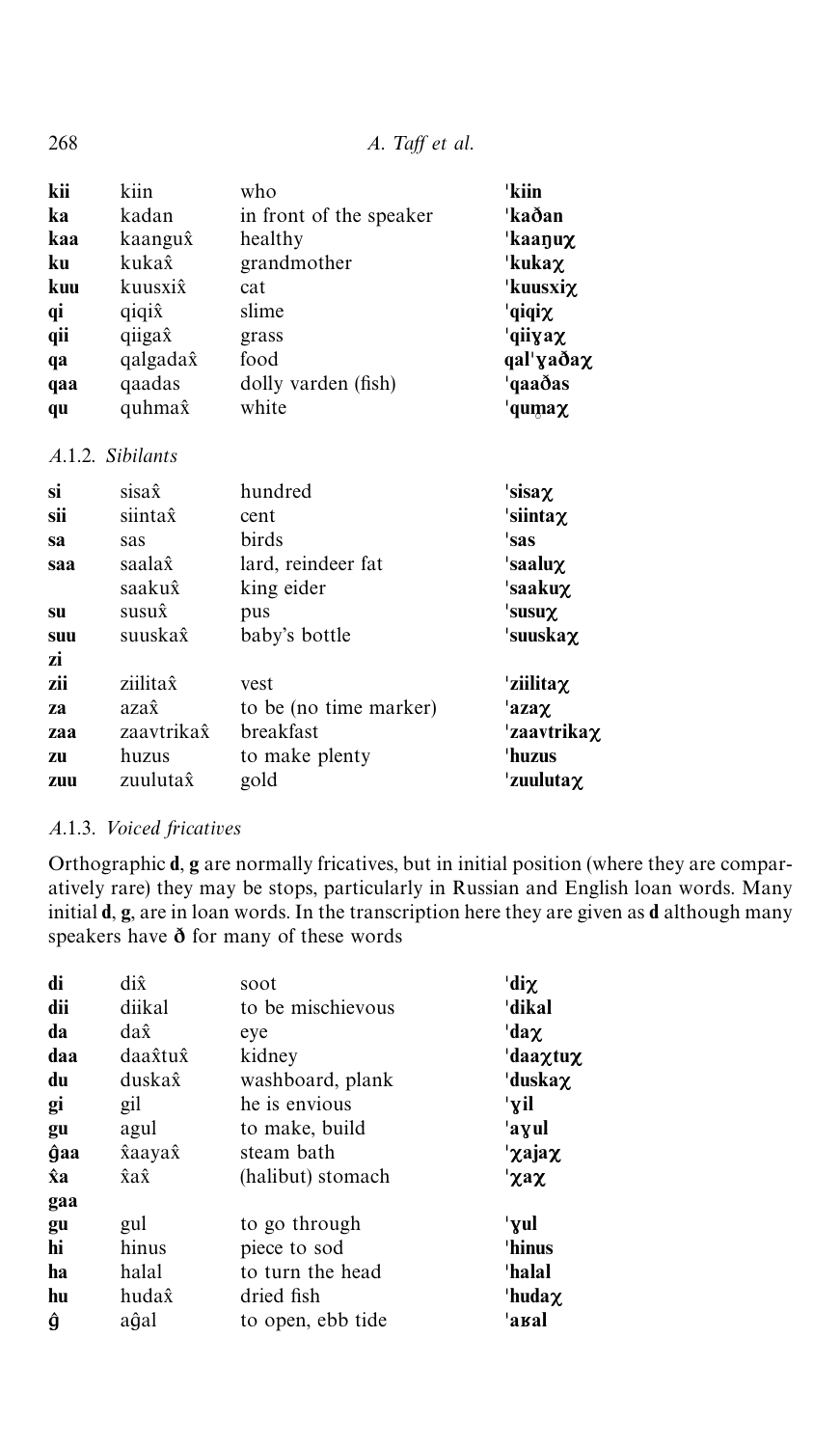## *A*.1.4. ;*vular fricatives*

Voiceless velar and uvular fricatives occur in medial and final position. In Eastern Aleut, none of the other fricatives occur in final position. In Western Aleut, s occurs as a plural marker (instead of n, as in Eastern Aleut).

(Parenthesized words in the second column have been listed above; they are shown again so that the contrasts can be seen.)

| $u\chi$ | asxinux                            | (one) girl | $as'xinu\chi$  |
|---------|------------------------------------|------------|----------------|
| ux      | alax asxinux two girls             |            | 'alax as'xinux |
| $i\chi$ | $\left(\frac{di\hat{x}}{i}\right)$ | soot       | ðiχ            |
| ix      | (chuulkix)                         | socks      | 't fuulkix     |
| $a\chi$ | $(taanga\hat{x})$                  | water      | taanaχ         |
| ax      | hizax                              | almost     | 'hizax         |

*A*.1.5. <*oiced and voiceless nasals and laterals*

| mi   | miilax   | soap              | 'miilaχ                 |
|------|----------|-------------------|-------------------------|
| ma   | mal      | to do             | 'mal                    |
| mu   | mukax    | flour             | 'mukaχ                  |
| ni   | Niiĝuĝis | people of Atka    | 'nii¤uʁis               |
| na   | naga     | it's inside       | 'naya                   |
| na   | anax     | mother            | $'$ ana $\chi$          |
| nu   | qanul    | smells of fish    | 'qanul                  |
| ngi  | qungix   | hump (back)       | $^{\prime}$ quŋi $\chi$ |
| nga  | hangal   | to go up          | 'haŋal                  |
| ngu  | qangul   | to go in          | 'qaŋul                  |
| hmi  | hmiichix | ball              | 'miit fi $\chi$         |
| hma  | hmachil  | to get stuck      | 'matfil                 |
| hmu  | hmuqatix | fish's gill cover | mu'qatix                |
| hni  | chuhnil  | to poke           | 't∫unil                 |
| hna  | ahnatix  | marker            | $a'$ nati $\chi$        |
| hnu  | hnul     | to reach          | 'nul                    |
| hngi | kahngil  | to bend           | 'kaŋil                  |
| hnga | ahngal   | to acknowledge    | 'aŋal                   |
| hngu | qahngus  | seaweed           | 'qaŋus                  |
|      |          |                   |                         |

## *A*.1.6. *Approximants*

| wi  |                    |                      |        |
|-----|--------------------|----------------------|--------|
| wa  | waya               | right here, now      | 'waja  |
| wu  |                    |                      |        |
| -li | lil.               | to look like, appear | 'lil   |
| la  | lal                | to pick up, gather   | 'lal   |
| lu  | lul                | to believe           | 'lul   |
| yi  |                    |                      |        |
| ya  | yas                | reef                 | 'jas   |
| yu  | ayul               | to fall              | 'ajul  |
| hwi |                    |                      |        |
| hwa | hwaĝi <del>k</del> | smoke                | 'макіх |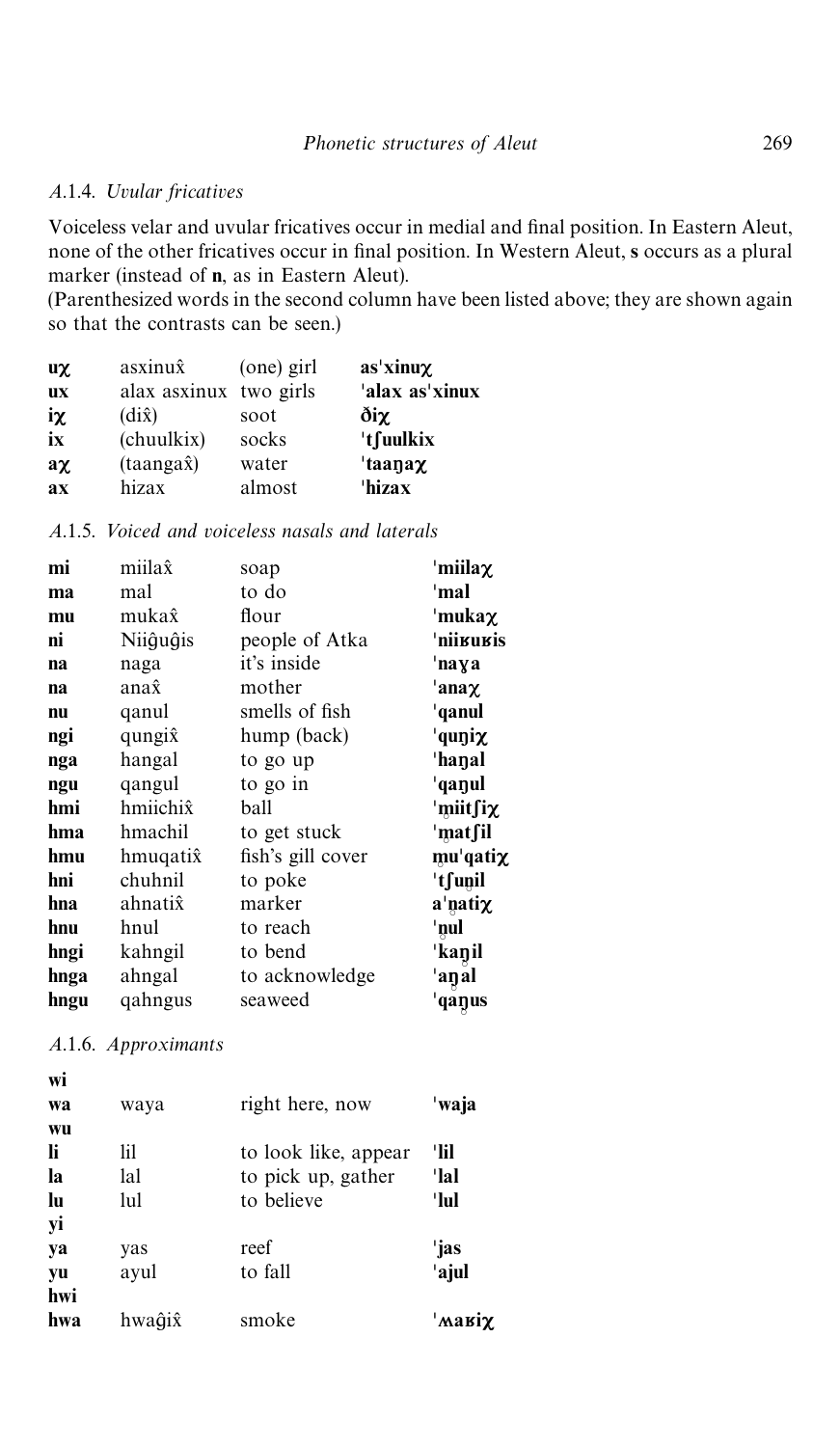| hwu |          |                |            |
|-----|----------|----------------|------------|
| hli | tahlidax | knot in wood   | ta   liðaχ |
| hla | hlax     | boy            | 'la $\chi$ |
| hlu | qihluxs  | barking        | 'qiluxs    |
| hyi |          |                |            |
| hya | hyal     | tide           | 'cal       |
| hvu | hyul     | to pour, spill | 'çul       |

## *A*.1.7. <*owel length*

| aa           | aalal        | being done                       | 'aalal                 |
|--------------|--------------|----------------------------------|------------------------|
| $\mathbf{a}$ | alax         | whale                            | 'alaχ                  |
|              | alal         | want                             | 'alal                  |
| <b>ii</b>    | chiidax      | baby animal, e.g., seal 'tfiiðax |                        |
|              | hiilal       | done that way                    | 'hiilal                |
| i            | chidaĝa      | border, space beside             | t fi'ðaka              |
|              | $inu\hat{x}$ | piece of tobacco                 | $^{\prime}$ inu $\chi$ |
|              | hilal        | to read                          | 'hilal                 |
| uu           | huudal       | to sound horn                    | 'huuðal                |
| $\mathbf{u}$ | udax         | bay                              | 'uðaγ                  |
|              | hudal        | to dry fish/meat                 | 'huðal                 |
|              |              |                                  |                        |

## *A*.1.8. *Stressed vs*. *unstressed vowels*

| i            | $(kita\hat{x})$              | foot           | $k$ ita $\chi$  |
|--------------|------------------------------|----------------|-----------------|
| i.           | hlam kitaa                   | boy's foot     | 'lam ki'taa     |
| $\mathbf{u}$ | tunux                        | word           | $'$ tunu $\chi$ |
| 'u           | Unangam tunuu Aleut language |                | u'nanam tu'nuu  |
| $\mathbf{a}$ | $(tani\hat{x})$              | forehead       | 'tani $\chi$    |
| $\mathbf{a}$ | hlam tanii                   | boy's forehead | 'lam ta'nii     |
|              |                              |                |                 |

## *A*.1.9. <*elar vs*. *uvular in*-*uence on the vowels*

| kak | kakixtal          | looks up              | ka'kiχtal |
|-----|-------------------|-----------------------|-----------|
| qaq | qaqaĝik           | arctic loon           | qa'qa rix |
| kix | kixs              | to bite               | 'kixs     |
| qiq | $(qiqi\hat{x})$   | slime                 | qiqix     |
| kuk | (kukax)           | grandmother           | 'kukax    |
| quq | quqdax            | dirty                 | 'quqðaχ   |
| ka  | (kadan)           | in front (of speaker) | 'kaðan    |
| qa  | qadux             | scab on skin          | 'qaðuχ    |
| ki  | (kitax)           | foot                  | 'kitaχ    |
| qi  | qilax             | morning               | 'qilaχ    |
| ku  | kudux             | leg                   | 'kuðuχ    |
| ak  | chaknax           | stinky                | 't∫aknaγ  |
| ax  | $(daaxtu\hat{x})$ | kidney                | 'δaaχtuχ  |
| ak  | akalux            | way, path             | a'kaluχ   |
| aq  | aqal              | stretch               | a'qal     |